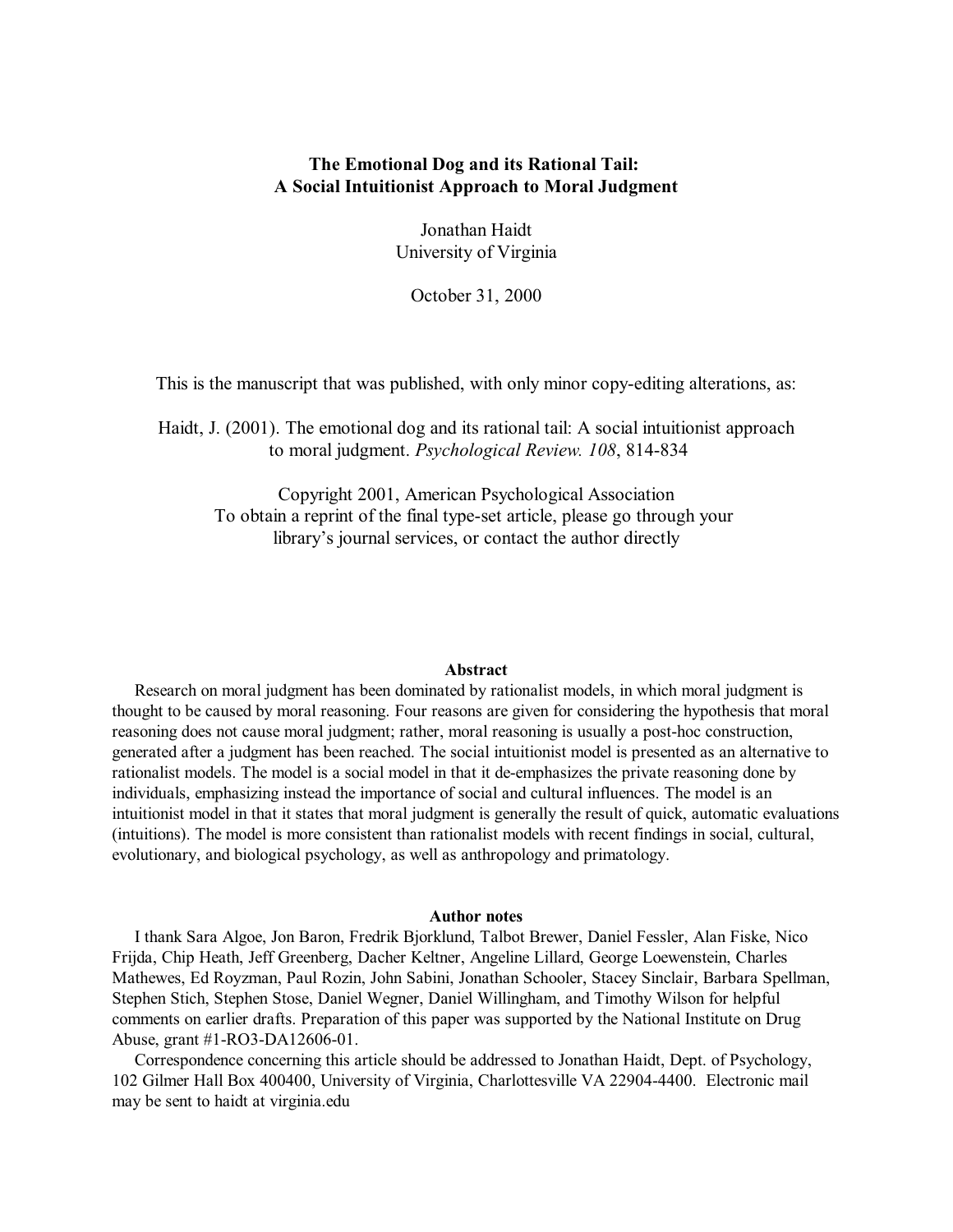*Julie and Mark are brother and sister. They are traveling together in France on summer vacation from college. One night they are staying alone in a cabin near the beach. They decide that it would be interesting and fun if they tried making love. At very least it would be a new experience for each of them. Julie was already taking birth control pills, but Mark uses a condom too, just to be safe. They both enjoy making love, but they decide not to do it again. They keep*

*that night as a special secret, which makes them feel even closer to each other. What do you think about that, was it OK for them to make love?*

 Most people who hear the above story immediately say that it was wrong for the siblings to make love, and they then set about searching for reasons (Haidt, Bjorklund, & Murphy, 2000). They point out the dangers of inbreeding, only to remember that Julie and Mark used two forms of birth control. They argue that Julie and Mark will be hurt, perhaps emotionally, even though the story makes it clear that no harm befell them. Eventually, many people say something like "I don't know, I can't explain it, I just know it's wrong." But what model of moral judgment allows a person to know that something was wrong, without knowing why?

 Moral psychology has long been dominated by rationalist models of moral judgment (Figure 1). Rationalist approaches in philosophy stress "the power of a priori reason to grasp substantial truths about the world" (Williams, 1967, p.69 ). Rationalist approaches in moral psychology, by extension, say that moral knowledge and moral judgment are reached primarily by a process of reasoning and reflection (Kohlberg, 1969; Piaget, 1932/1965; Turiel, 1983). Moral emotions such as sympathy may sometimes be inputs to the reasoning process, but moral emotions are not the direct causes of moral judgments. In rationalist models one briefly becomes a judge, weighing issues of harm, rights, justice, and fairness, before passing judgment on Julie and Mark. If no condemning evidence is found, no condemnation is issued.

 This paper reviews evidence against rationalist models and proposes an alternative: the social intuitionist model (Figure 2). Intuitionism in

philosophy refers to the view that there are moral truths, and that when people grasp these truths they do so not by a process of ratiocination and reflection, but rather by a process more akin to perception, in which one "just sees without argument that they are and must be true " (Harrison, 1967, p. 72). Thomas Jefferson's declaration that certain truths are "self-evident" is an example of ethical intuitionism. Intuitionist approaches in moral psychology, by extension, say that moral intuitions (including moral emotions) come first and directly cause moral judgments (Haidt, in press; Kagan, 1984; Shweder & Haidt, 1993; J. Wilson, 1993). Moral intuition is a kind of cognition, but it is not a kind of reasoning.

 The social part of the social intuitionist model proposes that moral judgment should be studied as an interpersonal process. Moral reasoning is usually an ex-post facto process used to influence the intuitions (and hence judgments) of other people. In the social intuitionist model one feels a quick flash of revulsion at the thought of incest and one knows intuitively that something is wrong. Then, when faced with a social demand for a verbal justification, one becomes a lawyer trying to build a case, rather than a judge searching for the truth. One puts forth argument after argument, never wavering in the conviction that Julie and Mark were wrong, even after one's last argument has been shot down. In the social intuitionist model it becomes plausible to say "I don't know, I can't explain it, I just know it's wrong."

 The paper begins with a brief review of the history of rationalism in philosophy and psychology. It then describes the social intuitionist model and recent relevant findings from a variety of fields. These findings offer four reasons for doubting the causality of reasoning in moral judgment: 1) there are two cognitive processes at work -- reasoning and intuition -- and the reasoning process has been overemphasized; 2) reasoning is often motivated; 3) the reasoning process constructs post-hoc justifications, yet we experience the illusion of objective reasoning; and 4) moral action covaries with moral emotion more than with moral reasoning. Since much of this evidence is drawn from research outside of the domain of moral judgment, the social intuitionist model is presented only as a plausible alternative approach to moral psychology, not as an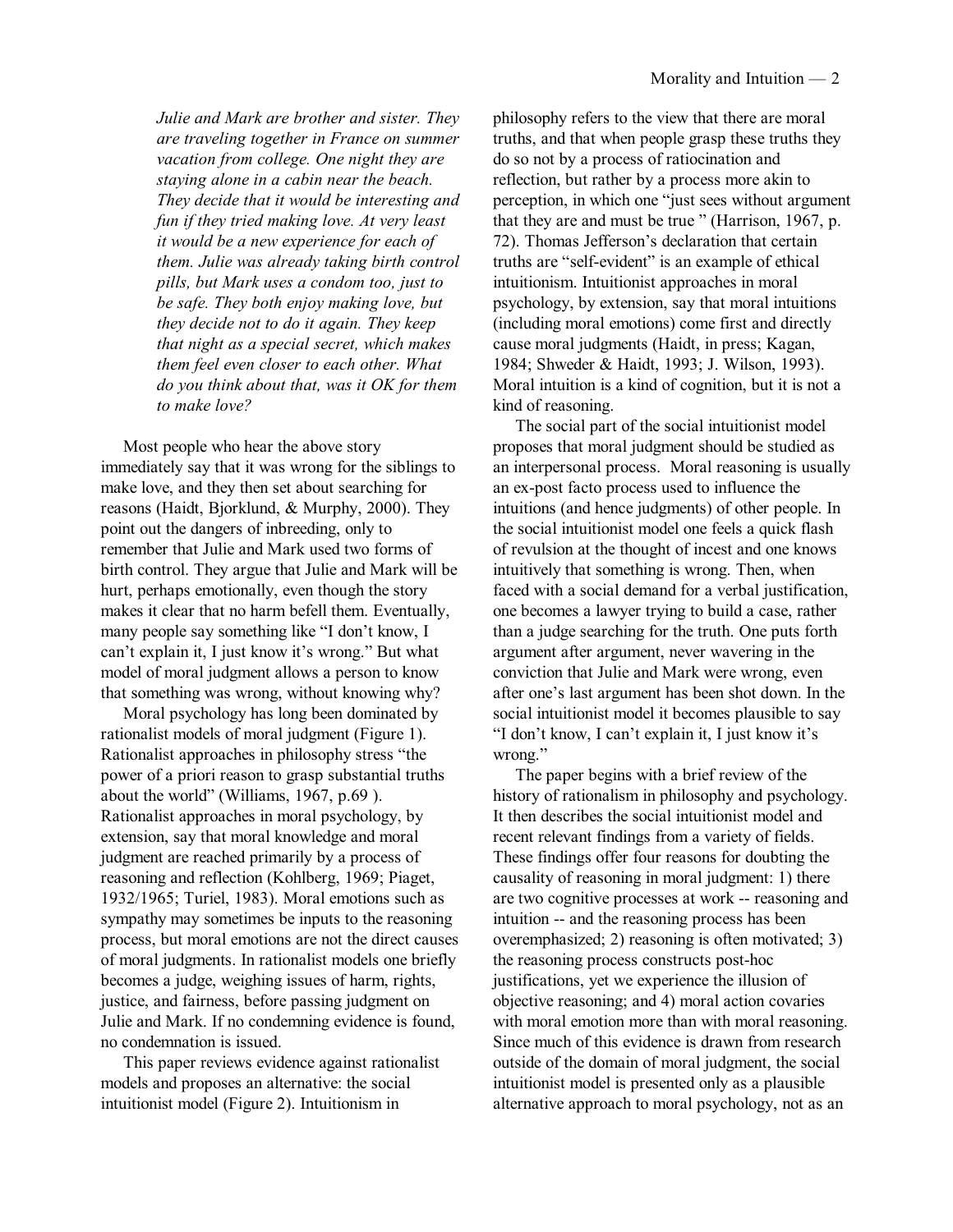established fact. The paper therefore concludes with suggestions for future research, and for ways of integrating the findings and insights of rationalism and intuitionism.

 It must be stressed at the outset that the social intuitionist model is an anti-rationalist model only in one limited sense: it says that moral reasoning is rarely the direct cause of moral judgment. That is a descriptive claim, about how moral judgments are actually made. It is not a normative or prescriptive claim, about how moral judgments ought to be made. Baron (1998) has demonstrated that people following their moral intuitions often bring about non-optimal or even disastrous consequences in matters of public policy, public health, and the tort system. A correct understanding of the intuitive basis of moral judgment may therefore be useful in helping decision makers avoid mistakes, and in helping educators design programs (and environments) to improve the quality of moral judgment and behavior.

#### **Philosophy and the Worship of Reason**

 Philosophers have frequently written about the conflict between reason and emotion as a conflict between divinity and animality. Plato's Timaeus presents a charming myth in which the gods first created human heads, with their divine cargo of reason, and then found themselves forced to create seething, passionate bodies to help the heads move around in the world. The drama of human moral life was the struggle of the heads to control the bodies by channeling their passions towards virtuous ends. The stoic philosophers took an even dimmer view of the emotions, seeing them as conceptual errors that bound one to the material world and therefore to a life of misery (Solomon, 1993). Medieval Christian philosophers similarly denigrated the emotions because of their link to desire, and hence sin. The  $17<sup>th</sup>$  century's continental rationalists (e.g., Leibniz, Descartes) worshiped reason as much as had Plato, hoping to model all of philosophy on the deductive method developed by Euclid.

 But in the 18th century, English and Scottish philosophers (e.g., Shaftesbury, Hutcheson, Hume, and Smith) began discussing alternatives to rationalism. They argued that people have a built-in moral sense which creates pleasurable feelings of

approval toward benevolent acts and corresponding feelings of disapproval towards evil and vice. David Hume in particular proposed that moral judgments are similar in form to aesthetic judgments: they are derived from sentiment, not reason, and we attain moral knowledge by an "immediate feeling and finer internal sense," not by a "chain of argument and induction" (Hume, 1776/1965, p.24). His most radical statement of this position was that "we speak not strictly and philosophically when we talk of the combat of passion and of reason. Reason is, and ought only to be the slave of the passions, and can never pretend to any other office than to serve and obey them<sup>1</sup>" (Hume,  $1739/1969$ , p. 462).

 The thrust of Hume's attack on rationalism was that reason alone cannot accomplish the magnificent role it has been given since Plato. Hume saw reason as a tool used by the mind to obtain and process information about events in the world, or about relations among objects. Reason can let us infer that a particular action will lead to the death of many innocent people, but unless we care about those people, unless we have some sentiment that values human life, reason alone cannot advise against taking the action. Hume argued that a person in full possession of reason yet lacking moral sentiment would have difficulty choosing any ends or goals to pursue, and would look like what we now call a psychopath (Hume, 1776/1965; Cleckley, 1955).

 Hume's emotivist approach to ethics was not well received by philosophers. Kant's (1785/1959) rationalist ethical theory<sup>2</sup> was created as an attempt to refute Hume, and Kant has had a much larger impact than Hume on modern moral philosophers (e.g., Hare, 1981; Rawls, 1971), many of whom have followed Kant in attempting to deduce a foundation for ethics from the meaning of rationality itself.

### **Psychology and the Focus on Reasoning**

 Psychologists, however, freed themselves from the worship of reason in the late  $19<sup>th</sup>$  century, when they abandoned the armchair and went into the laboratory. Until the cognitive revolution of the 1960's, the major schools of psychology did not see reason as the master of anything, and their views on morality were compatible with Hume's emphasis on emotions. Freud (1900/1976) saw people's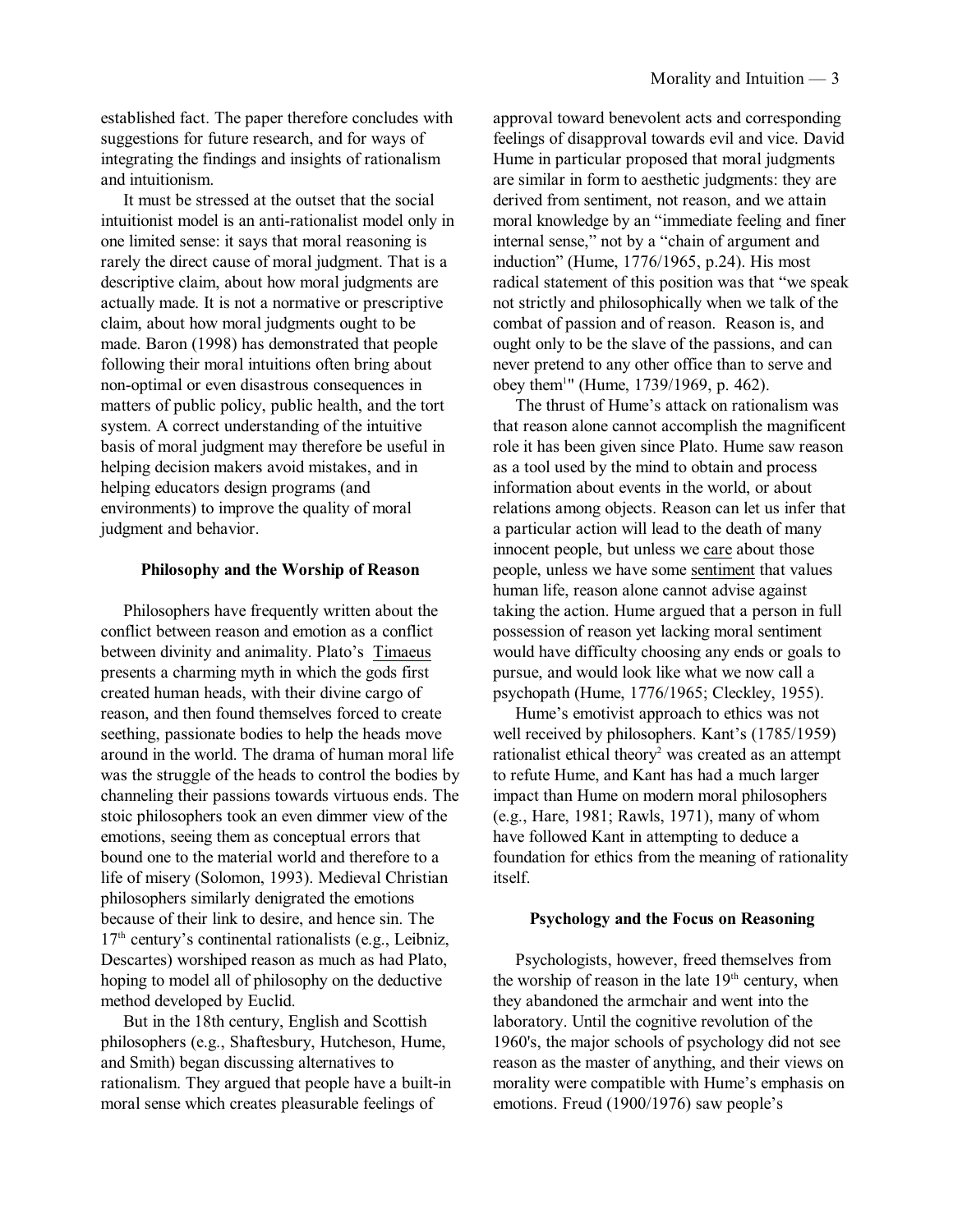judgments as driven by unconscious motives and feelings, which are then rationalized with publicly acceptable reasons. The behaviorists also saw moral reasoning as epiphenomenal in the production of moral behavior, explaining morality as the acts that a society happens to reward or punish (Skinner, 1971).

### Kohlberg and the Cognitive Revolution

 But then came Lawrence Kohlberg. Kohlberg's work was a sustained attack on "irrational emotive theories" (1969, p. 188), and his cognitivedevelopmental theory was an important part of the cognitive revolution. Kohlberg built on Piaget's (1932/1965) pioneering work, developing an interviewing method that was suitable for use with adults as well as children. Kohlberg presented participants with dilemmas in which moral and nonmoral claims were present on both sides, and he then looked to see how people resolved the conflict. In his best known dilemma a man named Heinz must decide whether he should break into a druggist's shop to steal a drug that may save the life of his dying wife. Kohlberg found a six level progression of increasing sophistication in how people handled such dilemmas. He claimed that children start as egoists, judging actions by the good or bad consequences they bring to the self. But as children's cognitive abilities expand they develop the ability to "role-take," or see a situation from other people's perspectives. The experience of role-taking drives the child on to the less egocentric and more "adequate" conventional and then post-conventional levels of moral reasoning.

 Kohlberg's focus is on development, but in each of his major papers he addresses the question of mechanism. He consistently endorses a rationalist and somewhat Platonic model in which affect may be taken into account by reason (as in Figure 1), but it is reasoning that ultimately makes the decisions:

> We are claiming... that the moral force in personality is cognitive. Affective forces are involved in moral decisions, but affect is neither moral nor immoral. When the affective arousal is channeled into moral directions, it is moral; when it is not so channeled, it is not. The moral channeling mechanisms themselves are cognitive (1971, p.230-231).

Kohlberg is quite explicit that the cognitive mechanisms he discusses involve conscious, language based thinking. He is interested in the phenomenology of moral reasoning, and he describes one of the pillars of his approach as the assumption that "moral reasoning is the conscious process of using ordinary moral language" (Kohlberg, Levine, & Hewer, 1983 p. 69).

#### After Kohlberg

 Kohlberg trained or inspired most of the leading researchers in moral psychology today (see chapters in Kurtines & Gewirtz, 1991; and Lapsley, 1996). Rationalism still rules, and there appears to be a consensus that morality lives within the individual mind as a trait-like cognitive attainment, a set of knowledge structures about moral standards that children create for themselves in the course of their everyday reasoning (see Darley, 1993).

 The social-interactionist perspective (Nucci & Turiel, 1978; Turiel, 1983, 1998; Turiel, Killen, & Helwig, 1987) is one of the most widely used approaches at present, and can serve as an illustrative model. This research is based on a method developed by Nucci and Turiel (1978) in which children are interviewed about rule violations. After giving an initial judgment, the child is asked to respond to a series of probe questions designed to assess how the child thinks about the rule in question (e.g., if there was no rule, would the action be OK? Could the rule be changed?). Participants are also asked to provide justifications of their judgments.

 In the social-interactionist model, people are said to think about the consequences of an action before determining whether the action is a moral violation. Actions that lead to injustice, to harm, or to the violation of rights are recognized as falling within the moral domain, and are treated differently from other kinds of rule violations. Rules prohibiting moral violations are judged, even by young children, to be universally applicable and unalterable. Actions that involve no injustice, harm, or rights violations are treated as violations of social conventions (involving locally agreed-upon uniformities of behavior within social systems) or as personal issues (areas of individual prerogative).

 Researchers in this tradition are sensitive to the ways that moral development occurs in a social context, driven forward by children's interactions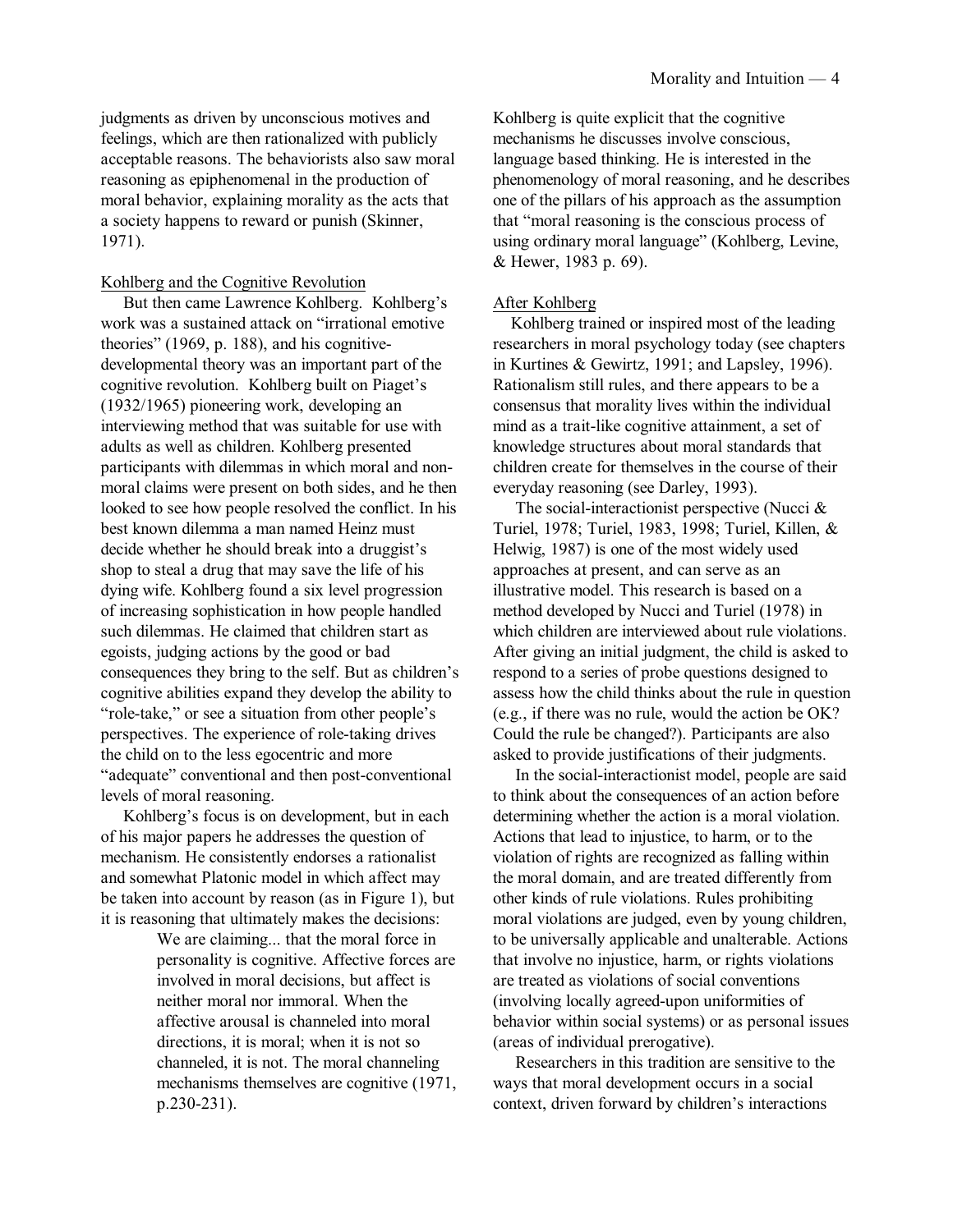with peers in such contexts as turn-taking, sharing, harming, and responding to harm. This emphasis on social interaction is in harmony with the social part of the social intuitionist model, and is not a source of contention in the present paper. The central source of contention, and the focus of the present paper, concerns the causal role of reflective, conscious reasoning.

### Questioning the Causality of Reasoning

 It is undeniable that people engage in moral reasoning. But does the evidence really show that such reasoning is the cause of moral judgment, rather than the consequence? Turiel, Hildebrandt, and Wainryb (1991) examined young adults' reasoning about issues of abortion, homosexuality, pornography, and incest. They found that people who judged the actions to be moral violations also talked about harmful consequences, whereas people who thought the actions were not wrong generally cited no harmful consequences. Turiel et al. interpret these findings as showing the importance of "informational assumptions," for example: people who thought that life begins at conception were generally opposed to abortion, whereas people who thought that life begins later were generally not opposed to abortion. But in making this interpretation Turiel et al. made a jump from correlation to causation. The correlation between judgment and supporting belief does not show that the belief caused the judgment. An intuitionist interpretation is just as plausible: the anti-abortion judgment (a gut feeling that abortion is bad) caused the belief that life begins at conception (an ex post facto rationalization of the gut feeling).

 Haidt, Koller, and Dias (1993) found evidence for such an intuitionist interpretation. They examined American and Brazilian responses to actions that were offensive yet harmless, such as eating one's dead pet dog, cleaning one's toilet with the national flag, or eating a chicken carcass one has just used for masturbation. The stories were carefully constructed so that no plausible harm could be found, and most participants directly stated that nobody was hurt by the actions in question. Yet participants still usually said the actions were wrong, and universally wrong. They frequently made statements such as "it's just wrong to have sex with a chicken." Furthermore, their affective reactions to

the stories (statements that it would bother them to witness the action) were better predictors of their moral judgment than were their claims about harmful consequences. Haidt and Hersh (in press) found the same thing when they interviewed conservatives and liberals about sexual morality issues, including homosexuality, incest, and unusual forms of masturbation. For both groups, affective reactions were good predictors of judgment, while perceptions of harmfulness were not. Haidt and Hersh also found that participants were often "morally dumbfounded"(Haidt, Bjorklund, & Murphy, 2000), that is, they would stutter, laugh, and express surprise at their inability to find supporting reasons, yet they would not change their initial judgments of condemnation.

 It seems, then, that for affectively charged events such as incest and other taboo violations, an intuitionist model may be more plausible than a rationalist model. But can an intuitionist model handle the entire range of moral judgment? Can it accommodate the findings from rationalist research programs while also explaining new phenomena, and leading to new and testable predictions? The social intuitionist model may be able to do so.

### **The Social Intuitionist Model**

 The central claim of the social intuitionist model is that moral judgment is caused by quick moral intuitions, and is followed (when needed) by slow, ex-post facto moral reasoning. Clear definitions of moral judgment, moral intuition, and moral reasoning are therefore needed.

### Moral Judgment

 Moral philosophers have long struggled to distinguish moral judgments from other kinds of judgments (e.g., aesthetics, skill, or personal taste). Rather than seeking a formal definition that lists the necessary and sufficient features of a moral judgment, the present paper takes a more empirical approach, starting from a behavioral fact about human beings: that in every society, people talk about and evaluate the actions of other people, and these evaluations have consequences for future interactions (Boehm, 1999). Many of these evaluations occur against the backdrop of specific cultural practices, in which one praises or criticizes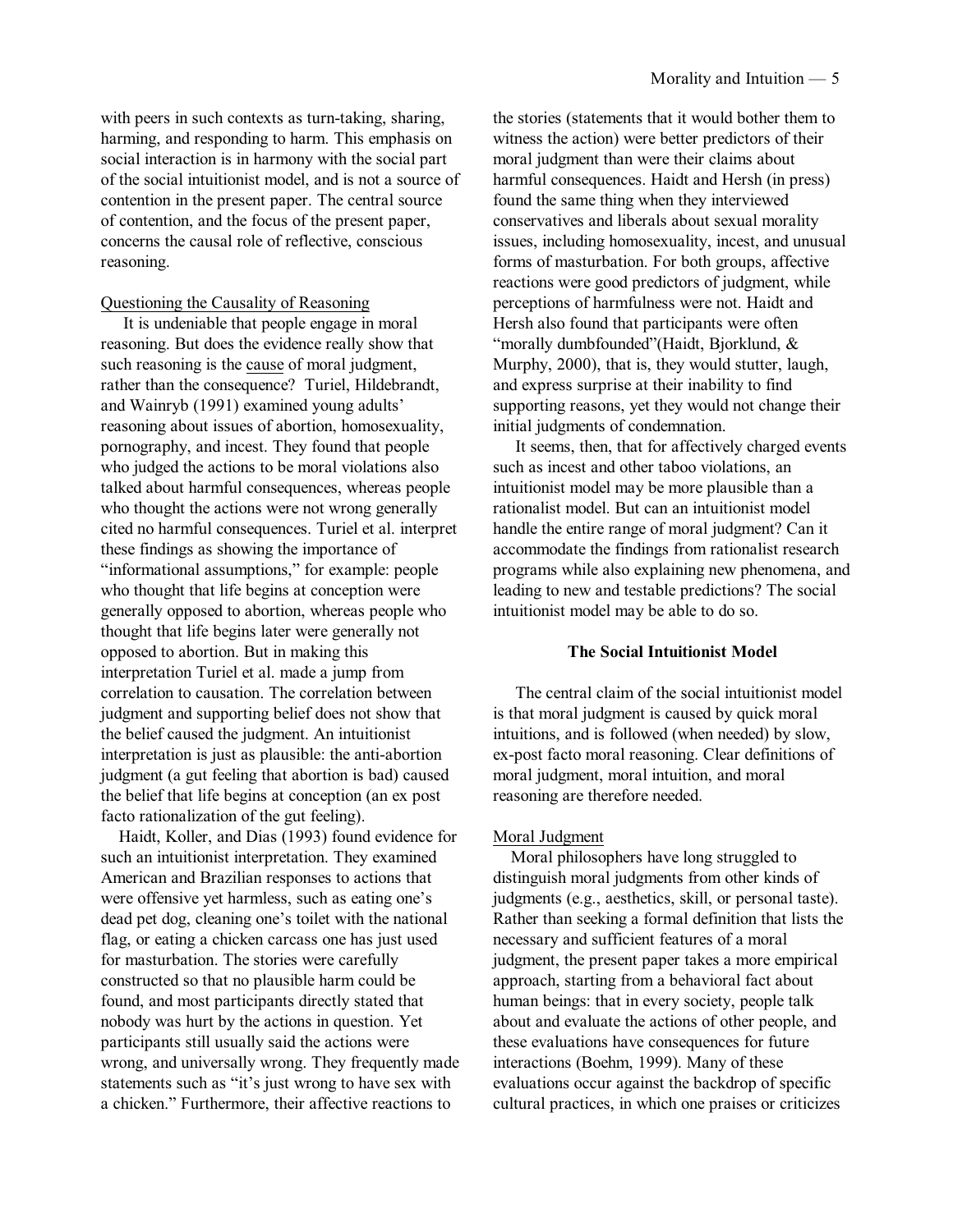the skills or talents of an individual (e.g., "she is a daring chef"). But an important subset of these evaluations are made with respect to virtues or goods that are applied to everyone in the society (e.g., fairness, honesty, or piety in some cultures), or to everyone in a certain social category (e.g., response."

chastity for young women in some cultures, or generosity for lineage heads). These virtues are obligatory in that everyone (within the relevant categories) is expected to strive to attain them. People who fail to embody these virtues, or whose actions betray a lack of respect for them, are subject to criticism, ostracism, or some other punishment. It is this subset of evaluations that is at issue in the present paper. (For more on moral goods see Ross, 1930; Shweder & Haidt, 1993.)

 Moral judgments are therefore defined as: evaluations (good versus bad) of the actions or character of a person that are made with respect to a set of virtues held by a culture or subculture to be obligatory. The definition is intentionally left broad to allow a large gray area of marginally moral judgments. For example, "eating a low fat diet" may not qualify as a moral virtue for most philosophers, yet in health-conscious subcultures, people who eat cheeseburgers and milkshakes are seen as morally inferior to those who eat salad and chicken (Stein & Nemeroff, 1995).

### Moral Reasoning

 Everyday moral reasoners are sometimes said to be like scientists, who learn by forming and testing hypotheses, who build working models of the social world as they interact with it, and who consult these models when making moral judgments (Turiel, 1983). A key feature of the scientist metaphor is that judgment is a kind of inference, made in several steps. The reasoner searches for relevant evidence, weighs evidence, coordinates evidence with theories, and reaches a decision (Kuhn, 1989; Nisbett & Ross, 1980). Some of these steps may be performed unconsciously, and any of the steps may be subject to biases and errors, but a key part of the definition of reasoning is that it has steps, at least a few of which are performed consciously. Galotti (1989, p.333), in her definition of everyday reasoning, specifically excludes "any one-step mental processes" such as sudden flashes of insight, gut

reactions, and other forms of "momentary intuitive

 Building on Galotti (1989), moral reasoning can now be defined as: conscious mental activity that consists of transforming given information about people in order to reach a moral judgment. To say that moral reasoning is a conscious process means that the process is intentional, effortful, controllable, and that the reasoner is aware that it is going on (Bargh, 1994).

### Moral Intuition

 Commentators on intuition have generally stressed the fact that a judgment, solution, or other conclusion appears suddenly and effortlessly in consciousness, without any awareness of the mental processes that led to the outcome (Bastick, 1982; Simon, 1992). Bruner (1960 p.57) said that intuition does not advance in careful steps; rather, it involves "manoeuvers based seemingly on an implicit perception of the total problem. The thinker arrives at an answer, which may be right or wrong, with little if any awareness of the process by which he reached it." It must be stressed that the contrast of intuition and reasoning is not the contrast of emotion and cognition. Intuition, reasoning, and the appraisals contained in emotions (Frijda, 1986; Lazarus, 1991) are all forms of cognition. Rather, the words "intuition" and "reasoning" are intended to capture the contrast made by dozens of philosophers and psychologists between two kinds of cognition. The most important distinctions (see Table 1) are that intuition occurs quickly, effortlessly, and automatically, such that the outcome but not the process is accessible to consciousness, while reasoning occurs more slowly, requires some effort, and involves at least some steps that are accessible to consciousness.

 Building on Bastick, Bruner, Simon, and others, moral intuition can be defined as: the sudden appearance in consciousness of a moral judgment, including an affective valence (good-bad, likedislike), without any conscious awareness of having gone through steps of search, weighing evidence, or inferring a conclusion. Moral intuition is therefore the psychological process that the Scottish philosophers talked about, a process akin to aesthetic judgment: one sees or hears about a social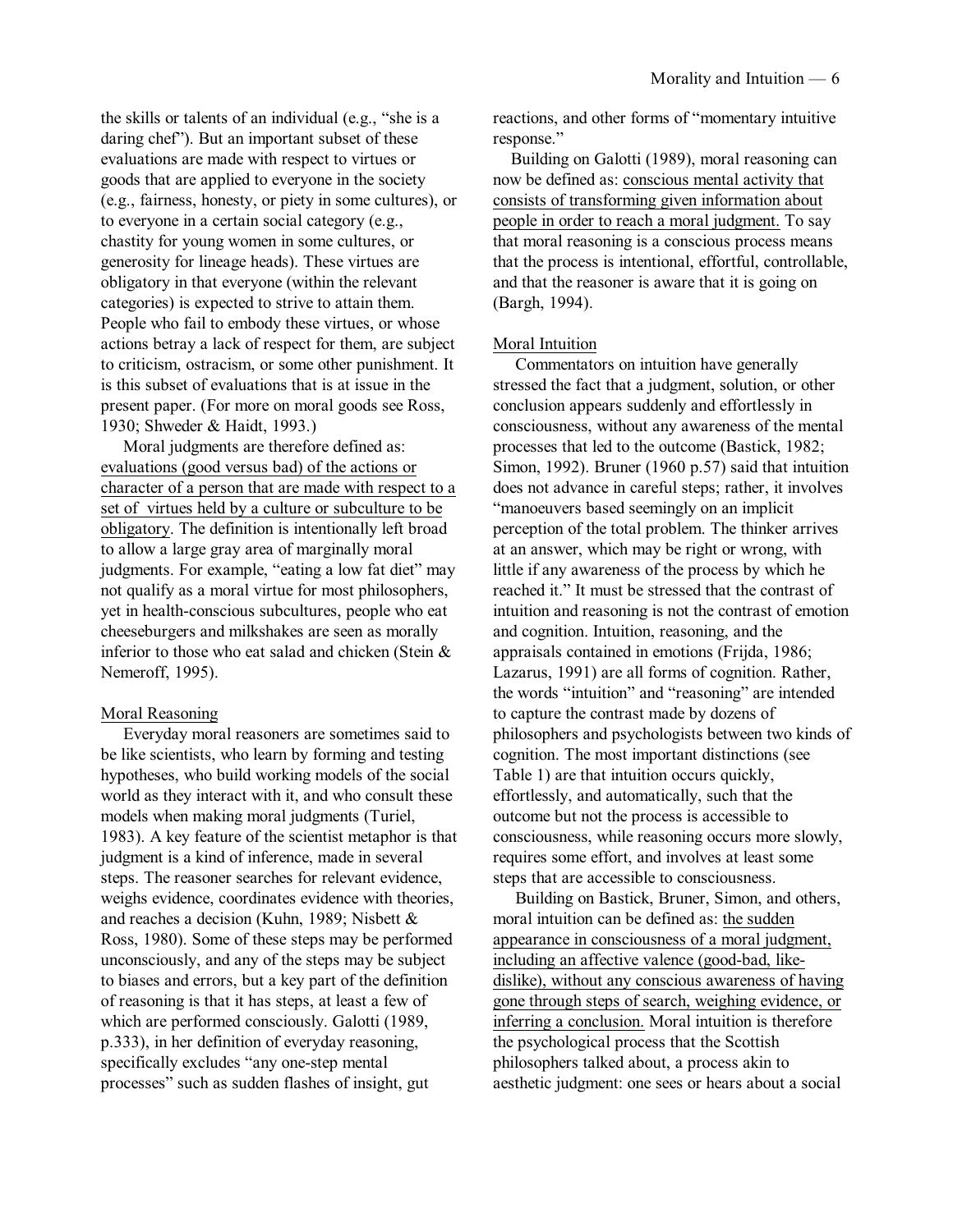event and one instantly feels approval or disapproval.

### The Links in the Model

 The social intuitionist model is composed of four principal links or processes, shown as solid arrows in Figure 2. The existence of each link is well established by prior research in some domains of judgment, although not necessarily in the domain of moral judgment. The model is therefore presented as a proposal to spur thinking and new research on moral judgment.

 1) The intuitive judgment link. The model proposes that moral judgments appear in consciousness automatically and effortlessly as the result of moral intuitions. Examples of this link in non-moral cognition include Zajonc's (1980) demonstrations that affectively valenced evaluations are made ubiquitously and rapidly, before any conscious processing has taken place. More recent examples include findings that much of social cognition operates automatically and implicitly (Bargh & Chartrand, 1999; Greenwald & Banaji, 1995).

 2) The post-hoc reasoning link. The model proposes that moral reasoning is an effortful process, engaged in after a moral judgment is made, in which a person searches for arguments that will support an already-made judgment. Nisbett and Wilson (1977) demonstrated such post-hoc reasoning for causal explanations. Kuhn (1991), Kunda (1990), and Perkins, Farady, and Bushey (1991) found that everyday reasoning is heavily marred by the biased search only for reasons that support one's already-stated hypothesis.

 3) The reasoned persuasion link. The model proposes that moral reasoning is produced and sent forth verbally in order to justify one's already-made moral judgment to others. Such reasoning can sometimes affect other people, although moral discussions and arguments are notorious for the rarity with which persuasion takes place. Since moral positions always have an affective component to them, it is hypothesized that reasoned persuasion works not by providing logically compelling arguments, but by triggering new affectively valenced intuitions in the listener. The importance of using affective persuasion to change affectively

based attitudes has been demonstrated by Edwards and von Hippel (1995), and by Shavitt (1990).

 4) The social persuasion link. Because people are highly attuned to the emergence of group norms, the model proposes that the mere fact that friends, allies, and acquaintances have made a moral judgment exerts a direct influence on others, even if no reasoned persuasion is used. Such social forces may elicit only outward conformity (Asch, 1956), but in many cases people's privately held judgments are directly shaped by the judgments of others (Berger & Luckman, 1967; Newcomb, 1943; Sherif, 1935).

 These four links form the core of the social intuitionist model. The core of the model gives moral reasoning a causal role in moral judgment, but only when reasoning runs through other people. It is hypothesized that people rarely override their initial intuitive judgments just by reasoning privately to themselves, because reasoning is rarely used to question one's own attitudes or beliefs (see the motivated reasoning problem, below).

 However, people are capable of engaging in private moral reasoning, and many people can point to times in their lives when they changed their minds on a moral issue just from mulling the matter over by themselves. While some of these cases may be illusions (see below, the post-hoc reasoning problem), other cases may be real, particularly among philosophers, one of the few groups that has been found to reason well (Kuhn, 1991). The full social intuitionist model therefore includes two ways in which private reasoning can shape moral judgments.

 5) The reasoned judgment link. People may at times reason their way to a judgment by sheer force of logic, overriding their initial intuition. In such cases reasoning truly is causal, and cannot be said to be the "slave of the passions." However such reasoning is hypothesized to be rare, occurring primarily in cases in which the initial intuition is weak and processing capacity is high. In cases where the reasoned judgment conflicts with a strong intuitive judgment a person will have a "dual attitude" (Wilson, Lindsey, & Schooler, 2000) in which the reasoned judgment may be expressed verbally, yet the intuitive judgment continues to exist under the surface.

 6) The private reflection link. In the course of thinking about a situation a person may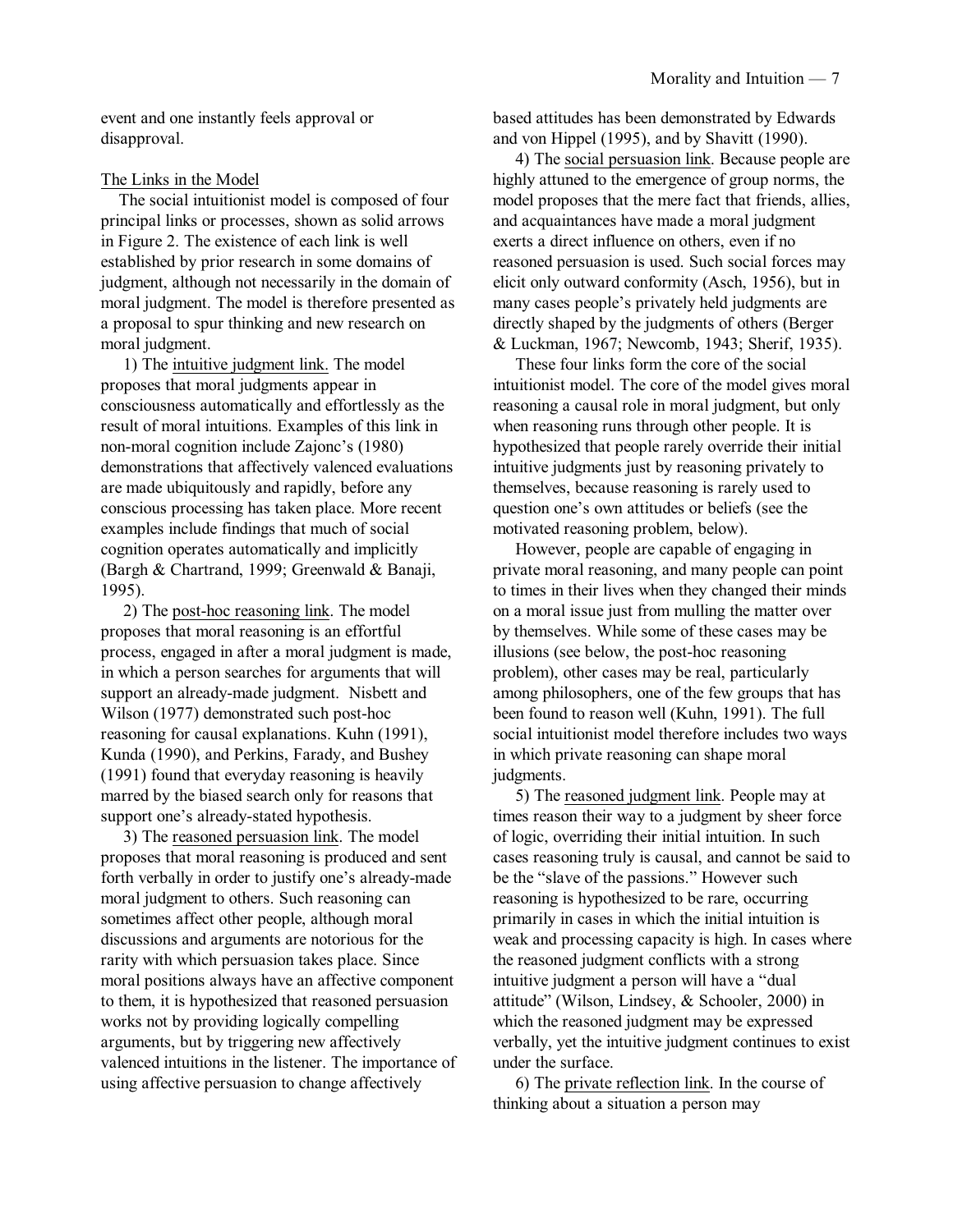spontaneously activate a new intuition that contradicts the initial intuitive judgment. The most widely discussed method of triggering new intuitions is role taking (Selman, 1971). Simply by putting oneself into the shoes of another person one may instantly feel pain, sympathy, or other vicarious emotional responses. This is one of the principle pathways of moral reflection according to Piaget, Kohlberg, and other cognitive developmentalists. A person comes to see an issue or dilemma from more than one side and thereby experiences multiple competing intuitions. The final judgment may be determined either by going with the strongest intuition, or by allowing reason to choose among the alternatives based on the conscious application of a rule or principle. This pathway amounts to having an inner dialogue with oneself (Tappan, 1997), obviating the need for a discourse partner.

 Rationalist models focus on links 5 and 6. The social intuitionist model, in contrast, says that moral judgment consists primarily of links 1 through 4, although it allows that links 5 and 6 may sometimes contribute (such as during a formal moral judgment interview). The next section of this paper reviews four problems for rationalist models. For each problem, a social intuitionist re-interpretation of the evidence is offered, relying primarily on links 1 through 4.

### **Four Reasons to Doubt the Causal Importance of Reason**

1) The Dual Process Problem: There Is a Ubiquitous and Understudied Intuitive Process at Work

 It is now widely accepted in social and cognitive psychology that there are often two processing systems at work when a person makes judgments or solves problems (see Table 1, and the edited volume by Chaiken & Trope, 1999). Because these two systems typically run in parallel and are capable of reaching differing conclusions, these models are usually called "dual process" models. Dual process models have thus far had little impact on moral judgment research, as most researchers have focused their efforts on understanding the reasoning process (but see Gibbs, 1991; and Eisenberg, Shea, Carlo, & Knight, 1991). Yet there is evidence that moral judgment works like other kinds of judgment, in which most of the action is in the intuitive process.

 Automatic evaluation. Affective evaluation occurs so quickly, automatically, and pervasively that it is generally thought to be an integral part of perception. Zajonc (1980) synthesized findings from a variety of fields to create a modern version of Wundt's (1907) affective primacy theory, in which he argued that feeling and thought are to some extent separate systems with separate biological bases. The affective system has primacy in every sense: it came first in phylogeny, it emerges first in ontogeny, it is triggered more quickly in real-time judgments, and it is more powerful and irrevocable when the two systems yield conflicting judgments (see also Reber, 1993). Research on the automatic evaluation effect confirms that very brief or even subliminal presentations of affectively valenced words (Bargh, Chaiken, Raymond, & Hymes, 1996; Fazio, Sanbonmatsu, Powell, & Kardes, 1986), facial expressions (Murphy & Zajonc, 1993) and photographs of people and animals (Hermans, de Houwer, & Eelen, 1994) alter the time it takes to evaluate a target object presented immediately afterwards, indicating that affective processing is at work within a quarter second of stimulus presentation.

 Automatic moral judgment. Moral judgments typically involve more complex social stimuli than the simple words and visual objects used in automatic evaluation studies. Could moral judgments be made automatically as well? The emerging view in social cognition is that most of our behaviors and judgments are in fact made automatically (i.e., without intention, effort, or awareness of process; Bargh, 1994; Bargh & Chartrand, 1999; Greenwald & Banaji, 1995).

 The literature most relevant to moral judgment is the literature on attitudes, where a central question has been: how do people form attitudes about other people? The evidence indicates that attitude formation is better described as a set of automatic processes than as a process of deliberation and reflection about the traits of a person. People form first impressions at first sight (Albright, Kenny, & Malloy, 1988), and the impressions that they form from observing a "thin slice" of behavior (as little as 5 seconds) are almost identical to the impressions they form from much longer and more leisurely observation and deliberation (Ambady & Rosenthal, 1992). These first impressions alter subsequent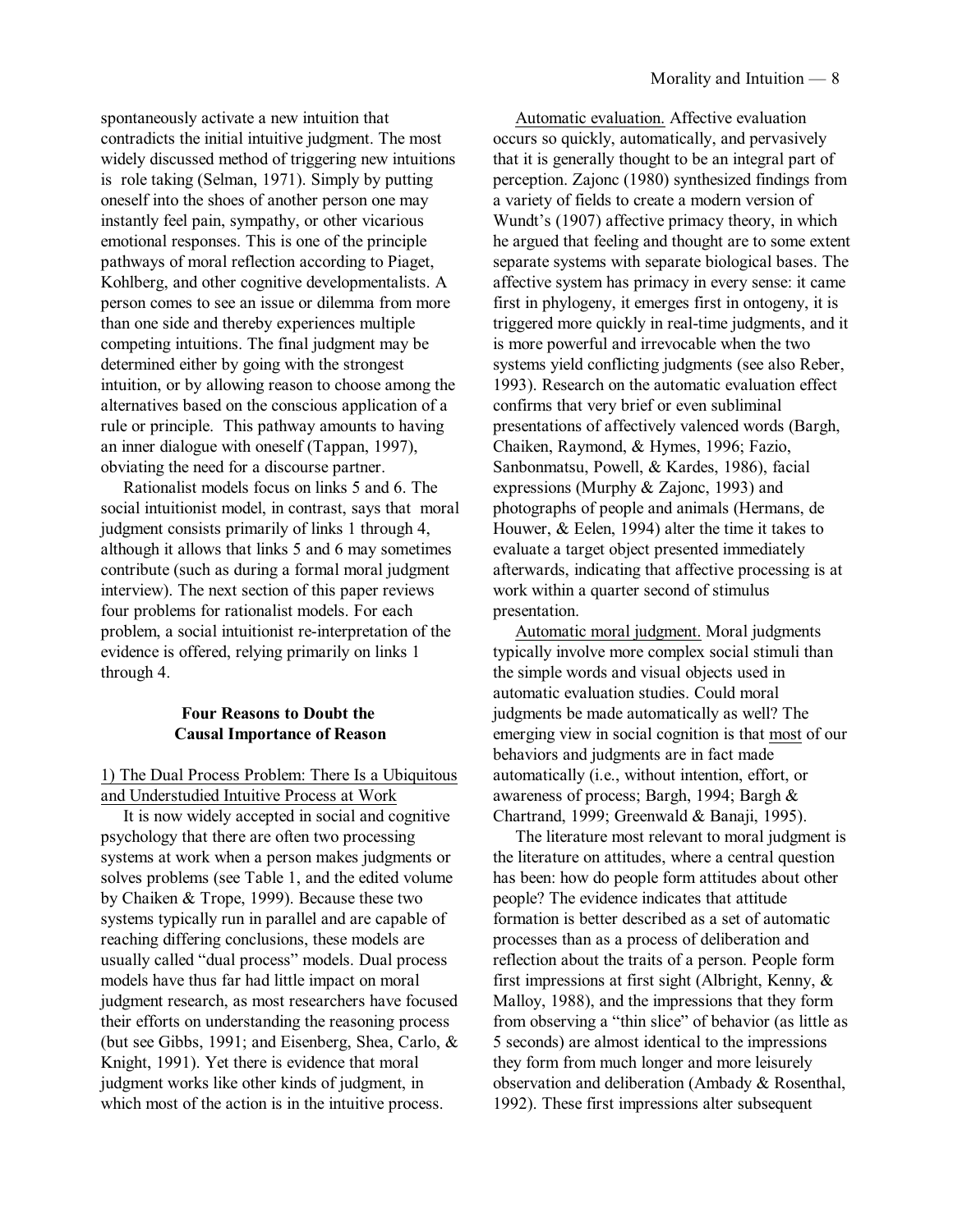evaluations, creating a halo effect (Thorndike, 1920), in which positive evaluations of non-moral traits such as attractiveness lead to beliefs that a person possesses corresponding moral traits such as kindness and good character (Dion, Berscheid, & Walster, 1972). People also categorize other people instantly and automatically, applying stereotypes that often include morally evaluated traits (e.g., aggressiveness for African Americans, Devine, 1989). All of these findings illustrate the operation of the intuitive judgment link (link 1 in Figure 2), in which the perception of a person or an event leads instantly and automatically to a moral judgment without any conscious reflection or reasoning.

 Another illustration of automatic moral judgment can be seen in the literature on persuasion. Moral discourse in its natural setting is often a kind of persuasion, in which one person tells others about some event, and tries to recruit them to her reading of the event. According to Chaiken's (1987) heuristic-systematic model of persuasion, people are guided in part by the "principle of least effort." Since people have limited cognitive resources, and since heuristic processing is easy and adequate for most tasks, heuristic processing (the intuitive process) is generally used unless there is a special need to engage in systematic processing (see also Simon, 1967). A particularly important heuristic for the study of moral judgment is the "I agree with people I like" heuristic (Chaiken, 1980). If your friend is telling you how Robert mistreated her, there is little need for you to think systematically about the good reasons Robert might have had. The mere fact that your friend has made a judgment affects your own intuitions directly, illustrating the social persuasion link (link 4). It is only if the agreement heuristic leads to other conflicts (e.g., if Robert is a friend of yours) that your "sufficiency threshold" will be raised above your actual level of confidence, triggering effortful systematic processing (links 5 and 6) to close the gap.

 However the social intuitionist model posits that moral reasoning is usually done interpersonally rather than privately. If Robert is in fact a friend of yours, then you and your friend might present arguments to each other (link 3, the reasoned persuasion link) in the hope of triggering new intuitions, getting the other to "see" Robert's actions in a better or worse light. Moral discussions can

then be modeled as a repeated cycle through links 1, 2, and 3 in person A, then in person B, then in person A, etc. Link 4 would exert a constant pressure towards agreement if the two parties are friends, and a constant pressure against agreement if the two parties dislike each other. If at least one of the parties begins without a strong initial intuition then some degree of convergence is likely. However if both parties begin with strongly felt opposing intuitions (as in a debate over abortion), then reasoned persuasion is likely to have little effect, except that the post-hoc reasoning triggered in the other person could lead to even greater disagreement, a process labeled "attitude polarization" by Lord, Ross, and Lepper (1979).

 Petty and Cacioppo's (1986) elaborationlikelihood model gives a similar reading of the standard moral judgment discussion. If you feel a strong identification with the source of the persuasive message (your friend) and you have no conflict motivating elaborated thinking, then a peripheral process is sufficient to lead to an attitude shift, a judgment that Robert is evil. However if the person talking to you is a stranger (a research psychologist) who challenges your judgment at every turn ("what if Heinz didn't love his wife, should he still steal the drug?"), then you will be forced to engage in extensive effortful, verbal, central processing. Standard moral judgment interviews may therefore create an unnaturally reasoned form of moral judgment, leading to the erroneous conclusion that moral judgment is primarily a reasoning process. And since forcing people to introspect to find reasons for their attitudes can change those attitudes temporarily (Wilson & J. Schooler, 1991; Wilson, Lindsey, & T. Schooler, 2000), standard moral judgment interviews might not even provide a valid measure of people's real moral beliefs. (See also Schooler, Fiore, & Brandimonte, 1997, on the impairments caused by forcing people to verbalize what they know intuitively.)

 The social intuitionist solution. The social intuitionist model is fully compatible with modern dual process theories. Like those theories, the model posits that the intuitive process is the default process, handling everyday moral judgments in a rapid, easy, and holistic way. It is primarily when intuitions conflict, or when the social situation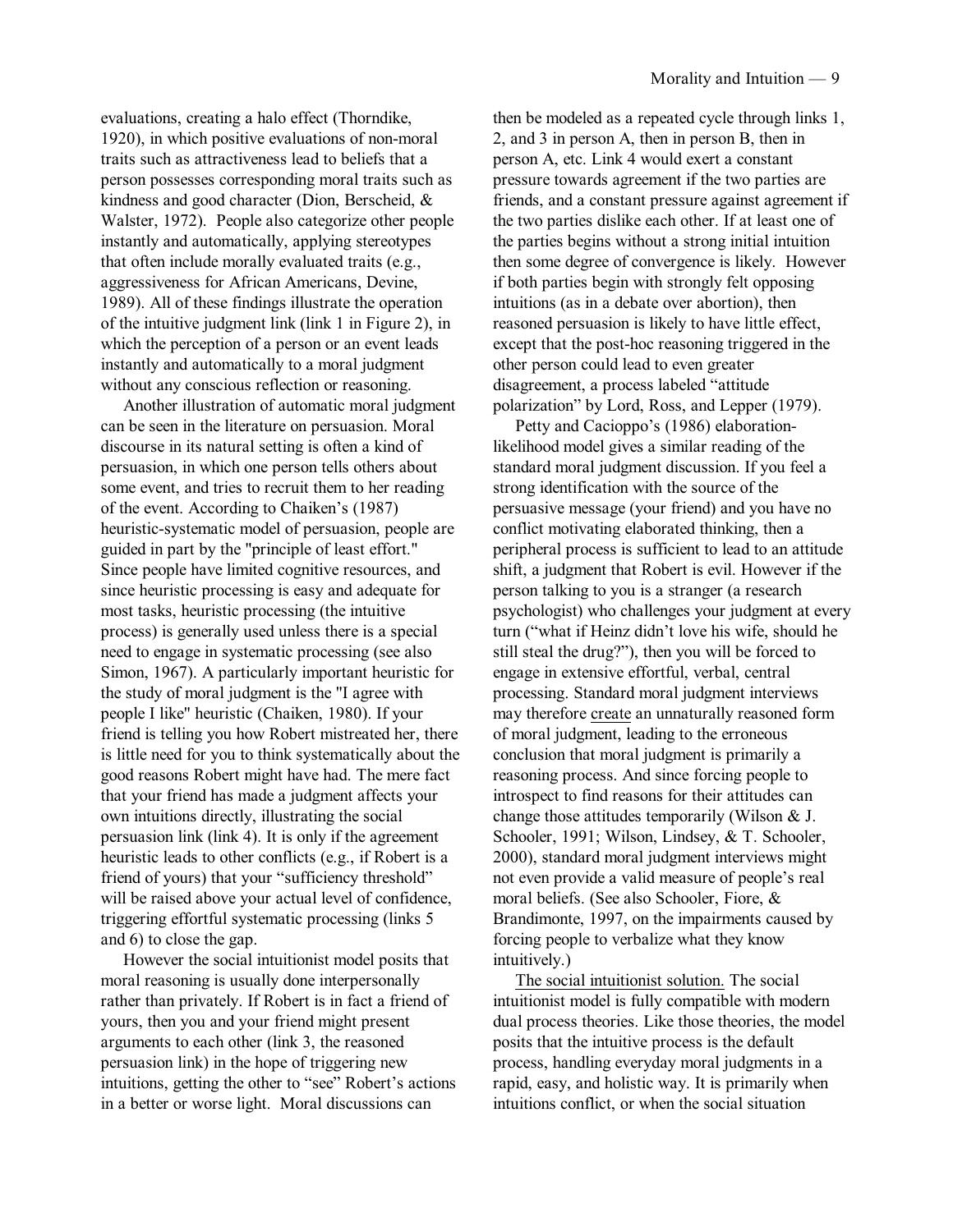demands thorough examination of all facets of a scenario that the reasoning process is called upon. Reasoning can occur privately (links 5 and 6), and such solitary moral reasoning may be common among philosophers and among those high on need for cognition (Cacioppo & Petty, 1982). Yet ever since Plato wrote his Dialogues, philosophers have recognized that moral reasoning naturally occurs in a social setting, between people who can challenge each other's arguments and trigger new intuitions (links 3 and 4). The social intuitionist model avoids the traditional focus on conscious private reasoning, and draws attention to the role of moral intuitions, and of other people, in shaping moral judgments.

# 2) The Motivated Reasoning Problem: The Reasoning Process Is More like a Lawyer Defending a Client than a Judge or Scientist Seeking Truth

 It appears, then, that a dual process model may be appropriate for a theory of moral judgment. If so, then the relationship between the two processes must be specified. Is the reasoning process the "smarter" but more cognitively expensive process, called in whenever the intuitive process is unable to solve a problem cheaply? Or is the relationship one of master and servant, as Hume suggested, in which reason's main job is to formulate arguments that support one's intuitive conclusions? Research on motivated reasoning and on everyday reasoning both suggest that the post-hoc reasoning link (link 2) is more important than the reasoned judgment and private reflection links (5 and 6).

 There are two major classes of motives that have been shown to bias and direct reasoning. The first class can be called "relatedness motives," for it includes concerns about impression management and smooth interaction with other people. The second class can be called "coherence motives," for it includes a variety of defensive mechanisms triggered by cognitive dissonance and threats to the validity of one's cultural worldview.

 Relatedness motives. From an evolutionary perspective it would be strange if our moral judgment machinery was designed principally for accuracy, with no concern for the disastrous effects of periodically siding with our enemies and against our friends. Studies of attitudes, person perception, and persuasion show that desires for harmony and agreement do indeed have strong biasing effects on

judgments. Chaiken and her colleagues incorporated "impression motivation" into the heuristicsystematic model, which is described as "the desire to hold attitudes and beliefs that will satisfy current social goals" (Chen & Chaiken, 1999, p. 78). Chen, Shechter, and Chaiken (1996) found that people who expected to discuss an issue with a partner whose views were known expressed initial attitudes, before the interaction, that were shifted towards those of their anticipated partner. More broadly, Darley and Berscheid (1967) found that people rate a description of a person's personality as more likeable if they expect to interact with the person than if they do not expect to interact.

 The existence of motivations to agree with our friends and allies means that we can be directly affected by their judgments (the social persuasion link). The mere fact that your friend expresses a moral judgment against X is often sufficient to cause in you a critical attitude towards X. Such direct influence, circumventing reasoning entirely, fits with Chartrand and Bargh's (1999) recent demonstration of the "chameleon effect," in which people unconsciously mimic the postures, mannerisms, and facial expressions of their interaction partners. Chartrand and Bargh found that such automatic mimicry is socially adaptive, for people who are "in sync" with another person are liked better by that person.

 Coherence motives. Psychologists since Freud have argued that people construct views of themselves and of the world, and that they experience potentially crippling anxiety when these constructions are threatened (Moskowitz, Skurnik, & Galinsky, 1999). Research on cognitive dissonance (Festinger, 1957; Wicklund & Brehm, 1976) showed just how readily people change their thinking and beliefs to avoid the threat of internal contradictions. More recently, Chaiken, Giner-Sorolla, and Chen (1996, p.557) defined defense motivation as "the desire to hold attitudes and beliefs that are congruent with existing self-definitional attitudes and beliefs." Self-definitional attitudes include values and moral commitments. When defense motivation is triggered, both heuristic and systematic thinking work to preserve self-definitional attitudes.

 The biasing effects of defense motivation can be seen in studies that challenge participants' moral and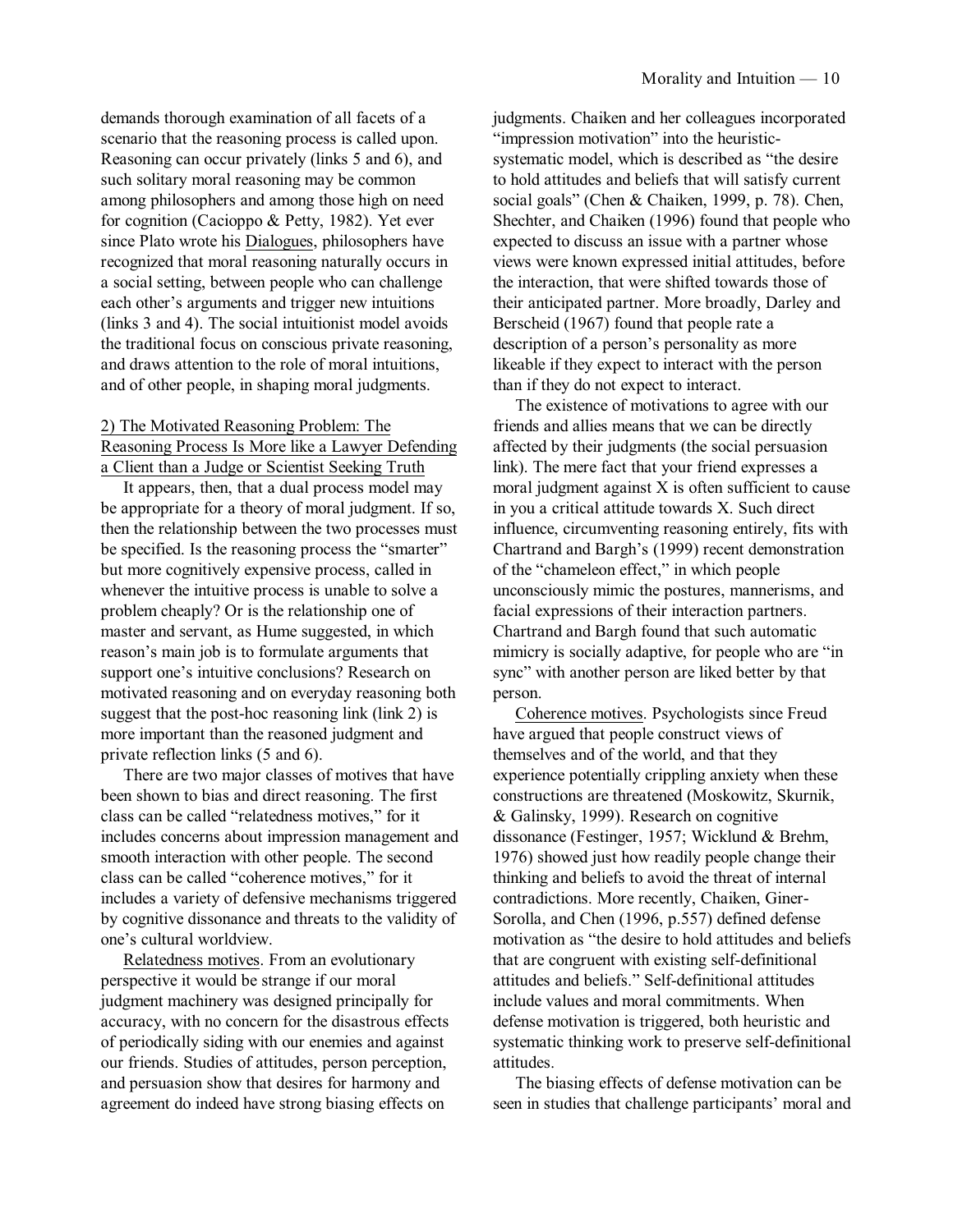political ideology. Lord, Ross, and Lepper (1979) found that students with strong opinions about the death penalty, when exposed to research evidence on both sides of the issue, accepted evidence supporting their prior belief uncritically, while subjecting opposing evidence to much greater scrutiny. Lerner's (1965) "just world" hypothesis stated that people have a need to believe that they live in a world where people generally get what they deserve. People who suffer for no reason are a threat to this belief, so participants adjusted their moral judgments, derogating or blaming innocent victims (Lerner & Miller, 1978). Tetlock et al. (2000) found that people's willingness to use relevant baserate information, or to engage in counterfactual thinking, depended on whether or not their "sacred values" were threatened by doing so. In all of these examples, reasoning is used to defend prior moral commitments.

 Moral judgments are also affected by the defensive motivations of terror management (Solomon, Greenberg, & Pyszczynski, 1991). When people are asked to think about their own deaths, they appear to suppress a generalized fear of mortality by clinging more tightly to their cultural world view. Death-primed participants then shift their moral judgments to defend that world view. They mete out harsher punishment to violators of cultural values, and they give bigger rewards to people who behaved morally (Rosenblatt et al., 1989). Death-primed participants have more negative attitudes towards those who do not fully share their world view (e.g., Jews; Greenberg et al., 1990). From a terror management perspective, moral judgment is a special kind of judgment, since moral judgments always implicate the cultural world view. It is plausible to say "I don't like asparagus, but I don't care if you eat it." It is not plausible to say "I think human life is sacred, but I don't care if you kill him."

 Mechanisms of bias. Studies of everyday reasoning reveal the mechanisms by which relatedness and coherence motivations make people act like lawyers. Kuhn (1991) found that most people have difficulty understanding what evidence is, and when pressed to give evidence in support of their theories they generally give anecdotes or illustrative examples instead. Furthermore, people show a strong tendency to search for anecdotes and other "evidence" exclusively on their preferred side of an issue, a pattern that has been called the "myside bias" (Baron, 1995; Perkins, Farady, & Bushey, 1991). Once people find supporting evidence, even a single piece of bad evidence, they often stop the search, since they have a "makessense epistemology" (Perkins, Allen, & Hafner, 1983) in which the goal of thinking is not to reach the most accurate conclusion; it is to find the first conclusion that hangs together well and that fits with one's important prior beliefs.

 Research in social cognition also indicates that people often behave like "intuitive lawyers" rather than "intuitive scientists" (Baumeister & Newman, 1994). Kunda's (1990) review of "motivated reasoning" concludes that "directional goals" (motivations to reach a pre-ordained conclusion) work primarily by causing a biased search in memory for supporting evidence only. However Pyszczynski and Greenberg (1987) proposed a more comprehensive "biased hypothesis testing" model, in which self-serving motives bias each stage of the hypothesis testing sequence, including the selection of initial hypotheses, the generation of inferences, the search for evidence, the evaluation of evidence, and the amount of evidence needed before one is willing to make an inference. Research on the "confirmatory bias" (Snyder & Swan, 1978) shows that people do not always seek to confirm their initial hypothesis; sometimes they ask the right questions to get at the truth (Higgins & Bargh, 1987; Trope & Bassok, 1982). However such demonstrations of truth-seeking always involve hypotheses that the participant has no need to defend (e.g., "the person you are about to meet is an extrovert"). When hypotheses involve one's moral commitments (e.g., "the death penalty does not deter murder"), the empirical findings generally show bias and motivated reasoning (Kuhn, 1989; Lord, Ross, & Lepper, 1979).

 This review is not intended to imply that people are stupid or irrational. It is intended to demonstrate that the roots of human intelligence, rationality, and ethical sophistication should not be sought in our ability to search for and evaluate evidence in an open and unbiased way. Rather than following the ancient Greeks in worshiping reason, we should instead look for the roots of human intelligence, rationality, and virtue in what the mind does best: perception,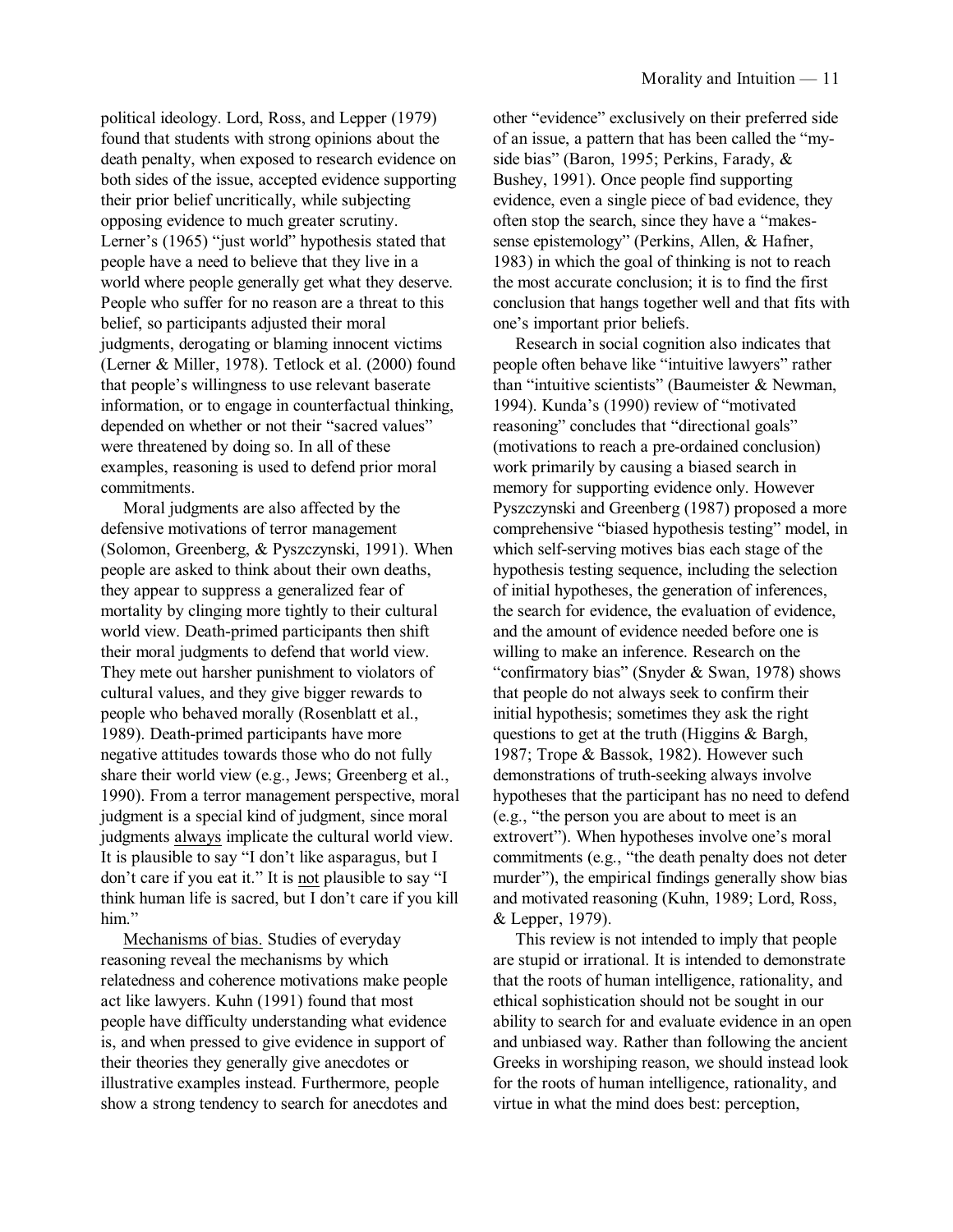intuition, and other mental operations that are quick, effortless, and generally quite accurate (Gigerenzer & Goldstein, 1996; Margolis, 1987).

 The social intuitionist solution. The reasoning process in moral judgment may be capable of working objectively under very limited circumstances: when the person has adequate time and processing capacity, a motivation to be accurate, no a priori judgment to defend or justify, and when no relatedness or coherence motivations are triggered (Forgas, 1995; Wegner & Bargh, 1998). Such circumstances may be found in moral judgment studies using hypothetical and unemotional dilemmas. Rationalist research methods may therefore create an unusual and non-representative kind of moral judgment. But in real judgment situations, such as when people are gossiping or arguing, relatedness motives are always at work. If more shocking or threatening issues are being judged, such as abortion, euthenasia, or consensual incest, then coherence motives will be at work too. Under these more realistic circumstances moral reasoning is not left free to search for truth, but is likely to be hired out like a lawyer by various motives, employed only to seek confirmation of preordained conclusions.

# 3) The Post-hoc Problem: the Reasoning Process Readily Constructs Justifications of Intuitive Judgments, Causing the Illusion of Objective Reasoning

 When people are asked to explain the causes of their judgments and actions they frequently cite factors that could not have mattered, and they fail to recognize factors that did matter. Nisbett and Schachter (1966), for example, asked participants to take electric shocks, either with or without a placebo pill that was said to produce the same symptoms as electric shock. Participants in the pill condition apparently attributed their heart palpitations and butterflies in the stomach to the pill, and were able to take four times as much shock as those who had no such misattribution available for their symptoms. Yet when the placebo condition participants were asked if they had made such an attribution, only 25% of them said that they had. The remaining participants denied that they had thought about the pill and instead made up a variety of explanations for their greater shock tolerance, e.g., "Well, I used

to build radios and stuff when I was 13 or 14, and maybe I got used to electric shock" (Nisbett  $\&$ Wilson, 1977, p.237).

 Nisbett and Wilson (1977) interpreted such causal explanations as post-hoc constructions. When asked to explain their behaviors, people engage in an effortful search that may feel like a kind of introspection. But what people are searching for is not a memory of the actual cognitive processes that caused their behaviors, for these processes are not accessible to consciousness. Rather, people are searching for plausible theories about why they might have done what they did. People turn first to a "pool of culturally supplied explanations for behavior," which Nisbett and Wilson (1977, p.248) refer to as "a priori causal theories." When asked why he enjoyed a party, a person turns first to his cultural knowledge about why people enjoy parties, chooses a reason, and then searches for evidence that the reason was applicable. The search is likely to be a one-sided search of memory for supporting evidence only (Kunda, 1990; Pyszczynski & Greenberg, 1987).

 Additional illustrations of post-hoc causal reasoning can be found in studies in which hypnosis (Zimbardo, LaBerge, & Butler, 1993) and subliminal presentation (Kunst-Wilson & Zajonc, 1980) were used to make people perform actions. When asked to explain their actions or choices, people readily made up reasons that sounded plausible but were false. Split brain patients show this effect in its most dramatic form. When the left hand, guided by the right brain, performs an action, the verbal centers in the left brain readily make up stories to explain it (Gazzaniga, Bogen, & Sperry, 1962). The language centers are so skilled at making up post-hoc causal explanations that Gazzaniga (1985) speaks of an "interpreter" module. He argues that behavior is usually produced by mental modules to which consciousness has no access, but the interpreter module provides a running commentary anyway, constantly generating hypotheses to explain why the self might have performed any particular behavior.

 Post-hoc moral reasoning. The idea that people generate causal explanations out of "a priori causal theories" is easily extended into the moral domain. In a moral judgment interview a participant is asked to decide if an action is right or wrong, and is then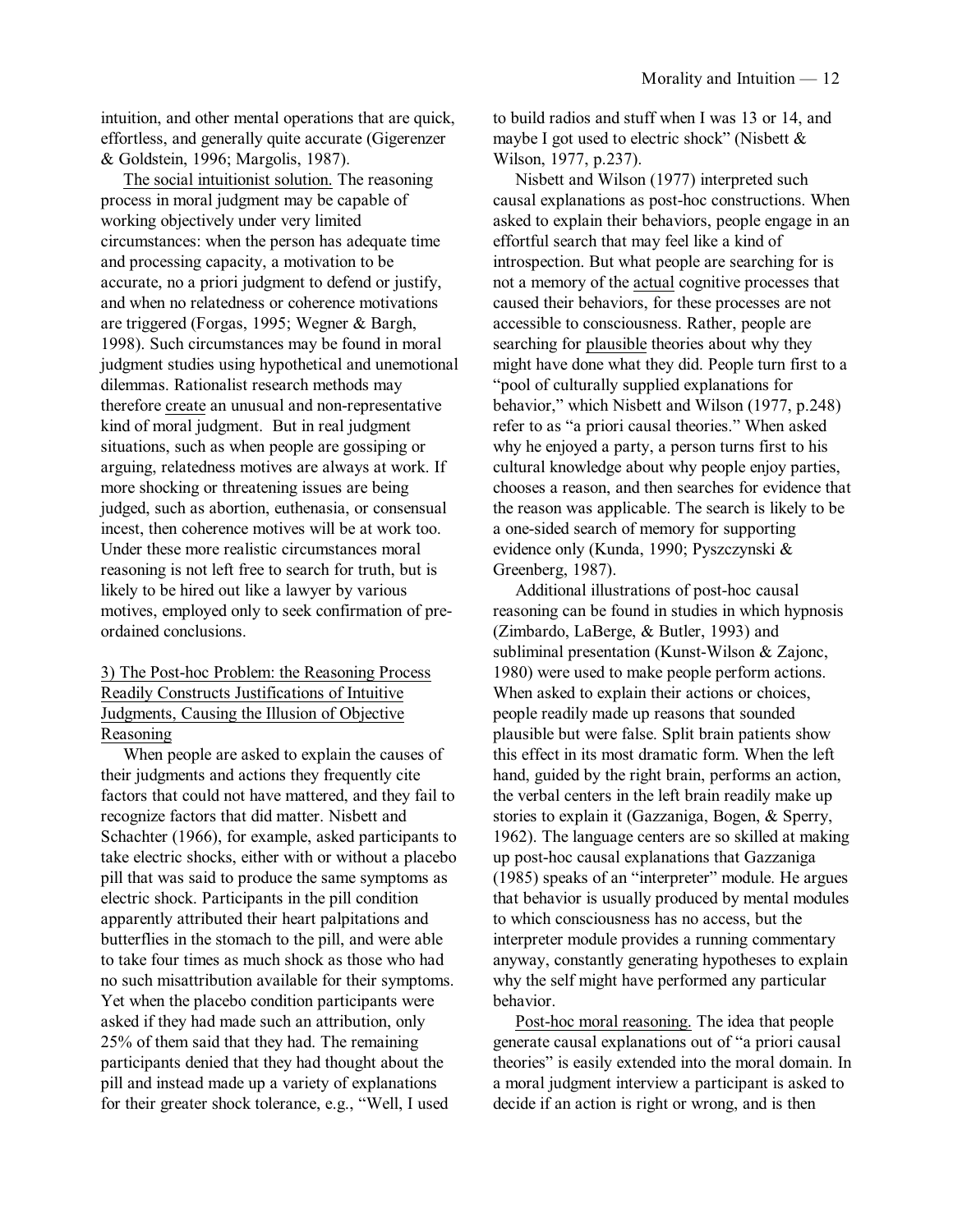asked to explain why she thinks so. But if people have no access to the processes behind their automatic initial evaluations, then how do they go about providing justifications? By consulting their a priori moral theories. A priori moral theories can be defined as a pool of culturally supplied norms for evaluating and criticizing the behavior of others. A priori moral theories provide acceptable reasons for praise and blame (e.g., "unprovoked harm is bad"; "people should strive to live up to God's commandments"). Since the justifications that people give are closely related to the moral judgments that they make, prior researchers have assumed that the justificatory reasons caused the judgments. But if people lack access to their automatic judgment processes then the reverse causal path becomes more plausible.

 If this reverse path is common, then the enormous literature on moral reasoning can be reinterpreted as a kind of ethnography of the a priori moral theories held by various communities<sup>3</sup> and age groups. Kohlberg's (1969) studies demonstrate that young children in many cultures hold the a priori moral theory that "acts that get punished are wrong; acts that get rewarded are good" (stages 1 and 2), but they soon advance to the theory that "acts that others approve of are good; acts that others condemn are bad" (stage 3). If such statements were the rules that children really used to evaluate actions, then children at stages 1 and 2 would conclude that actions that are not punished must not be bad. Yet Turiel (1983) has shown that young children do not believe this. They say that harmful acts, such as hitting and pulling hair, are wrong whether they are punished or not. They even say that such acts would be wrong if adults ordered them to be done (Damon, 1977; Laupa & Turiel, 1986). So when a child offers the stage 1 statement that "it's wrong because she'll get punished," the child is not introspecting on the reasoning that led to his condemnation; he is just giving a reason that sounds plausible, perhaps a reason he himself has heard from adults ("if you do that, I will punish you").

 The illusions of moral judgment. If moral reasoning is generally a post-hoc construction intended to justify automatic moral intuitions, then our moral life is plagued by two illusions. The first illusion can be called the "wag-the-dog" illusion: we believe that our own moral judgment (the dog) is driven by our own moral reasoning (the tail). The second illusion can be called the "wag-the-otherdog's-tail" illusion: in a moral argument, we expect the successful rebuttal of an opponent's arguments to change the opponent's mind. Such a belief is like thinking that forcing a dog's tail to wag by moving it with your hand should make the dog happy.

 The wag-the-dog illusion follows directly from the mechanics of the reasoning process described above. Pyszczynski and Greenberg (1987) point out that by going through all the steps of hypothesis testing, even though every step can be biased by selfserving motivations, people can maintain an "illusion of objectivity" about the way they think. The wag-the-dog illusion may therefore be one of the mechanisms underlying naive realism (Griffin & Ross, 1991; Robinson, Keltner, Ward, & Ross, 1995), the finding that people think that they see the world as it is, while their opponents in a moral dispute are biased by ideology and self-interest.

 The bitterness, futility, and self-righteousness of most moral arguments can now be explicated. In a debate on abortion, politics, consensual incest, or on what my friend did to your friend, both sides believe that their positions are based on reasoning about the facts and issues involved (the wag-the-dog illusion). Both sides present what they take to be excellent arguments in support of their positions. Both sides expect the other side to be responsive to such reasons (the wag-the-other-dog's-tail illusion). When the other side fails to be affected by such good reasons, each side concludes that the other side must be closed-minded or insincere. In this way the culture wars over issues such as homosexuality and abortion can generate morally motivated players on both sides who believe that their opponents are not morally motivated (Haidt & Hersh, in press; Robinson, Keltner, Ward, & Ross, 1995).

 The social intuitionist solution. People have quick and automatic moral intuitions, and when called upon to justify these intuitions they generate post-hoc justifications out of a priori moral theories. They do not realize that they are doing this, so they fall prey to two illusions. Moral arguments are therefore like shadow boxing matches: each contestant lands heavy blows to the opponent's shadow, then wonders why he doesn't fall down. Moral reasoning may therefore have little persuasive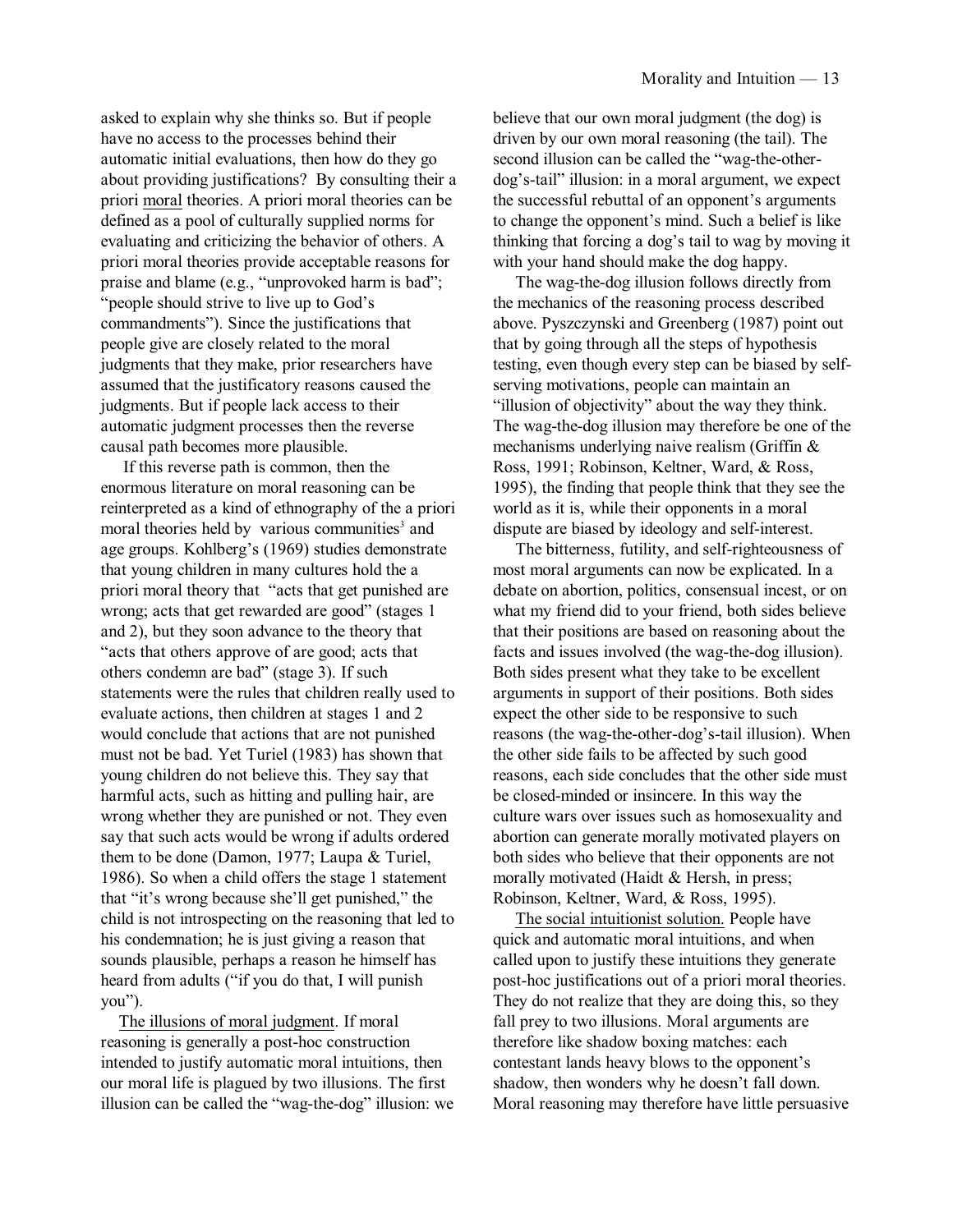power in conflict situations, but the social intuitionist model says that moral reasoning can be effective in influencing people before a conflict arises. Our words and ideas do affect our friends, allies, and even strangers, via the reasonedpersuasion link. If one can get the other person to "see" the issue in a new way, perhaps by re-framing a problem to trigger new intuitions, then one can influence others with one's words. Martin Luther King Jr's "I Have a Dream" speech was remarkably effective in this task, using metaphors and visual images more than propositional logic to get White Americans to see and thus feel that racial segregation was unjust, and un-American (see Lakoff, 1996 on the role of metaphor in political persuasion).

### 4) the Action Problem: Moral Action Covaries with Moral Emotion More than with Moral Reasoning

 The analysis thus far has focused on moral judgment, not moral behavior. But the debate between rationalism and intuitionism can also be carried out using moral action as the dependent variable. There is a literature that directly examines the relationship between moral reasoning and moral action, and there is a literature that examines what happens when moral reasoning and moral emotions become dissociated (in the case of psychopaths).

 The weak link between moral reasoning and moral action. In a major review of the literature on moral cognition and action, Blasi (1980) concluded that "moral reasoning and moral action are statistically related" (p.37). But what is the nature of this relationship? Blasi was careful to state that the connection between moral reasoning ability and moral behavior is only a correlation, but later authors in the cognitive developmental tradition read the relationship as causal, stating that higher levels of moral reasoning cause better moral behavior (e.g., Lapsley, 1996). Yet Blasi's review raised the possibility that a third variable caused both better reasoning and better behavior: intelligence. Blasi found that IQ was consistently related to honesty, and he concluded that future investigators must do a better job of controlling for IQ. Kohlberg (1969) reported that scores on his moral judgment interviews correlated with measures of IQ in the .30 to .50 range. Rest (1979) reports correlations of .20

to .50 between IQ and his Defining Issues Test (DIT).

 Intelligence may also be related to better moral behavior by a pathway that does not run through better moral reasoning. Metcalfe and Mischel (1999) proposed a dual process model of willpower in which two separate but interacting systems govern human behavior in the face of temptation. The "hot" system is specialized for quick emotional processing, and it makes heavy use of amygdala-based memory. The "cool" system is specialized for complex spatiotemporal and episodic representation and thought. It relies on hippocampal memory and frontal lobe planning and inhibition areas. It can block the impulses of the hot system, but it develops later in life, making childhood and adolescence seem like a long struggle to overcome impulsiveness and gain self-control. This theory was proposed in part to explain the astonishing finding that the number of seconds pre-schoolers were able to delay choosing an immediate small reward (one marshmallow) in favor of a later, bigger reward (two marshmallows) was a powerful predictor of adolescent social and cognitive competence, including SAT scores and ability to exert self control in frustrating situations, measured about 13 years later (Shoda, Mischel, & Peake, 1990).

 The correlation that Blasi found between moral reasoning and moral behavior may therefore be explained by a third variable, the strength of the cool system. Children start off with limited ability to resist temptation, but as the hippocampus and frontal cortex finish their development, children become more able to inhibit impulsive behaviors. Some children start off with a more effective cool system (Kochanska et al., 1996), due to better or faster frontal cortex development. Frontal cortex development makes these children smarter, and they therefore perform better on measures of moral reasoning, but their improved moral behavior comes more from their greater self-regulatory abilities than from their greater moral reasoning abilities. The development of the cool system does not represent the triumph of reasoning over emotion; rather, Metcalfe and Mischel (1999, p.16) see the successful development and integration of the cool system as an essential feature of emotional intelligence.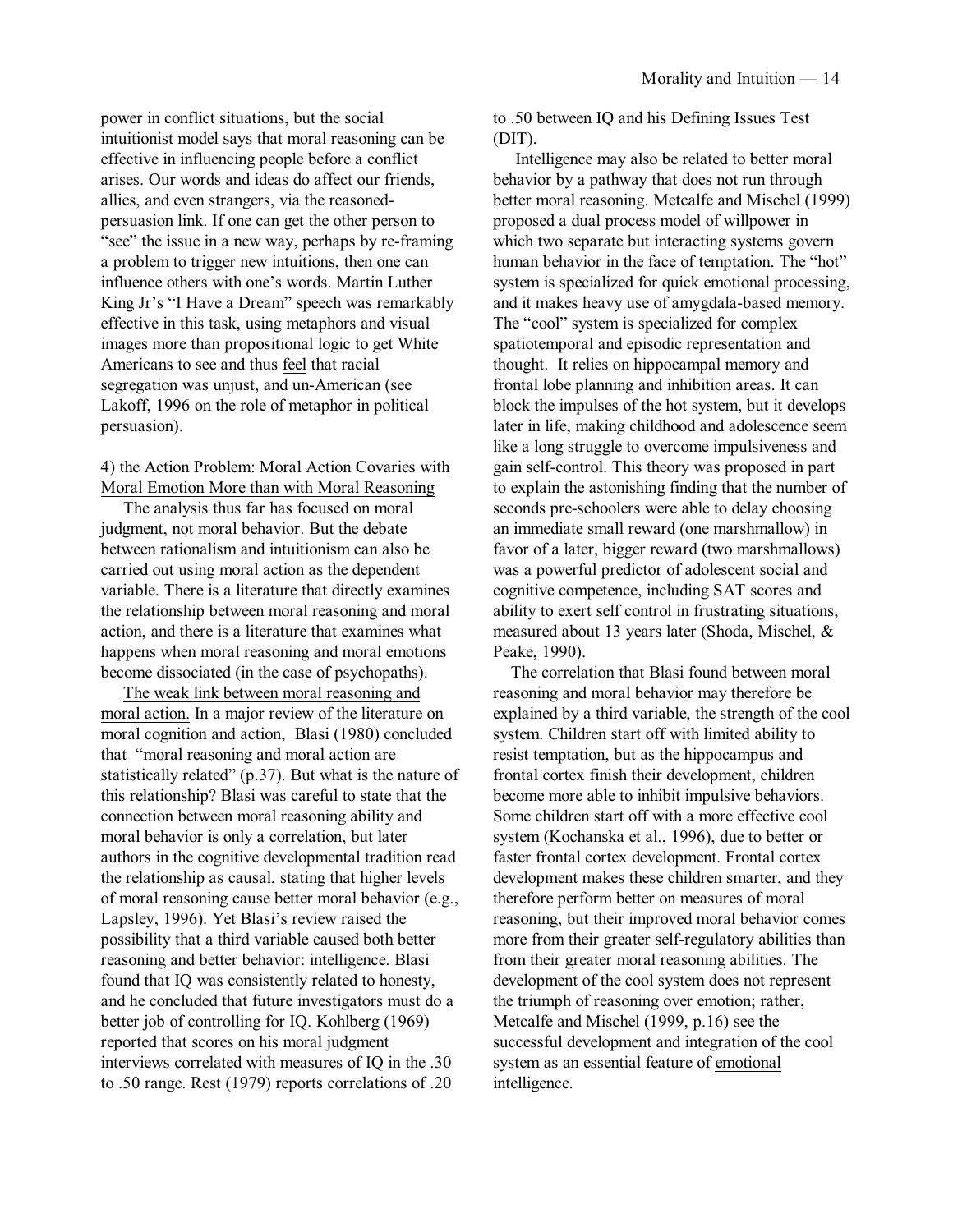This re-interpretation is supported by the fact that moral reasoning ability, in Blasi's (1980) review, was most predictive of negative morality - refraining from delinquent behavior. Criminologists have consistently found an inverse relationship between criminality and IQ. Even after correcting for SES, the difference between delinquent and nondelinquent adolescent populations is approximately eight IQ points (Hirschi & Hindelang, 1977). However the story for positive morality -- directly helping others -- is less clear. Blasi found some support for the claim that high scorers on Kohlberg's and Rest's scales were more likely to help other people, but more recent studies have raised doubts. Hart and Fegley (1995), and Colby and Damon (1992) both compared highly pro-social moral exemplars to non-exemplars, and found that the groups did not differ in their moral reasoning ability assessed by Kohlbergian techniques. A recent review of evidence supporting the utility of the Defining Issues Test described three studies that showed a relationship between DIT scores and negative moral behaviors, but none showing a relationship between DIT scores and positive morality (Thoma, Narvaez, Rest, & Derryberry, 1999).

 The relationship between moral reasoning ability and moral behavior therefore appears to be weak and inconsistent, once intelligence is partialled out. Emotional and self-regulatory factors seem to be more powerful determinants of actual behavior (Mischel & Mischel, 1976).

 The strong link between moral emotions and moral action. Further evidence that moral reasoning matters less than moral emotions comes from the study of psychopaths. Cleckley's (1955) case studies present chilling portraits of people in whom reasoning has become dissociated from moral emotions. Cleckley characterizes psychopaths as having good intelligence and a lack of delusions or irrational thinking. Psychopaths know the rules of social behavior and they understand the harmful consequences of their actions for others. They simply do not care about those consequences. Cleckley's psychopaths show a general poverty of major affective reactions, particularly those that would be triggered by the suffering of others (remorse, sympathy), condemnation by others (shame, embarrassment), or attachment to others

(love, grief). (See Hare, 1993, for a more recent discussion of the emotional deficit.) Psychopaths can steal from their "friends," dismember live animals, and even murder their parents to collect insurance benefits, without showing any trace of remorse, or of shame when caught. The very existence of the psychopath illustrates Hume's statement that "'tis not contrary to reason to prefer the destruction of the whole world to the scratching of my little finger" (1739/1969, p.461). It is not contrary to reason to kill your parents for money, unless it is also contrary to sentiment.

 Several lines of research are converging on the conclusion that psychopaths and people with antisocial personality disorder differ from normal people in the operation of the frontal cortex. Mednick et al. (1982) reviewed studies of EEG differences between criminals and non-criminals, and concluded that the bulk of the research points to differences in the anterior regions of the brain. More recent studies using PET techniques have narrowed the location of interest to the pre-frontal cortex (Raine, 1997). Samples of aggressive offenders show reduced metabolic activity in this area, relative to controls (Raine et al., 1994).

 The importance of the prefrontal cortex for moral behavior has been most fully explored by Damasio and his colleagues, who have found a consistent pattern of changes associated with damage to the ventro-medial area of the pre-frontal cortex (VMPFC, the area behind the bridge of the nose). Patients with damage restricted to the VMPFC show no reduction in their reasoning abilities. They retain full knowledge of moral rules and social conventions, and they show normal abilities to solve logic problems, financial problems, and even hypothetical moral dilemmas (Damasio, 1994). Yet when faced with real decisions, they perform disastrously, showing poor judgment, indecisiveness, and what appears to be irrational behavior.

 Damasio and his colleagues have demonstrated that the central deficit resulting from destruction of the VMPFC is the loss of emotional responsiveness to the world in general, and to one's behavioral choices in particular. When shown pictures that arouse strong skin conductance responses in normal people (nudity, mutilation, people dying) these patients show no response (Damasio, Tranel, & Damasio, 1990), mirroring the lack of autonomic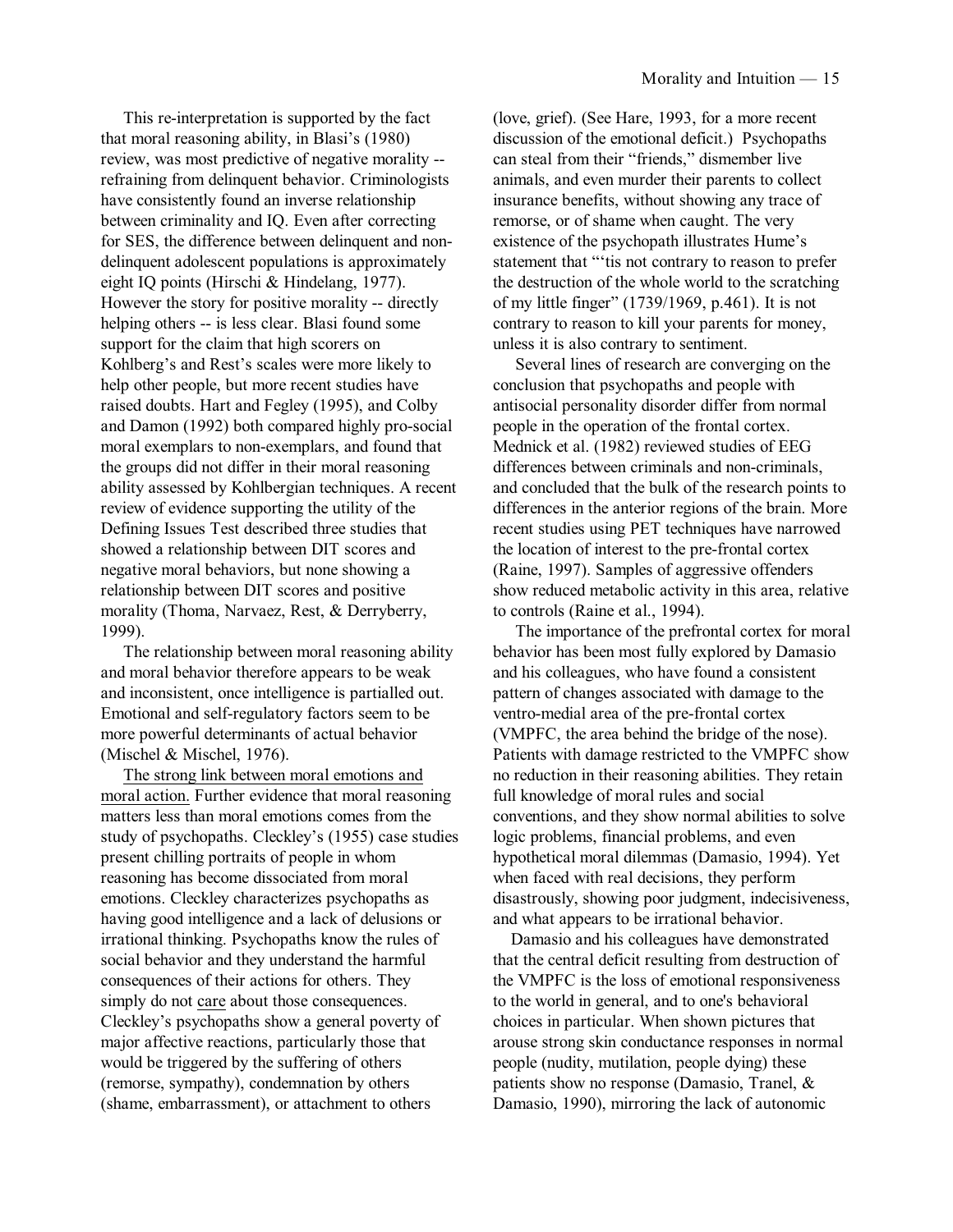responsiveness of psychopaths (Hare & Quinn, 1971). The patients know that the images should affect them, but they report feeling nothing. Damasio refers to this pattern of affect loss combined with intact reasoning as "acquired sociopathy." Patients with acquired sociopathy do not generally become moral monsters, perhaps since they have a lifetime of normal emotional learning and habit formation behind them, although they do become much less concerned with following social norms, and they sometimes show outrageous and antisocial behavior, as in the case of Phineas Gage (Damasio, 1994). If we imagine a child growing up without a normal VMPFC, who never in his life felt the stings of shame and embarrassment, or the pain of emotional loss or empathic distress, then it becomes almost possible to understand the otherwise incomprehensible behavior of Cleckley's psychopaths. With no moral sentiments to motivate and constrain them, they simply do not care about the pain they cause and the lives they ruin<sup>4</sup>.

 Emotions lead to altruism. If reasoning ability is not sufficient to motivate moral action, then what is? Batson and his colleagues have developed the "empathy-altruism hypothesis," which states that empathy aroused by the perception of someone's suffering evokes an altruistic motivation directed toward the ultimate goal of reducing the suffering (Batson, 1987; see also Hoffman, 1982). Batson, O'Quinn, Fulty, Vanderplass, and Isen (1983) found that participants who experienced empathy while watching a woman receiving (fake) electric shocks generally volunteered to take the shocks in her place, even when they were given the option of leaving the scene. Participants who experienced only nonempathic personal distress about the woman's plight volunteered to trade places with her only when they thought they would have to continue watching the woman receive the shocks. Participants in the first group seemed to be genuinely motivated to help the distressed woman, not to relieve their own distress.

 Cialdini and his colleagues have challenged the empathy-altruism hypothesis, using a variety of experimental designs to show that other motives can often explain seemingly altruistic behavior (Cialdini et al., 1987). But throughout this long debate, both sides have consistently agreed that people are often motivated to help others, and that the mechanisms involved in this helping are primarily affective,

including empathy as well as reflexive distress, sadness, guilt and shame (Cialdini, 1991).

 The social intuitionist solution. It is easier to study verbal reasoning than it is to study emotions and intuitions, but reasoning may be the tail wagged by the dog. The dog itself may turn out to be moral intuitions and emotions such as empathy and love (for positive morality) and shame, guilt, and remorse, along with emotional self-regulation abilities (for negative morality; see Haidt, in press, for a review and taxonomy of the moral emotions). A dog's tail is worth studying because dogs use their tails so frequently for communication. Similarly, moral reasoning is worth studying because people use moral reasoning so frequently for communication. But to really understand how human morality works it may be advisable to shift attention away from the study of moral reasoning and towards the study of intuitive and emotional processes.

 This concludes the presentation of the four reasons to doubt the importance of reason, and to look more closely at an alternative model, such as the social intuitionist model.

#### **The Mechanism of Intuition**

 Because intuition is the heart of the social intuitionist model, more must be said about exactly how intuitive moral judgments are made (link 1). Recent work on the importance of bodily experience, as represented in the mind, makes such an account possible.

#### Gut Feelings in the Mind

 The somatic marker hypothesis (Damasio, 1994) states that experiences in the world normally trigger emotional experiences that involve bodily changes and feelings. Once the brain is properly tuned up by repeated experiences of such emotional conditioning (e.g., Pavlov, 1927), the brain areas that monitor these bodily changes begin to respond whenever a similar situation arises. It is then no longer necessary for the rest of the body to be involved. At that point, the mere thought of a particular action becomes sufficient to trigger an "as if" response in the brain, in which the person experiences in a weaker form the same bodily feelings that she would experience if she performed the action. The critical job of the VMPFC is to integrate these feelings, or "somatic markers,"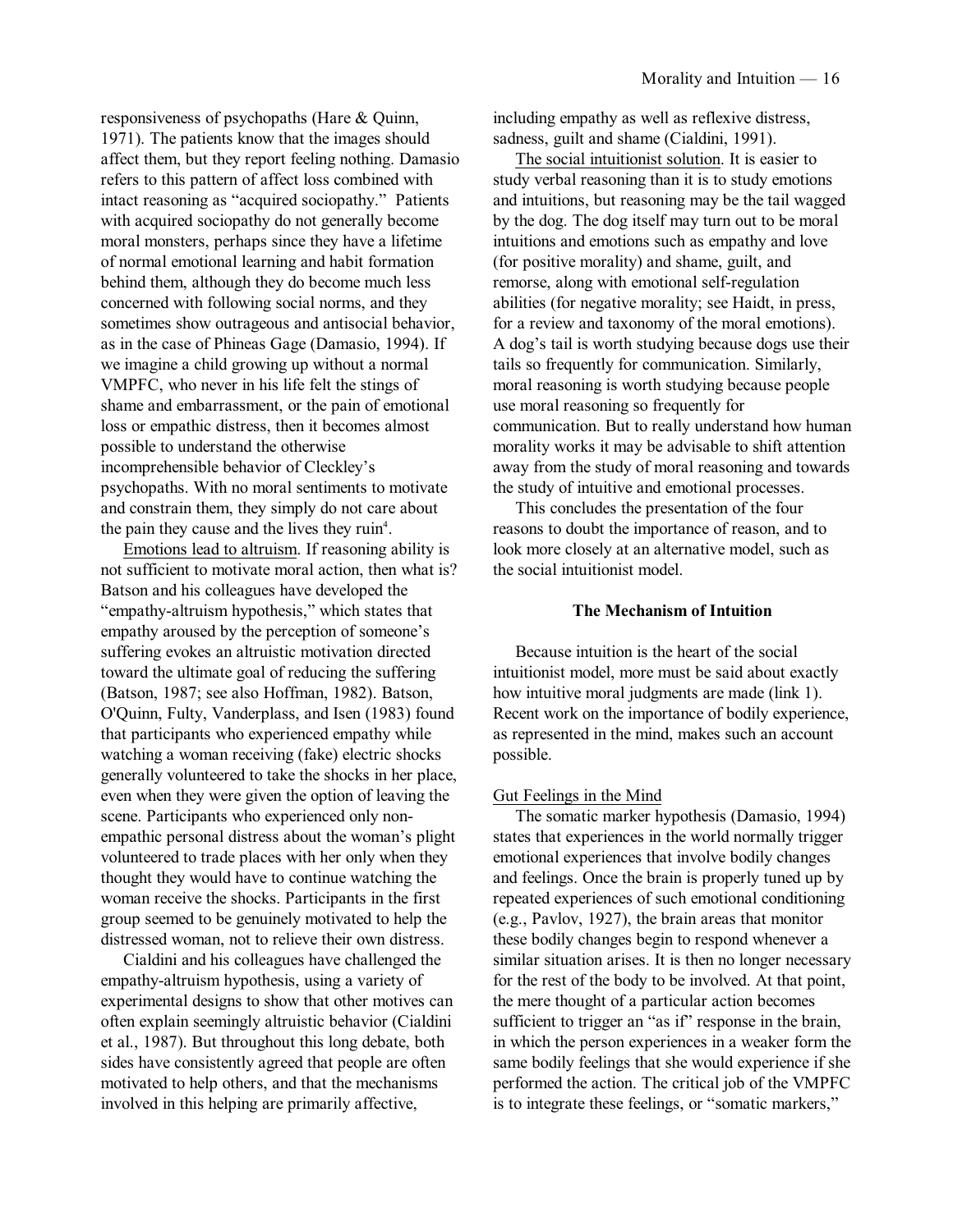with the person's other knowledge and planning functions, in order to decide quickly upon a response. Damasio's work fits well with research in social psychology on the "affect as information" hypothesis, which demonstrates that people frequently rely on their moods and momentary flashes of feeling as guides when making judgments and decisions (Clore, Schwartz, & Conway, 1994; Loewenstein, Weber, Hsee, & Welch, 1999; Schwarz & Clore, 1983; see also an fMRI finding that such flashes help explain people's varying responses to philosophical moral dilemmas in Greene, Sommerville, Nystrom, Darley, & Cohen, 2000).

 Two recent studies have directly manipulated moral judgments by manipulating somatic markers. Batson, Engel, and Fridell (1999) used false physiological feedback to tell participants about their emotional reactions when listening to stories in which the values of either freedom or equality were threatened. When later asked to choose which value should be selected as a theme for a week-long program of events at their university, participants were more likely to choose the value for which they thought they had shown a stronger visceral reaction. Wheatley and Haidt (2000) manipulated somatic markers even more directly. Highly hypnotizable participants were given the suggestion, under hypnosis, that they would feel a pang of disgust when they saw either the word "take" or the word "often". Participants were then asked to read and make moral judgments about six stories that were designed to elicit mild to moderate disgust, each of which contained either the word "take" or the word "often." Participants made higher ratings of both disgust and moral condemnation about the stories containing their hypnotic disgust word. This study was designed to directly manipulate the intuitive judgment link (link 1), and it demonstrates that artificially increasing the strength of a gut feeling increases the strength of the resulting moral judgment.

#### Metaphor and Embodiment

 While Damasio focuses on the role of the autonomic nervous system in thinking, Lakoff and Johnson (1999; Lakoff, 1987) have shown how the entire range of physical and emotional experience may underlie our "embodied cognition." By

analyzing how people think and talk about love, politics, morality, and other issues they have shown that nearly all complex thought relies on metaphors, drawn mostly from our experience as physical creatures. For example, because we all have experience with foods that are easily contaminated, we come to equate purity and cleanliness with goodness in the physical domain. We learn from experience that pure substances are quickly contaminated (e.g., by mold, dust, insects) when not guarded, and that once contaminated, it is often difficult to purify them again. These experiences in the physical world then form the basis (in many cultures) of conceptual schemes about moral purity, e.g., that children start off in a state of purity and innocence, but that they can be corrupted by a single exposure to sex, violence, drugs, homosexuality, or the devil (Haidt, Rozin, McCauley, & Imada, 1997; Rozin, Haidt, & McCauley, 2000). Some losses of purity can be rectified with great difficulty (e.g., exorcism after exposure to the devil), while others cannot be rectified at all (e.g., the loss of virginity).

 Moral intuition, then, appears to be the automatic output of an underlying, largely unconscious set of interlinked moral concepts. These concepts may have some innate basis (see below), which is then built up largely by metaphorical extensions from physical experience. Metaphors have entailments, and much of moral argument and persuasion involves trying to get the other person to apply the right metaphor. If Saddam Hussein is like Hitler, it follows that he must be stopped. But if Iraq is like Viet Nam, it follows that the United States should not get involved (Spellman & Holyoak, 1992). Such arguments are indeed a form of reasoning, but they are reasons designed to trigger intuitions in the listener.

#### **The Origin of Intuitions**

 Perhaps because moral norms vary by culture, class, and historical era, psychologists have generally assumed that morality is learned in childhood, and they have set out to discover how morality gets from outside the child to inside. The social intuitionist model takes a different view. It proposes that morality, like language, is a major evolutionary adaptation for an intensely social species, built into multiple regions of the brain and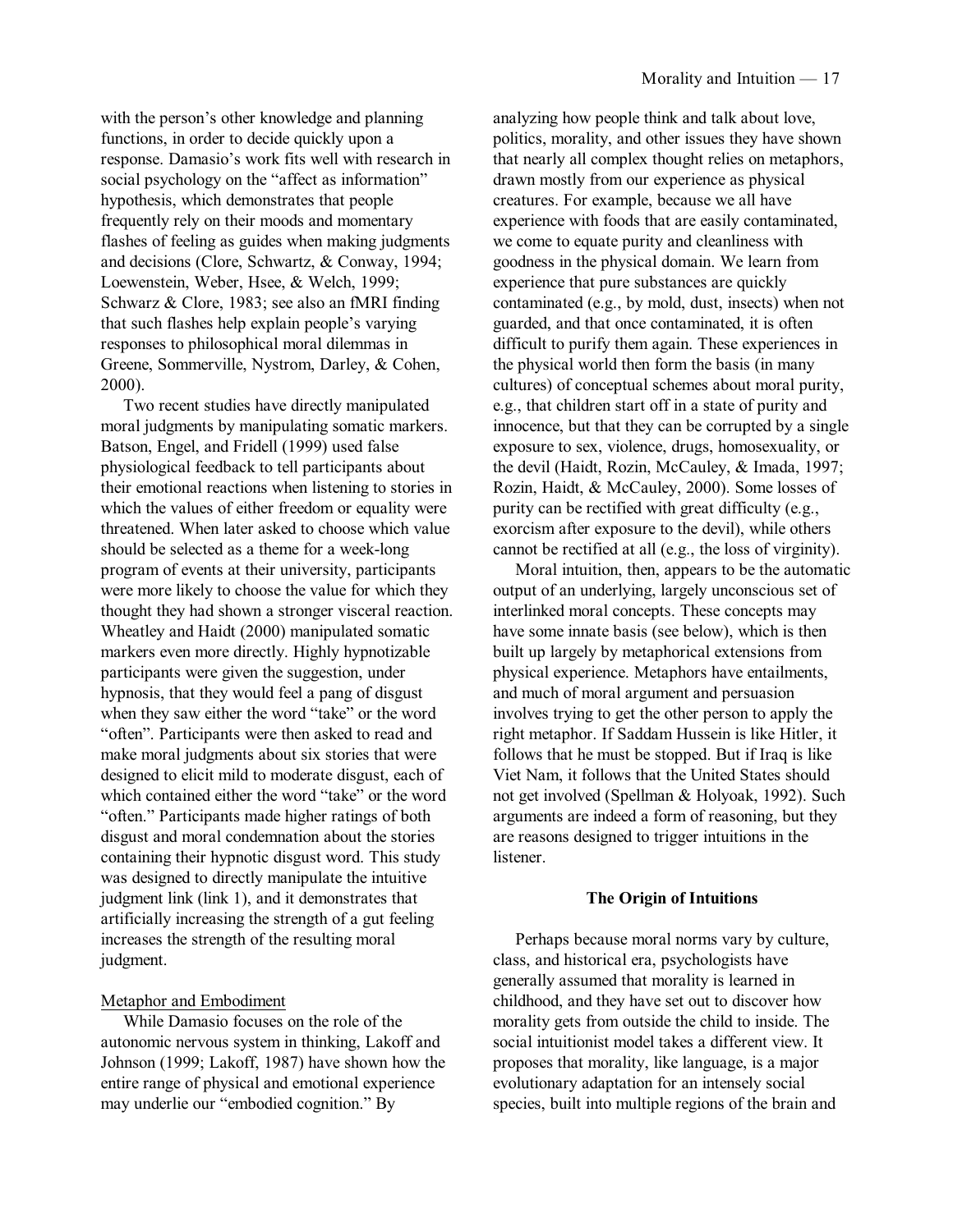body, which is better described as emergent than as learned, yet which requires input and shaping from a particular culture. Moral intuitions are therefore both innate and enculturated. The present section describes the ways in which moral intuitions are innate, while the next section describes the ways in which they are shaped by culture during development.

#### Primate Proto-Morality

 Darwin (1874/1998) believed that the human "moral sense" grew out of the "social instincts" of other animals, and modern primatological research supports him. While all species can be said to follow descriptive rules for behavior with conspecifics, it is primarily the primates that show signs of prescriptive rules, which de Waal (1991) defines as rules that individuals "have learned to respect because of active reinforcement by others" (p. 338). Chimpanzee groups develop and enforce norms for mating, for playing with or touching infants, and for many other forms of interaction. When one individual violates these norms, others will sometimes look to or even get the attention of the individual whose interests have been violated, who may then take action to punish the transgressor (de Waal, 1991). De Waal's work indicates that prescriptive behavioral norms can emerge and be understood and enforced by chimpanzees, without the benefit of language or language-based reasoning. Language may greatly increase the human use of norms, but the cognitive and emotional machinery of norm creation and norm enforcement was available long before language existed.

 It appears, furthermore, that this machinery has been carried forward into the human mind. Alan Fiske (1991, 1992) has identified four underlying models of social cognition that seem to be at work in all human cultures. His first three models fit closely with descriptions of other primates. Fiske's first model, "communal sharing" involves the linkage of kindness, kinship, and empathic concern for close others that de Waal describes both for chimpanzees (de Waal, 1996) and for bonobos (de Waal & Lanting, 1997). Fiske's second model, "authority ranking," describes the ways that power and rank regulate access to resources, but also obligate superiors to protect their subordinates. Such mutual obligations are clear among chimpanzees (de Waal,

1982; Goodall, 1986). Fiske's third model, "equality matching," involves the double-edged reciprocal altruism first described by Trivers (1971). Most apes and many monkeys seem remarkably adept at remembering and repaying both favors and slights (de Waal, 1982; 1996). It is only Fiske's fourth model, "market pricing," in which ratio values of goods and services must be computed and aggregated across transactions, which seems to be uniquely human (Haslam, 1997). Given so many close parallels between the social lives of humans and chimpanzees, the burden of proof must fall on those who want to argue for discontinuity, i.e., that human morality arose ex nihilo when we developed the ability to speak and reason.

 The above considerations are not meant to imply that chimpanzees have morality, nor that humans are just chimps with post-hoc reasoning skills. There is indeed a moral Rubicon that only Homo Sapiens appears to have crossed: widespread third party norm enforcement. Chimpanzee norms generally work at the level of private relationships, where the individual that has been harmed is the one that takes punitive action. Yet human societies are marked by a constant and vigorous discussion of norms and norm violators, and by a willingness to expend individual or community resources to inflict punishment, even by those who were not harmed by the violator (Boehm, 1999). Dunbar (1996) has even proposed that language evolved primarily to fulfill the need for gossip. Only with language is it possible to keep track of who did what to whom, who is in, who is out, who can be trusted, and who should be avoided. While the evolution of language and intelligence may have been driven by the Machiavellian benefits they gave to individuals (Byrne & Whiten, 1988), the combination of language and a full theory of mind (Premack & Premack, 1995) made it possible for large groups of non-kin to reap the benefits of cooperation by monitoring each other's behavior (via gossip), shunning or punishing cheaters, and rewarding team players.

 The social intuitionist model fits with this view of the functions of language by including two interpersonal links. Once morality is located in a group's efforts to solve cooperation and commitment problems (Darwin, 1874/1998; Frank, 1988), it becomes clear that individuals must simultaneously use language to influence others, while being at least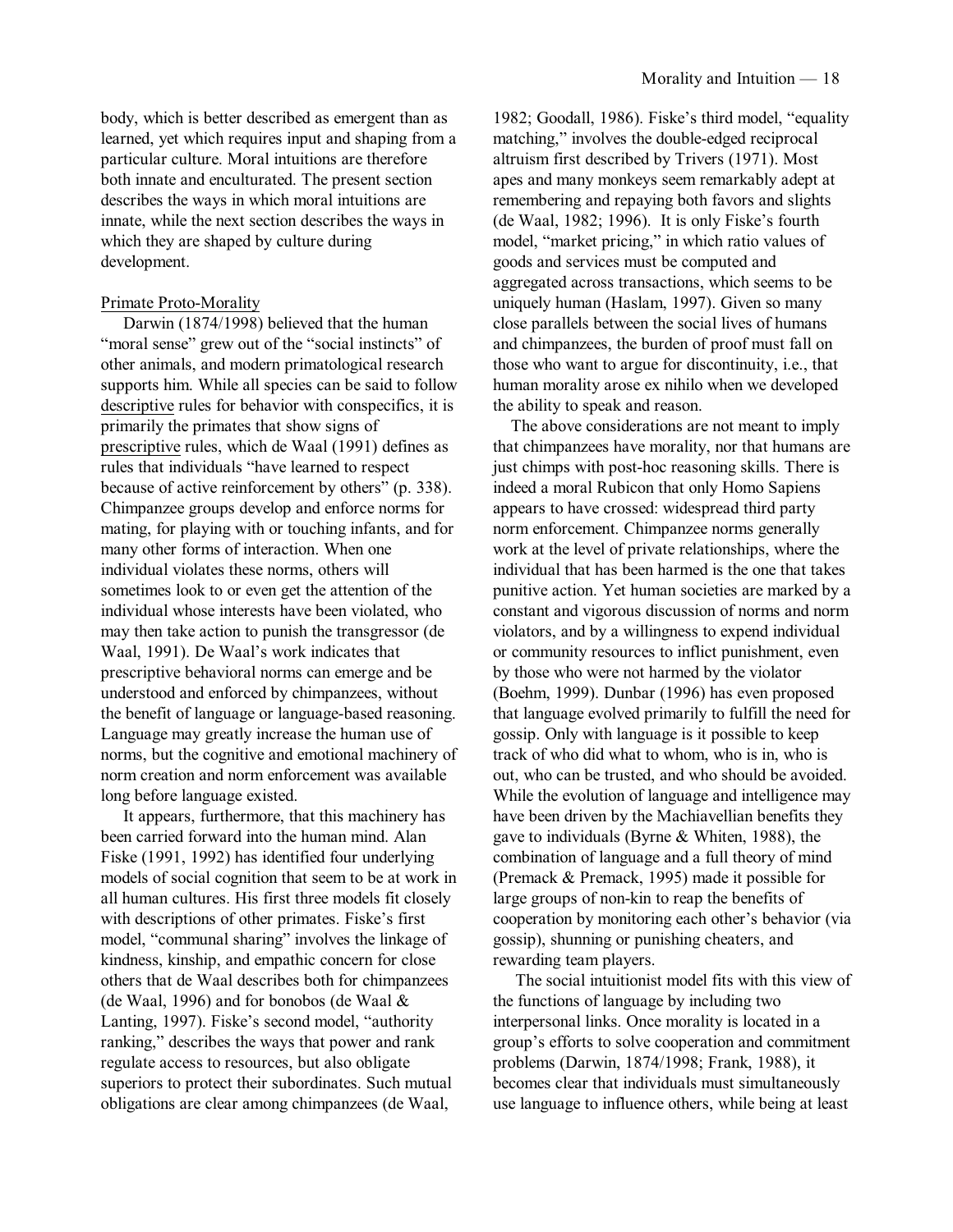somewhat open to interpersonal influence as specific norms, values, or judgments spread through a community. A group of judges independently seeking truth is unlikely to reach an effective consensus. But a group of people linked together in a large web of mutual influence (an extension of Figure 2 to multiple parties) may eventually settle into a stable configuration, in the same way that a connectionist network reaches a stable equilibrium after several iterations.

### The Externalization of Intuitions

 If many moral intuitions (e.g., sympathy, reciprocity, loyalty) are partially built in by evolution then the most important developmental question is not "how do they get in to the child" but rather "how do they get out?" Fiske (1991) argues that social development should be thought of partly as a process of externalization, in which innate cognitive models manifest themselves as a part of normal maturation. He reviews evidence (e.g., Damon, 1975) showing that the four models emerge during development in an invariant sequence: Communal Sharing in infancy, Authority Ranking by age three, Equality Matching around age four, and Market Pricing during middle or late childhood. This is the same sequence in which the models appear to have emerged phylogenetically in the mammalian and primate lineages.

 The contrast between internalization and externalization is particularly clear for Equality Matching. Western parents often try to get their young children to share and to play fairly. If moral development was a matter of gradual internalization, or even of reward and punishment, then children's adherence to principles of fairness would show a gradual increase throughout early childhood. Instead, Fiske argues that children seem relatively insensitive to issues of fairness until around the age of four, at which point concerns about fairness burst forth and are overgeneralized to social situations in which they were never encouraged, and in which they are often inappropriate. This pattern of sudden similarly timed emergence with overgeneralization suggests the maturation of an endogenous ability, rather than the learning of a set of cultural norms. Only after the cognitive model has externalized itself can it be shaped and refined by cultural norms about when and how it should be used.

#### **The Development of Intuitions**

 Even if moral intuitions are partially innate, children somehow end up with a morality that is unique to their culture or group. There are at least three related processes by which cultures modify, enhance, or suppress the emergence of moral intuitions to create a specific morality: by selective loss, by immersion in custom complexes, and by peer socialization.

### The Selective Loss of Intuitions

 The acquisition of phonology provides a useful analogy for the acquisition of morality. Children are born with the ability to distinguish among hundreds of phonemes, but after a few years of exposure to a specific language they lose the ability to make some unexercised phoneme contrasts (Werker & Tees, 1984). Likewise, Ruth Benedict (1934/1959) suggested, we can imagine a great "arc of culture" on which are arrayed all the possible aspects of human functioning. "A culture that capitalized even a considerable proportion of these would be as unintelligible as a language that used all the clicks, all the glottal stops, all the labials...." (p. 24).

 Similarly, a culture that emphasized all of the moral intuitions that the human mind is prepared to experience would risk paralysis, as every action triggered multiple conflicting intuitions. Cultures seem instead to specialize in a subset of human moral potential. For example, Shweder's theory of the "big three" moral ethics (Shweder, Much, Mahapatra, & Park, 1997; see also Jensen, 1997) proposes that moral "goods" (i.e., culturally shared beliefs about what is morally good and valuable) generally cluster into three complexes, or ethics, which cultures embrace to varying degrees: the ethic of autonomy (focusing on goods that protect the autonomous individual, such as rights, freedom of choice, and personal welfare); the ethic of community (focusing on goods that protect families, nations, and other collectivities, such as loyalty, duty, honor, respectfulness, modesty, and selfcontrol); and the ethic of divinity (focusing on goods that protect the spiritual self, such as piety, and physical and mental purity). A child is born prepared to develop moral intuitions in all three ethics, but her local cultural environment generally stresses only one or two of the ethics. Intuitions within culturally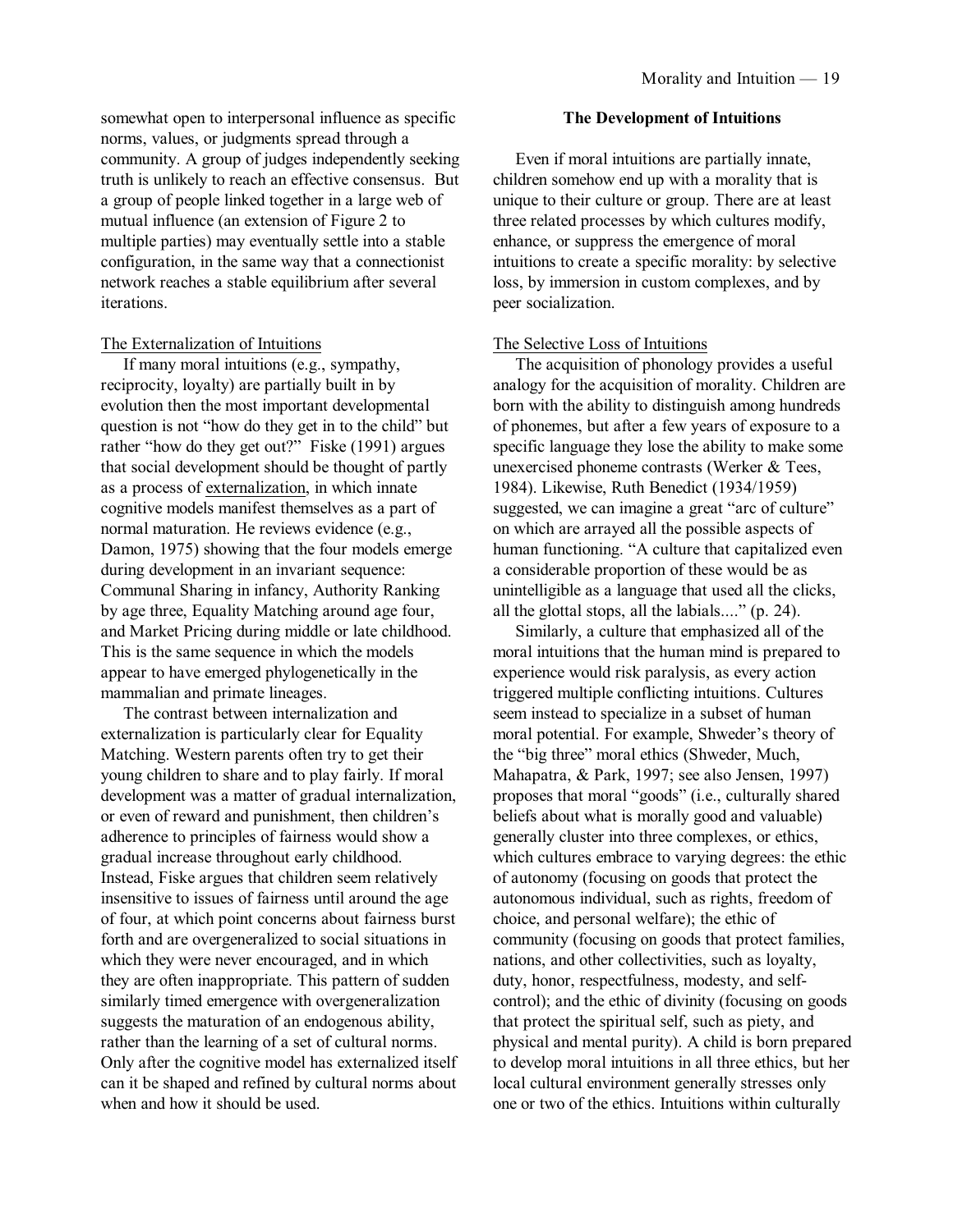supported ethics become sharper and more chronically accessible (Higgins, 1996), while intuitions within unsupported ethics become weaker and less accessible. Such "maintenance-loss" models have been documented in other areas of human higher cognition. It seems to be a design feature of mammalian brains that much of neural development is "experience expectant" (Black, Jones, Nelson, & Greenough, 1998). That is, there are developmentally timed periods of high neural plasticity, as though the brain "expected" certain types of experience to be present at a certain time to guide its final wiring.

 Such sensitive periods are well documented in the development of sensory systems (Hubel & Wiesel, 1970), and language (Johnson & Newport, 1989). Huttenlocher (1994) reports that most synapse selection and elimination in the human cerebral cortex occurs in the first few years, but that in the pre-frontal cortex the period of plasticity is greatly delayed. Synapse selection in the pre-frontal cortex starts later, accelerates in late childhood, and then tails off in adolescence (see also Spear, 2000). Since the pre-frontal cortex is the brain area most frequently implicated in moral judgment and behavior (Damasio, Tranel, & Damasio, 1990; Raine, 1997), this suggests that if there is a sensitive period for moral learning it is likely to be later in childhood than psychoanalysts and most American parents suppose.

 But how exactly does a culture choose and emphasize a subset of the available intuitions?

#### Immersion in Custom Complexes

 The "custom complex" has recently been proposed as the key construct for understanding development within a cultural context (Shweder, Goodnow, Hatano, LeVine, Markus, & Miller, 1998). The custom complex was originally defined by Whiting and Child (1953, p.27) as consisting of "a customary practice and ... the beliefs, values, sanctions, rules, motives and satisfactions associated with it." The custom complex captures the idea that cultural knowledge is far more than a set of inherited beliefs about the right and wrong ways of doing things. Cultural knowledge is a complex web of explicit and implicit, sensory and propositional, affective, cognitive, and motoric knowledge (D'Andrade, 1984; Shore, 1996).

 Custom complexes are easily found in the moral socialization of children. For example in Orissa, India, many spaces and objects are structured by rules of purity and pollution. Foreigners and dogs may be allowed near the entrance to a temple complex, but only worshipers who have properly bathed may be allowed into the central courtyard (Mahapatra, 1981). In the inner sanctum, where the deity sits, only the Brahmin priest is permitted to enter. Private homes have a similar structure with zones of high purity (the kitchen and the room where the household deity is kept), and lower purity. The human body has a similar structure, in which the head is the zone of highest purity, while the feet are highly polluting. Children in Orissa constantly encounter spaces and bodies structured by purity, and they learn to respect the dividing lines. They learn when to remove their shoes, and how to use their heads and feet in a symbolic language of deference (as when one touches one's head to the feet of a highly respected person). They develop an intuitive sense that purity and impurity must be kept apart. By participating in these interlinked custom complexes, an Oriya child's physical embodiment comes to include experiences of purity and pollution. When such children later encounter the intellectual content of the ethics of divinity (e.g., ideas of sacredness, asceticism, and transcendence), their minds and bodies are already prepared to accept these ideas, and their truth feels self-evident (see Lakoff, 1987).

 American children, in contrast, are immersed in a different set of practices regarding space and the body, supported by a different ideology. When an American adult later travels in Orissa, he may know how rules of purity and pollution govern the use of space, but he knows these things only in a shallow, factual, consciously accessible way; he does not know these things in the deep cognitive/affective/motoric way that a properly enculturated Oriya knows them.

 Fiske (1999) reviews evidence in anthropology that children are taught surprisingly little in most cultures, and that they acquire most of their cultural knowledge and expertise by observing and then imitating the practices of older children and adults. (See also Bandura & Walters, 1963, on imitation and social learning.) Fiske argues that anthropologists have generally underestimated the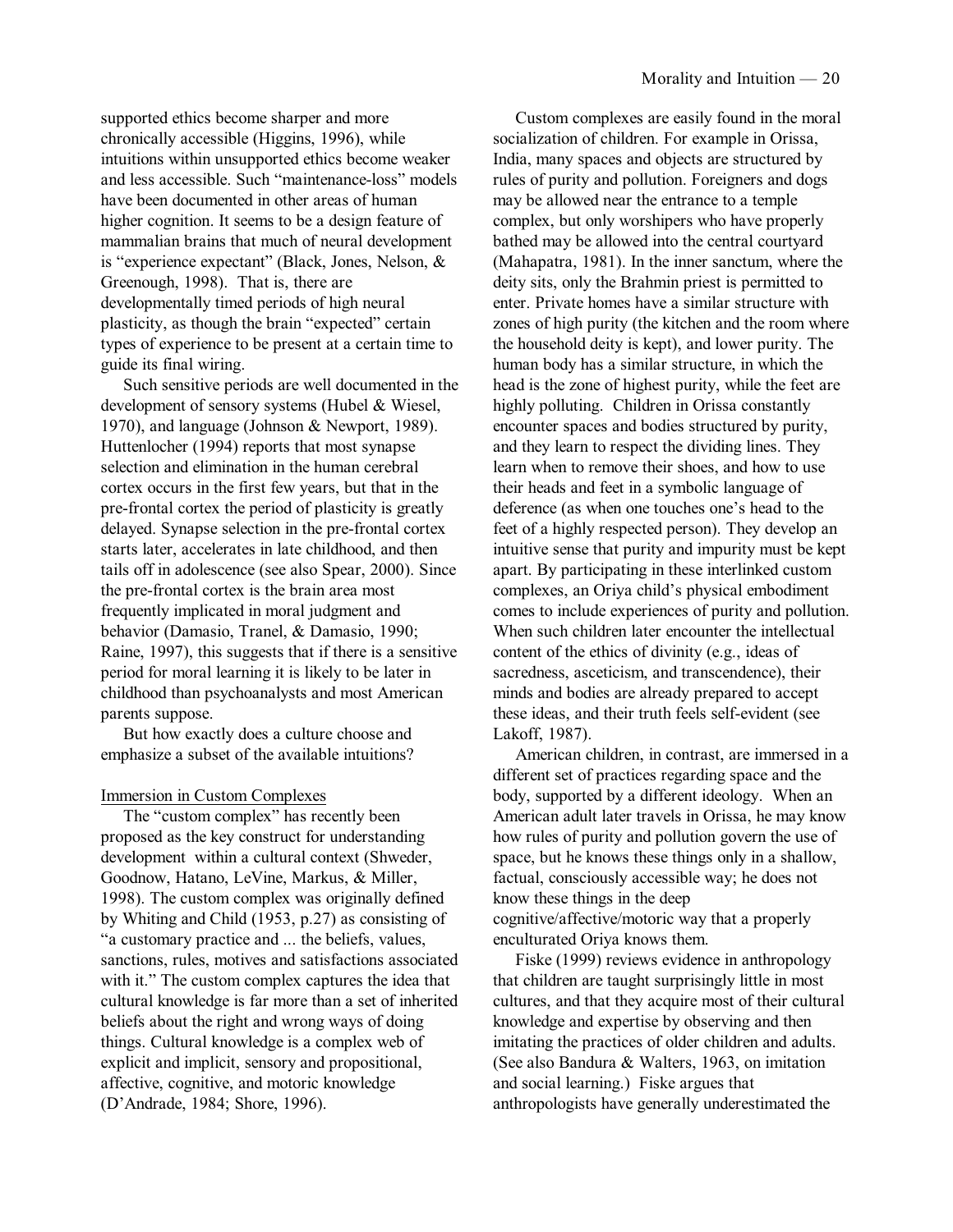importance of motor schemas and implicit knowledge, relying instead on the verbal reports of informants as their primary source of ethnographic data. In other words, there is an asymmetry between how culture gets in to children, and how it gets out to anthropologists. Cultural knowledge gets in largely through non-verbal and non-conscious means, but it gets out through conscious verbal communication. This asymmetry brings the Nisbett and Wilson (1977) problem straight into the heart of anthropology: "Informants pressed to explain practices that they themselves learned by observation, imitation, and participation generally have to make up concepts that have very tenuous, often imaginary relations with the manner in which the informants themselves actually acquired or generate the actions in question" (Fiske, 1999, p. 1; emphasis added).

 The importance of practice, repetition, and physical movement for the "tuning up" of cultural intuitions is further demonstrated by Lieberman's (2000) recent review of the neural substrates of intuition. Lieberman finds that social learning uses some of the same circuits in the basal ganglia that motoric learning does, causing many social skills to become rapid and automatic, like well-learned motor sequences. Social skills and judgmental processes that are learned gradually and implicitly then operate unconsciously, projecting their results into consciousness, where they are experienced as intuitions arising from nowhere. (See also Reber, 1993 on implicit learning, and Clark, 1999, on the underestimated role of the body in cognition.)

 The implication of these findings for moral psychology is that moral intuitions are developed and shaped as children behave, imitate, and otherwise take part in the practices and custom complexes of their culture. Participation in custom complexes in this way provides a cultural "front end" for Damasio's (1994) somatic marker hypothesis, and for Lakoff's (1987) embodied cognition. Even though people in all cultures have more or less the same bodies, they have different embodiments, and therefore they end up with different minds.

### Peer Socialization

 The social intuitionist model presents people as intensely social creatures whose moral judgments are strongly shaped by the judgments of those around them. But whose judgments have the strongest effects on children? Harris (1995) pointed out that children's task in late childhood and adolescence is not to become like their parents but to fit into their peer group, for it is among peers that alliances must be formed and prestige garnered. She therefore proposed a group socialization theory in which children acquire their culture – including moral values – from their peers, just as they acquire their phonology (i.e., children of immigrants copy the accent of their peers, not their parents).

 Harris's emphasis on peers receives support from a study by Minoura (1992) of Japanese children who spent a few years in California when their fathers were transferred to the United States for work. Minoura found that there was a sensitive period for culture learning between the ages of 9 and 15. When children spent a few years in the United States during this period, they developed American ways of interacting with friends, and American ways of feeling about problems in interactions. A few years spent in America before that period led to shallower, non-emotional learning about norms, and left no lasting effects. A few years spent in America after the age of 15 lead to puzzlement and culture-shock, but to little change in the self. These later arrivals, like their parents, knew and could state explicitly the American norms for interpersonal behavior, friendship, and self-promotion, yet these norms did not get internalized. The norms never came to be automatic, or to feel self-evidently valid, as intuitive knowledge would be if acquired during the sensitive period.

 Putting together all of the developmental theories and findings presented above yields the following expansion of the social intuitionist model: Moral development is primarily a matter of the maturation and cultural shaping of endogenous intuitions. People can acquire explicit propositional knowledge about right and wrong in adulthood, but it is primarily through participation in custom complexes (Shweder, et al., 1998) involving sensory, motor, and other forms of implicit knowledge (Fiske, 1999; Lieberman, 2000; Shore, 1996), that are shared with one's peers during the sensitive period of late childhood and adolescence (Harris, 1995; Huttenlocher, 1994; Minoura, 1992) that one comes to feel, physically and emotionally (Damasio, 1994;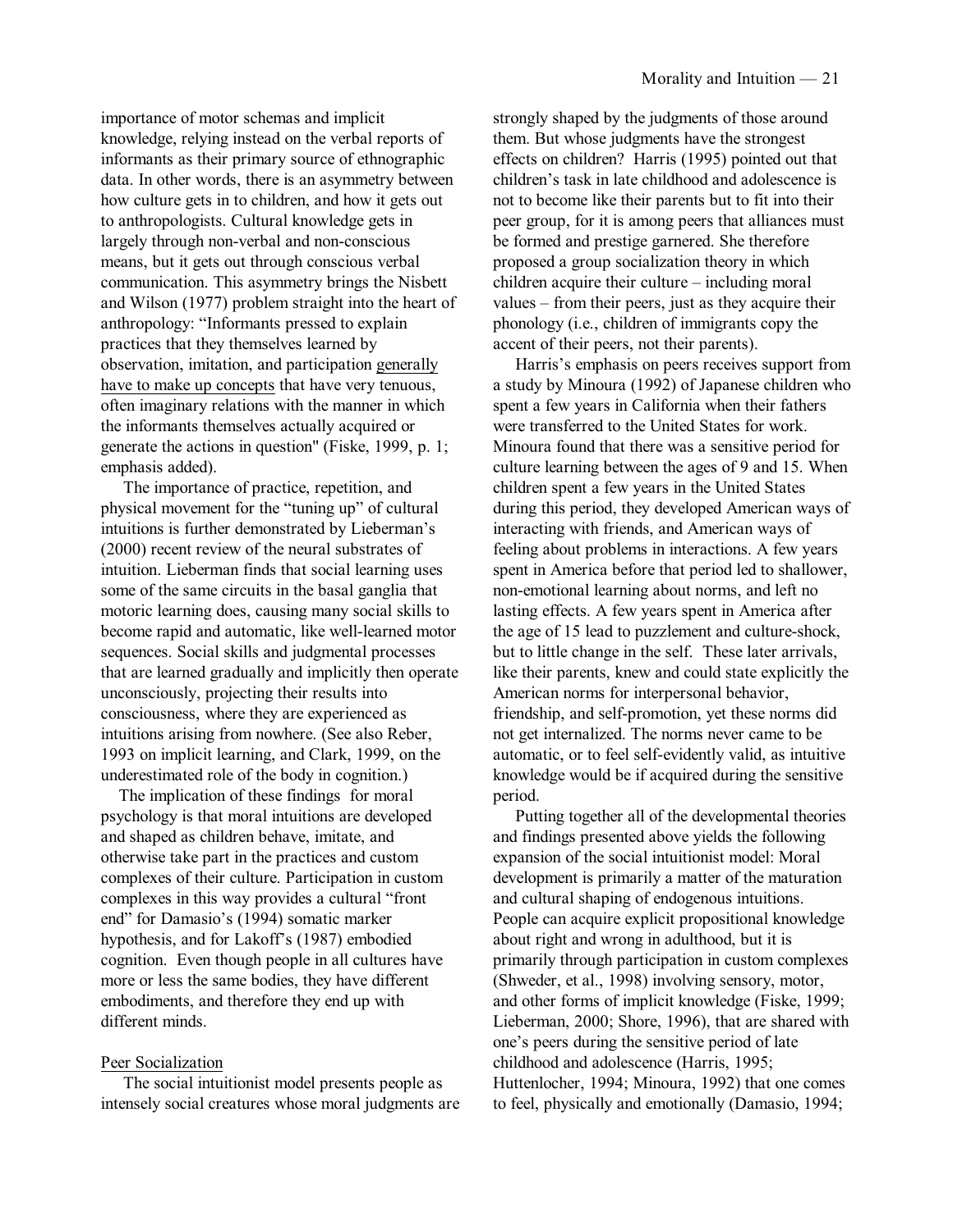#### **Integrating Rationalism and Intuitionism**

 The debate between rationalism and intuitionism is an old one, but the divide between the two approaches may not be unbridgeable. Both sides agree that people have emotions and intuitions, people engage in reasoning, and people are influenced by each other. The challenge, then, is to specify how these processes fit together. Rationalist models do this by focusing on reasoning and then discussing the other processes in terms of their effects on reasoning. Emotions matter since they can be inputs to reasoning. Social settings and social interactions matter because they encourage or retard the development of reasoning, in part by providing or blocking opportunities for role-taking. But if researchers want to get at the heart of the process, the place where most of the variance is located, they should focus on moral reasoning.

 The social intuitionist model proposes a very different arrangement, one that fully integrates reasoning, emotion, intuition, and social influence. The discussion thus far may have given the impression that the model dismisses reasoning as post-hoc rationalization (link 2). However it must be stressed that four of the six links in the model are reasoning links, and three of these links (3, 5, and 6) are hypothesized to have real causal effects on moral judgment.

 Link 3, the reasoned persuasion link, says that people's (ex post facto) moral reasoning can have a causal effect – on other people's intuitions. In the social intuitionist view moral judgment is not just a single act that occurs in a single person's mind. It is an ongoing process, often spread out over time and over multiple people. Reasons and arguments can circulate and affect people, even if individuals rarely engage in private moral reasoning for themselves.

 Link 6, the reflective judgment link, allows that people may sometimes engage in private moral reasoning for themselves, particularly when their initial intuitions conflict. Abortion may feel wrong to many people when they think about the fetus, but right when their attention shifts to the woman. When competing intuitions are evenly matched the judgment system becomes deadlocked and the

"master" (in Hume's metaphor) falls silent. Under such circumstances one may go through repeated cycles of links 6, 1, and 2, using reasoning and intuition together to break the deadlock. That is, if one consciously examines a dilemma, focusing in turn on each party involved, various intuitions will be triggered (link 6), leading to various contradictory judgments (link 1). Reasoning can then be used to construct a case to support each judgment (link 2). If reasoning is more successful building a case for one of the judgments than the others, it will begin to feel right, and there will be less temptation (and ability) to consider additional points of view. This is an account of how a "makes sense" epistemology (Perkins, Allen, & Hafner, 1983) may become a "feels right" ethics. We use conscious reflection to mull over a problem until one side feels right. Then we stop.

 Link 5, the reasoned judgment link, recognizes that a person could, in principle, simply reason her way to a judgment that contradicts her initial intuition. The literature on everyday reasoning (Kuhn, 1991) suggests that such an ability may be common only among philosophers, who have been extensively trained and socialized to follow reasoning even to very disturbing conclusions (as in the case of Socrates, or the more recent works of Derek Parfit and Peter Singer). Yet the fact that there are at least a few people among us who can reach such conclusions on their own, and then argue for them eloquently (link 3), means that pure moral reasoning can play a causal role in the moral life of a society.

 If the social intuitionist model is correct as a description of human moral judgment, it may be possible to use the model to get reasoning and intuition working more effectively together in real moral judgments. One approach would be to directly teach moral thinking and reasoning skills, thereby encouraging people to use links 5 and 6 more often. However attempts to directly teach thinking and reasoning in a classroom setting generally show little transfer to activities outside of the classroom (Nickerson, 1994), and since moral judgment involves "hotter" topics than are usually dealt with in such courses, the degree of transfer is likely to be even smaller.

 A more intuitionist approach is to treat moral judgment style as an aspect of culture, and to try to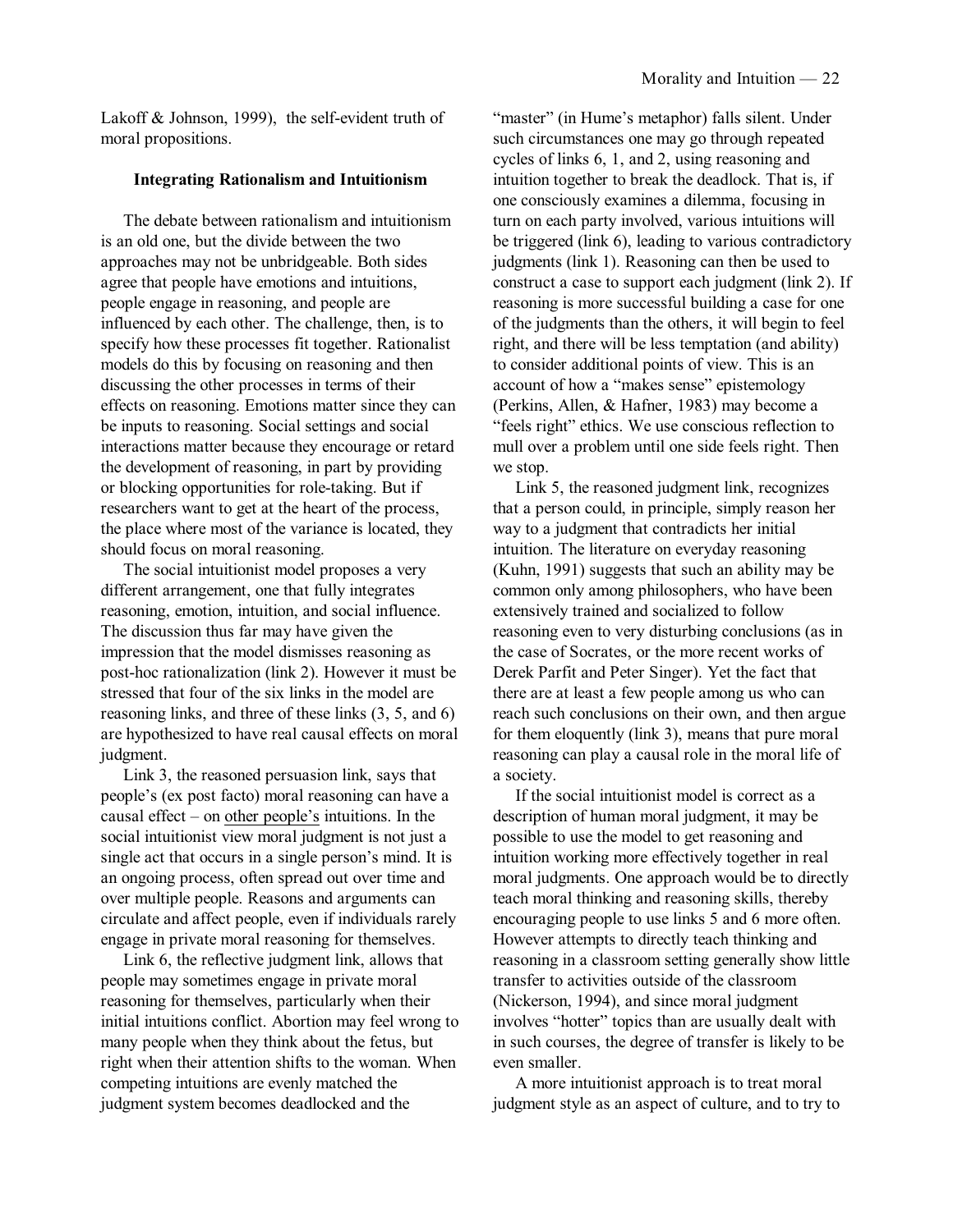create a culture that fosters a more balanced, reflective, and fair-minded style of judgment. The "Just Community" schools that Kohlberg created in the 1970's (Power, Higgins, & Kohlberg, 1989) appear to do just that. By making high school students create their own rules, enforce their own discipline, and vote on numerous policies, Kohlberg created an environment where students enacted democracy. By putting students and teachers on an equal footing (all had just one vote; all used first name only; all sat in a circle on the floor at community meetings), Kohlberg created an environment where students and teachers enacted equality. Years of such implicit learning, coupled with explicit discussion, should gradually tune up intuitions (Fiske, 1999; Lieberman, 2000) about justice, rights, and fairness, leading perhaps to an automatic tendency to look at problems from multiple perspectives. By creating a community in which moral talk was ubiquitous (link 3, reasoned persuasion), and in which adults modeled good moral thinking, Kohlberg may well have strengthened his students' tendency to use link 6 (private reflection) on their own. (See Baron, 2000, for more on how cultural beliefs and practices about thinking can help or hinder good thinking.)

 The social intuitionist model also offers more general advice for improving moral judgment. If the principal difficulty in objective moral reasoning is the biased search for evidence (Kunda, 1990; Perkins, Farady, & Bushey, 1991), then people should take advantage of the social persuasion link (link 4) and get other people to help them improve their reasoning. By seeking out discourse partners who are respected for their wisdom and openmindedness, and by talking about the evidence, justifications, and mitigating factors involved in a potential moral violation, people can help trigger a variety of conflicting intuitions in each other. If more conflicting intuitions are triggered, the final judgment is likely to be more nuanced and ultimately more reasonable.

 The social intuitionist model, therefore, is not an anti-rationalist model. It is a model about the complex and dynamic ways that intuition, reasoning, and social influences interact to produce moral judgment.

#### **Testing the Social Intuitionist Model**

 The social intuitionist model is more complex and comprehensive than most rationalist models. Is the extra complexity necessary? Does the model do a better job of explaining and illuminating human moral life? That is a question that future research must decide. There are at least three kinds of research that may shed light on the relative merits of the model.

 1) Interfering with reasoning. If reasoning is a slow and effortful process that demands attentional resources, while intuition is fast, effortless, and undemanding (see Table 1), then manipulations that interfere with reasoning during a moral judgment interview should affect the quality of the post-hoc reasoning produced, without affecting the quality of the initial judgment. Rationalist models, in contrast, predict that the quality and speed of a judgment should be heavily dependent on one's reasoning ability.

 2) Ecological variation. This paper has suggested that standard moral judgment interviews represent unique and ecologically suspect settings in which a variety of factors conspire to maximize the amount and quality of reasoning. If this is true then the reasoning produced in such interviews is consistent both with rationalist models and with the private reflection loop of the social intuitionist model (links 1, 2, and 6). However as the conditions of the interview are gradually changed to increase ecological validity, the social intuitionist model predicts that the reasoning produced should become recognizably post-hoc. Alterations that would increase ecological validity include using real (rather than hypothetical) stories, asking about people known to the participant, working questions into a normal conversation (not a formal interview), and conducting the conversation in front of other people (not alone in a private room). Post-hoc reasoning can be recognized by three features: 1) attempts to change facts about the story or to introduce new and tangential concerns, 2) a lack of responsiveness of the judgment to large changes in the facts of the story, and 3) a longer delay between the time the evaluation is made and the time that the first substantive reason is produced.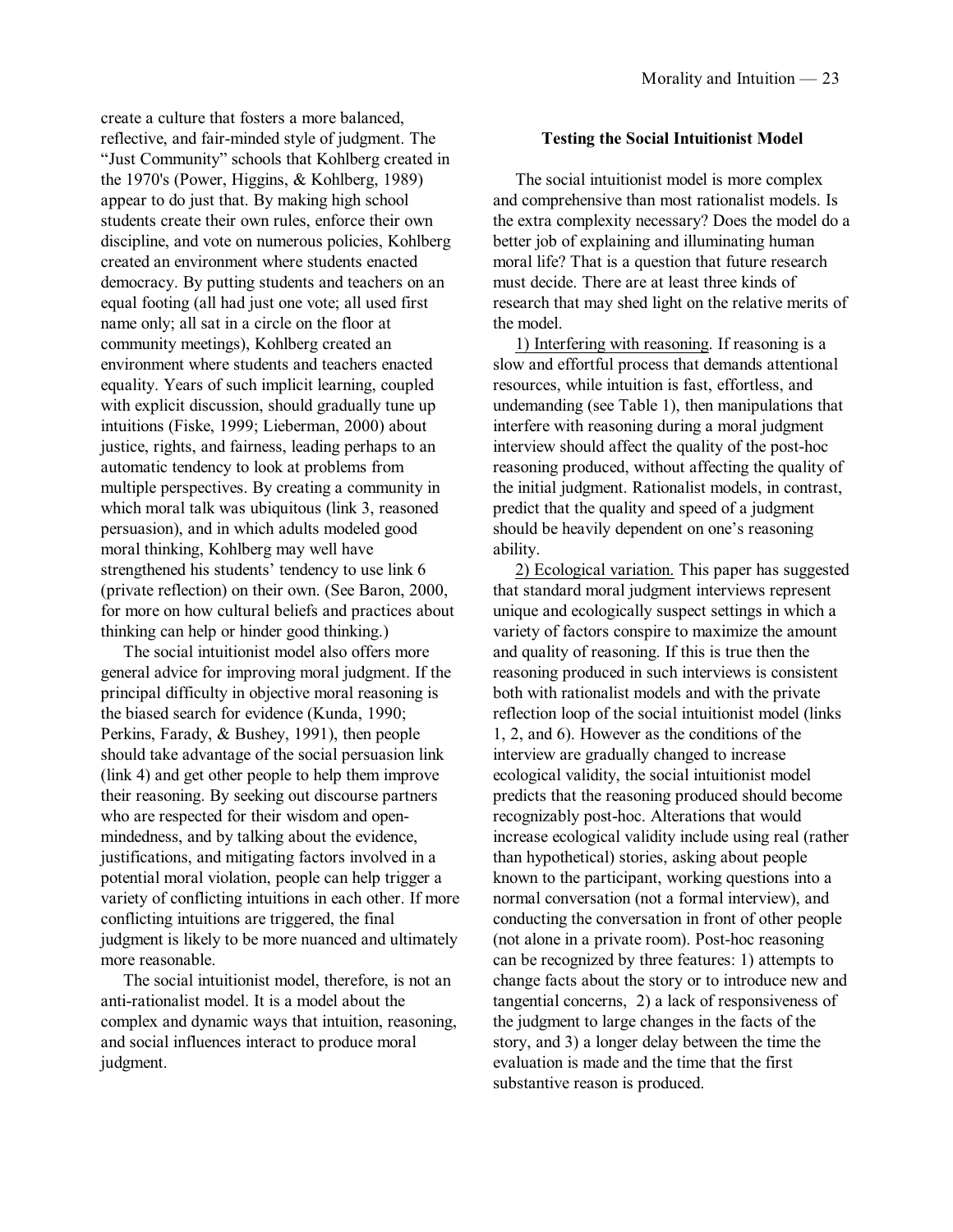3) Consilience. Edward O. Wilson (1998) resurrected the term "consilience" to refer to the degree to which facts and theories link up across disciplines to create a common groundwork of explanation. He argued that theories that contribute to the unification of the sciences should be preferred to those that contribute to their fragmentation. The present paper has tried to show that the social intuitionist model easily links findings in social and developmental psychology to recent findings and theories in neuroscience, primatology, and anthropology. But perhaps a similar case can be made for rationalist models. The debate between rationalism and intuitionism, now over 200 years old, is not just a debate between specific models; it is a debate between perspectives on the human mind. All of the disciplines that study the mind should contribute to the debate.

### **Conclusion**

 Rationalist models made sense in the 1960's and 1970's. The cognitive revolution had opened up new ways of thinking about morality and moral development, and it was surely an advance to think about moral judgment as a form of information processing. But times have changed. Now we know (again) that most of cognition occurs automatically and outside of consciousness (Bargh & Chartrand, 1999), and that people cannot tell us how they really reached a judgment (Nisbett & Wilson, 1977). Now we know that the brain is a connectionist system that tunes up slowly, but is then able to evaluate complex situations quickly (Bechtel & Abrahamsen, 1991). Now we know that emotions are not as irrational (Frank, 1988), that reasoning is not as reliable (Kahneman & Tversky, 1984), and that animals are not as amoral (de Waal, 1996) as we thought in the 1970's. The time may be right, therefore, to take another look at Hume's perverse thesis: that moral emotions and intuitions drive moral reasoning, just as a surely as a dog wags its tail.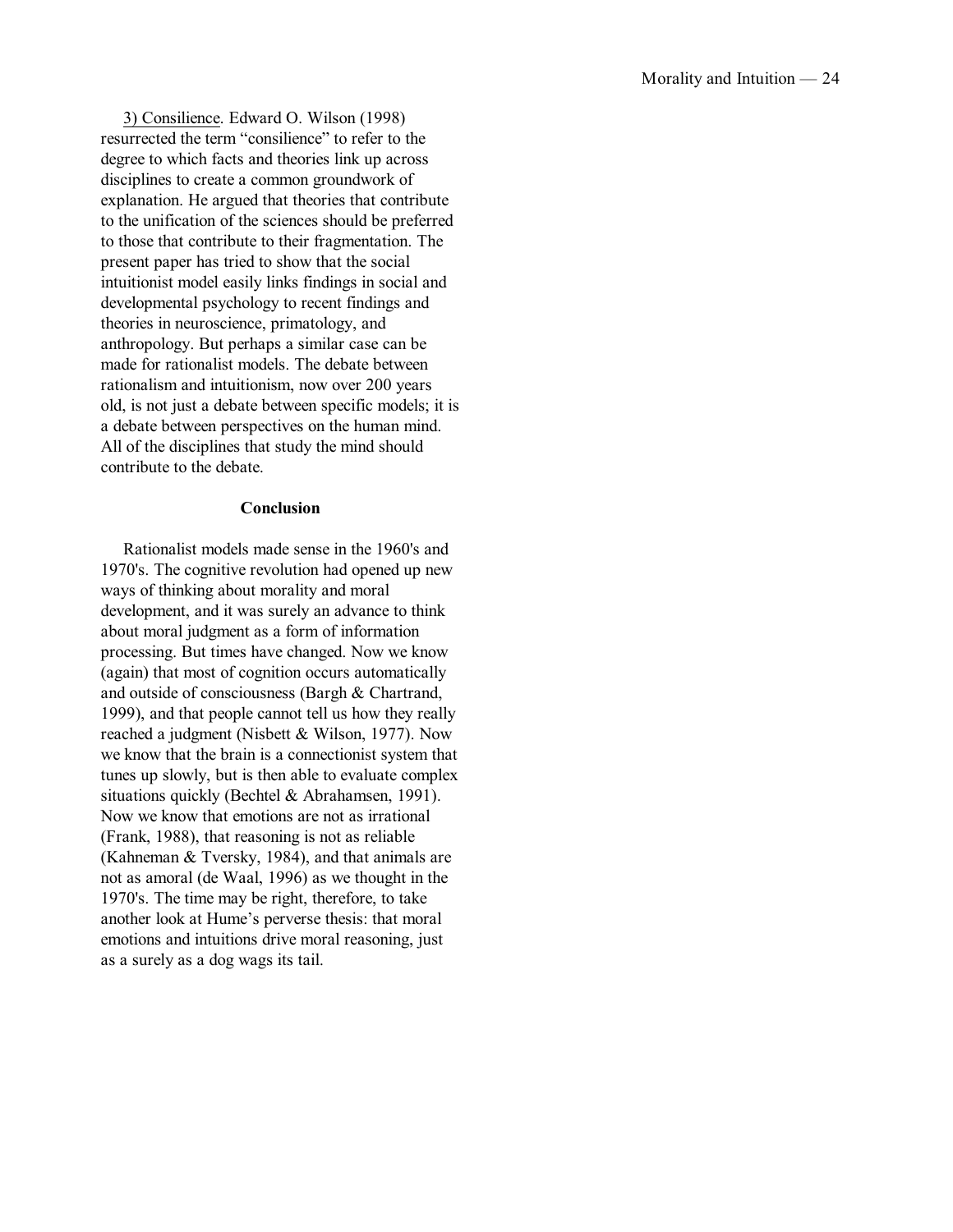### **Footnotes**

1. This is one of Hume's most radical statements, taken from his first book, A Treatise of Human Nature. His more mature work, An Enquiry Concerning the Principles of Morals, raises reason from a slave to a respected assistant of the moral sense, yet it maintains the basic position that "the ultimate ends of human actions can never... be accounted for by reason, but recommend themselves entirely to the sentiments and affections" (p. 131).

2. Kant responded to Hume's skepticism about the powers of reason. He argued that any rational agent could and should figure out the morally correct thing to do by applying the categorical imperative: "I should never act in such a way that I could not also will that my maxim should be a universal law" (1785/1959, p.18).

3. An ironic example of an a priori moral theory used in a post-hoc way is found in Miller's (1999) recent review of the norm of self-interest. Americans strongly embrace the theory that people act, and ought to act, primarily out of self-interest. Americans therefore frequently make up self-interest explanations for their attitudes, votes, and charitable actions, even in cases where they appear to be acting against their selfinterest (see also Baron, 1997).

4. In fact, two of the only such children ever studied sound uncannily like Cleckley's psychopaths (Anderson, Bechara, Damasio, Tranel, & Damasio, 1999). See also Grandin's (1995) discussion of how the emotional deficits of autism made it difficult for her to understand many social and moral rules, although her feelings of empathy, particularly for animals, and her feelings of social anxiety, appear to have been a sufficient foundation for a moral compass.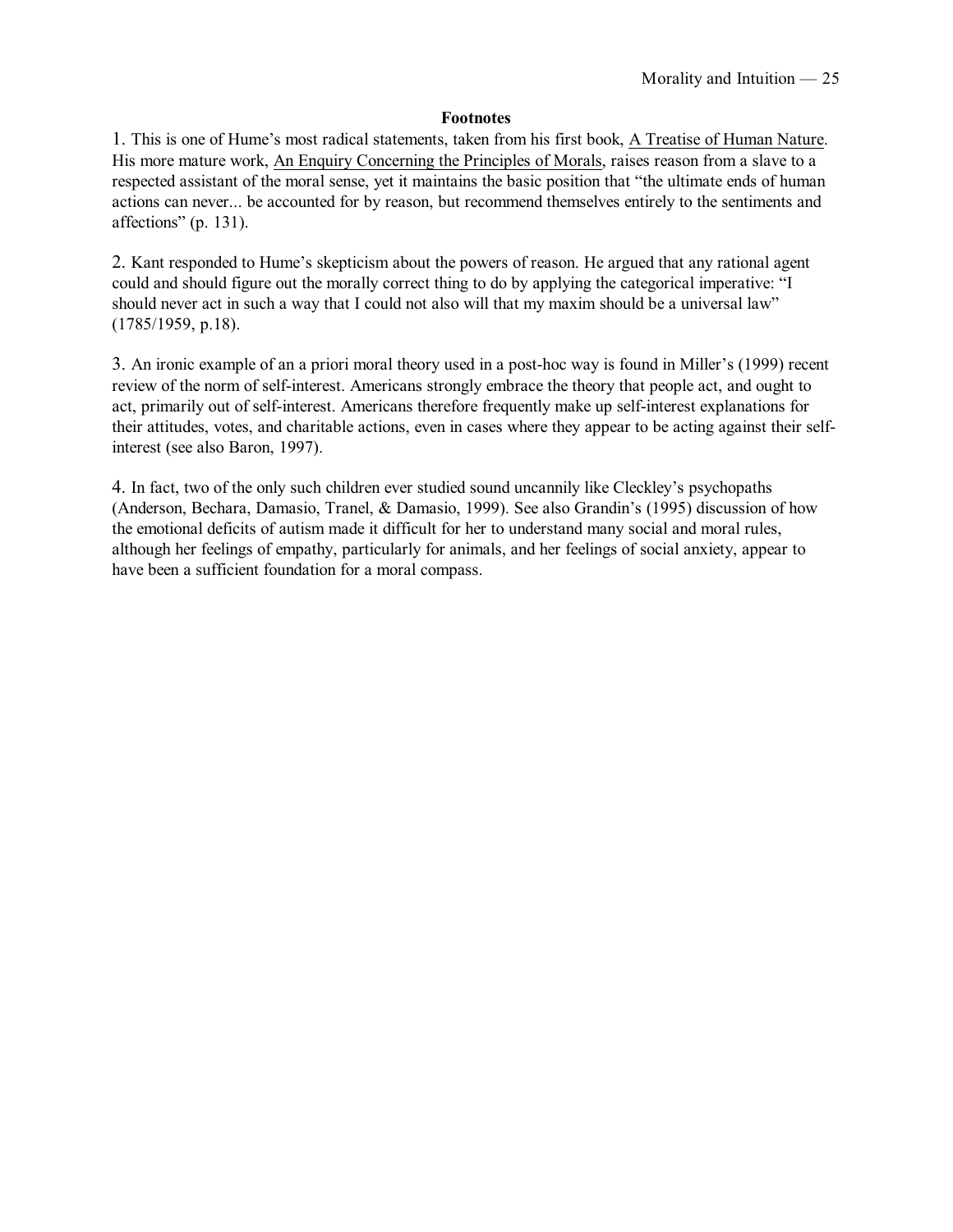### **References**

- Albright, L., Kenny, D. A., & Malloy, T. E. (1988). Consensus in personality judgments at zero acquaintance. Journal of Personality and Social Psychology, 55, 387-395.
- Ambady, N., & Rosenthal, R. (1992). Thin slices of expressive behavior as predictors of interpersonal consequences: A meta-analysis. Psychological Bulletin, 111, 256-274.
- Anderson, S. W., Bechara, A., Damasio, H., Tranel, D., & Damasio, A. R. (1999). Impairment of social and moral behavior related to early damage in human prefrontal cortex. Nature Neuroscience, 2, 1032- 1037.
- Asch, S. (1956). Studies of independence and conformity: A minority of one against a unanimous majority. Psychological Monographs, 70, (Whole No. 416.)
- Bandura, A., & Walters, R. (1963). Social learning and personality development. New York: Holt, Rinehart and Winston.
- Bargh, J. (1994). The four horsemen of automaticity: Awareness, efficiency, intention, and control in social cognition. In J. R. S. Wyer & T. K. Srull (Eds.), Handbook of social cognition, 2nd edition. (pp. 1- 40). Hillsdale, NJ: Erlbaum.
- Bargh, J. A., Chaiken, S., Raymond, P., & Hymes, C. (1996). The automatic evaluation effect: Unconditionally automatic activation with a pronunciation task. Journal of Experimental Social Psychology, 32, 185-210.
- Bargh, J. A., & Chartrand, T. L. (1999). The unbearable automaticity of being. American Psychologist, 54, 462-479.
- Baron, J. (1995). Myside bias in thinking about abortion. Thinking and Reasoning, 1, 221-235.
- Baron, J. (1997). The illusion of morality as self-interest. Psychological Science, 8, 330-335.
- Baron, J. (1998). Judgment misguided: Intuition and error in public decision making. New York: Oxford.
- Baron, J. (2000). Thinking and deciding, 3rd Edition. Cambridge, UK: Cambridge University Press.
- Bastick, T. (1982). Intuition: How we think and act. Chichester, UK: John Wiley.
- Batson, C. D. (1987). Prosocial motivation: Is it ever truly altruistic? Advances in Experimental Social Psychology, 20, 65-122.
- Batson, C. D., Engel, C. L., & Fridell, S. R. (1999). Value judgments: Testing the somatic-marker hypothesis using false physiological feedback. Personality and Social Psychology Bulletin, 25, 1021-1032.
- Batson, C. D., O'Quinn, K., Fulty, J., Vanderplass, M., & Isen, A. M. (1983). Influence of self-reported distress and empathy on egoistic versus altruistic motivation to help. Journal of Personality and Social Psychology, 45, 706-718.
- Baumeister, R. F., & Newman, L. S. (1994). Self regulation of cognitive inference and decision processes. Personality and Social Psychology Bulletin, 20, 3-19.
- Bechtel, W., & Abrahamsen, A. (1991). Connectionism and the mind: An introduction to parallel processing in networks. Cambridge, MA: Blackwell.
- Benedict, R. (1959). Patterns of culture. Boston: Houghton Mifflin.
- Berger, P. L., & Luckman, T. (1967). The social construction of reality. New York: Doubleday.
- Black, J. E., Jones, T. A., Nelson, C. A., & Greenough, W. T. (1998). Neuronal plasticity and the developing brain. In N. E. Alessi, J. T. Coyle, S. I. Harrison, & S. Eth (Eds.), Handbook of child and adolescent psychiatry. (pp. 31-53). New York: John Wiley.
- Blasi, A. (1980). Bridging moral cognition and moral action: A critical review of the literature. Psychological Bulletin, 88, 1-45.
- Boehm, C. (1999). Hierarchy in the forest: The evolution of egalitarian behavior. Cambridge, MA: Harvard University Press.
- Bruner, J. S. (1960). The process of education. Cambridge, MA: Harvard University Press.
- Bruner, J. S. (1986). Actual minds, possible worlds. Cambridge, MA: Harvard University Press.
- Byrne, R., & Whiten, A. (Eds.). (1988). Machiavellian intelligence. Oxford: Oxford University Press.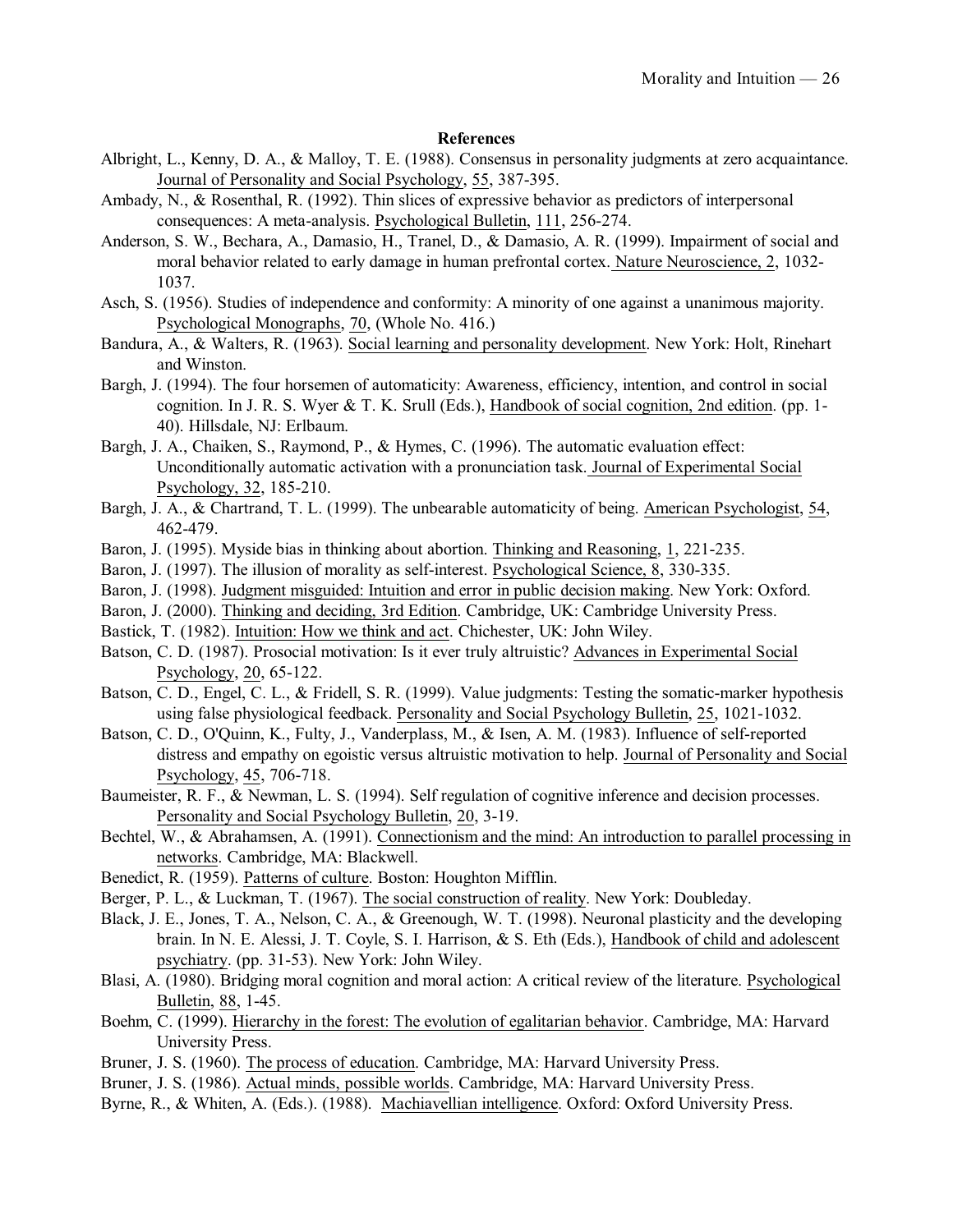- Cacioppo, J. T., & Petty, R. E. (1982). The need for cognition. Journal of Personality and Social Psychology, 42, 116-131.
- Chaiken, S. (1980). Heuristic versus systematic information processing and the use of source versus message cues in persuasion. Journal of Personality and Social Psychology, 39, 752-766.
- Chaiken, S. (1987). The heuristic model of persuasion. In M. P. Zanna, J. M. Olson, & C. P. Herman (Eds.), Social influence: The Ontario symposium. (pp. 3-39). Hillsdale, NJ: Erlbaum.
- Chaiken, S., Giner-Sorolla, R., & Chen, S. (1996). Beyond accuracy: Defense and impression motives in heuristic and systematic information processing. In P. M. Gollwitzer & J. A. Bargh (Ed.), The psychology of action: Linking cognition and motivation to behavior. (pp. 553-578). New York: Guilford.
- Chaiken, S., & Trope, Y. (Eds.). (1999). Dual process theories in social psychology. New York: Guilford.
- Chartrand, T. L., & Bargh, J. A. (1999). The chameleon effect: The perception-behavior link and social interaction. Journal of Personality and Social Psychology, 76, 893-910.
- Chen, S., & Chaiken, S. (1999). The heuristic-systematic model in its broader context. In S. Chaiken & Y. Trope (Eds.), Dual process theories in social psychology. (pp. 73-96). New York: Guilford.
- Chen, S., Shechter, D., & Chaiken, S. (1996). Getting at the truth or getting along: Accuracy- versus impression-motivated heuristic and systematic processing. Journal of Personality and Social Psychology, 71, 262-275.
- Cialdini, R. B. (1991). Altruism or egoism? That is (still) the question. Psychological Inquiry, 2, 124-126.
- Cialdini, R., Schaller, M., Houlihan, D., Arps, K., Fultz, J., & Beaman, A. (1987). Empathy based helping: Is it selflessly or selfishly motivated? Journal of Personality and Social Psychology, 52, 749-758.
- Clark, A. (1999). Being there: Putting brain, body, and world together again. Cambridge, MA: MIT Press.
- Cleckley, H. (1955). The mask of sanity. St. Louis: C. V. Mosby.
- Clore, G. L., Schwarz, N., & Conway, M. (1994). Affective causes and consequences of social information processing. In R. S. Wyer & T. K. Srull (Eds.), Handbook of social cognition. (pp. 323-417). Hillsdale, NJ: Erlbaum.
- Colby, A., & Damon, W. (1992). Some do care: Contemporary lives of moral commitment. New York: Free Press.
- Damasio, A. (1994). Descartes' error: Emotion, reason, and the human brain. New York: G. P. Putnam's Sons.
- Damasio, A. R., Tranel, D., & Damasio, H. (1990). Individuals with sociopathic behavior caused by frontal damage fail to respond autonomically to social stimuli. Behavioral Brain Research, 41, 81-94.
- Damon, W. (1975). Early conceptions of positive justice as related to the development of logical operations. Child Development, 46, 301-312.
- Damon, W. (1977). The social world of the child. San Francisco: Jossey-Bass.
- D'Andrade, R. G. (1984). Cultural meaning systems. In R. A. Shweder & R. A. LeVine (Eds.), Culture theory. Cambridge: Cambridge University Press.
- Darley, J. (1993). Research on morality: Possible approaches, actual approaches. Psychological Science, 4, 353-357.
- Darley, J. M., & Berscheid, E. (1967). Increased liking as a result of anticipation of personal contact. Human Relations, 20, 29-40.
- Darwin, C. (1874/1998). The descent of man. Amherst, NY: Prometheus Books.
- de Waal, F. (1982). Chimpanzee politics. New York: Harper and Row.
- de Waal, F. (1991). The chimpanzee's sense of social regularity and its relation to the human sense of justice. American Behavioral Scientist, 34, 335-349.
- de Waal, F. (1996). Good natured: The origins of right and wrong in humans and other animals. Cambridge, Mass: Harvard University Press.
- de Waal, F., & Lanting, F. (1997). Bonobo: The forgotten ape. Berkeley, CA: University of California Press.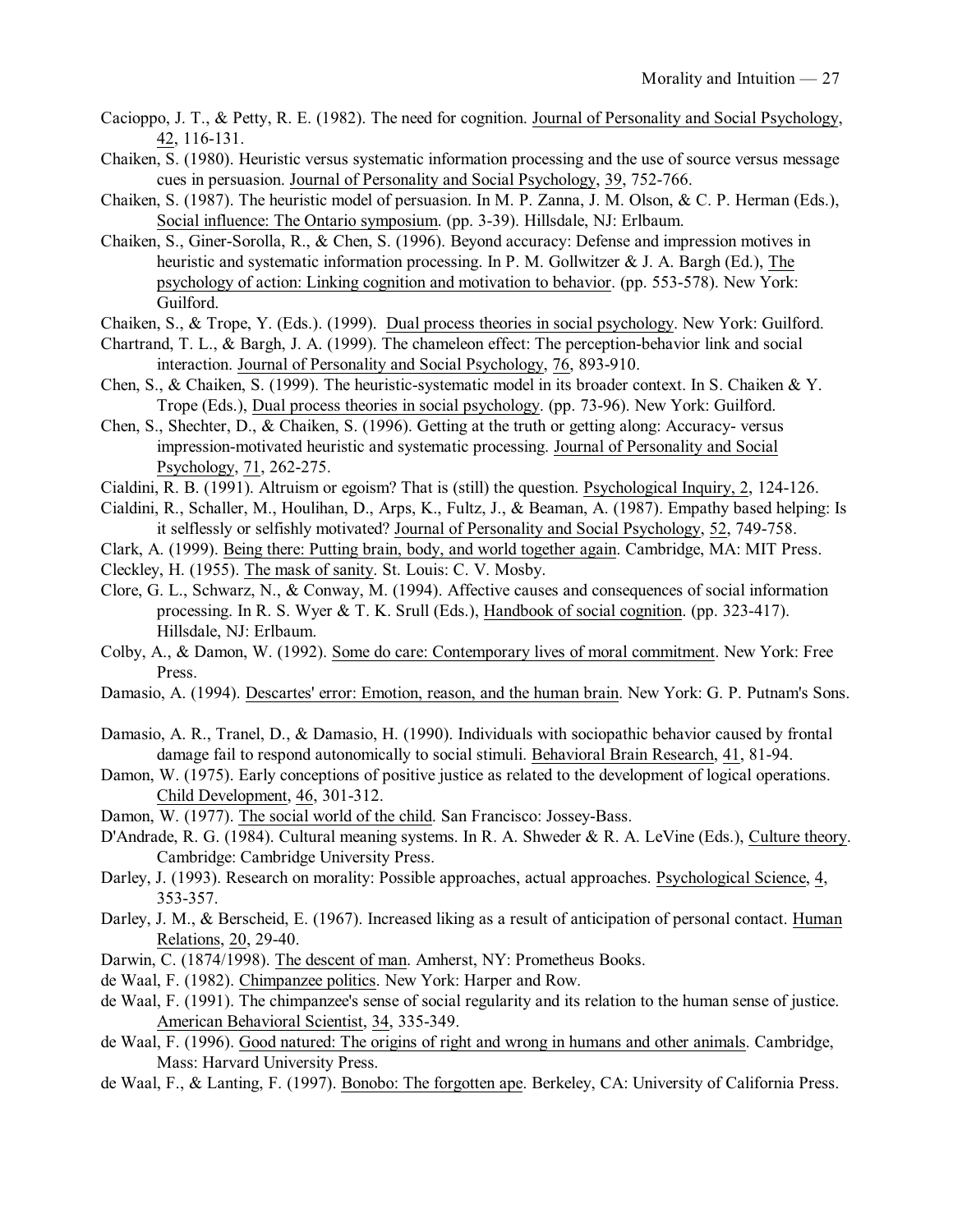- Devine, P. G. (1989). Stereotypes and prejudice: Their automatic and controlled components. Journal of Personality and Social Psychology, 56, 5-18.
- Dion, K., Berscheid, E., & Walster, E. (1972). What is beautiful is good. Journal of Personality and Social Psychology, 24, 207-213.
- Dunbar, R. (1996). Grooming, gossip, and the evolution of language. Cambridge, MA: Harvard University Press.
- Edwards, K., & Von Hippel, W. (1995). Hearts and minds: The priority of affective versus cognitive factors in person perception. Personality and Social Psychology Bulletin, 21, 996-1011.
- Eisenberg, N., Shea, C. L., Carlo, G., & Knight, G. P. (1991). Empathy-related responding and cognition: A "chicken and the egg" dilemma. In W. M. Kurtines & J. L. Gewirtz (Eds.), Handbook of moral behavior and development, Vol. 1: Theory. Hillsdale, NJ: Lawrence Erlbaum Associates.
- Epstein, S. (1994). Integration of the cognitive and the psychodynamic unconscious. American Psychologist, 49, 709-724.
- Fazio, R. H., Sanbonmatsu, D. M., Powell, M. C., & Kardes, F. R. (1986). On the automatic evaluation of attitudes. Journal of Personality and Social Psychology, 50, 229-238.
- Festinger, L. (1957). A theory of cognitive dissonance. Stanford, CA: Stanford University Press.
- Fiske, A. P. (1991). Structures of social life. New York: Free Press.
- Fiske, A. P. (1992). Four elementary forms of sociality: Framework for a unified theory of social relations. Psychological Review, 99, 689-723.
- Fiske, A. P. (1999). Learning culture the way informants do: Observing, imitating, and participating. (Unpublished manuscript, UCLA Dept. of Anthropology).
- Forgas, J. P. (1995). Mood and judgment: The affect infusion model (AIM). Psychological Bulletin, 117, 39- 66.
- Frank, R. (1988). Passions within reason: The strategic role of the emotions. New York: Norton.
- Freud, S. (1976). The interpretation of dreams. (J. Strachey, Trans.) New York: Norton. (Original work published 1900).
- Frijda, N. (1986). The emotions. Cambridge: Cambridge University Press.
- Galotti, K. M. (1989). Approaches to studying formal and everyday reasoning. Psychological Bulletin, 105, 331-351.
- Gazzaniga, M. S. (1985). The social brain. New York: Basic Books.
- Gazzaniga, M. S., Bogen, J. E., & Sperry, R. W. (1962). Some functional effects of sectioning the cerebral commissures in man. Proceedings of the National Academy of Sciences, USA, 48, 1765-1769.
- Gibbs, J. C. (1991). Toward an integration of Kohlberg's and Hoffman's theories of morality. In W. M. Kurtines & J. L. Gewirtz (Eds.), Handbook of moral behavior and development: Advances in theory, research, and application (Vol. 1). (pp. 183-222). Hillsdale, NJ: Erlbaum.
- Gigerenzer, G., & Goldstein, D. G. (1996). Reasoning the fast and frugal way: Models of bounded rationality. Psychological Review, 103, 650-669.
- Goodall, J. (1986). The chimpanzees of Gombe: Patterns of behavior. Cambridge, MA: Belknap Press, Harvard University Press.
- Grandin, T. (1995). Thinking in pictures: and other reports from my life with autism. New York: Doubleday.
- Greenberg, J., Pyszczynski, T., Solomon, S., Rosenblatt, A. V., M., Kirkland, S., & Lyon, D. (1990). Evidence for terror management theory II: The effects of mortality salience on reactions to those who threaten or bolster the cultural worldview. Journal of Personality and Social Psychology, 58, 308-318.
- Greene, J. D., Sommerville, R. B., Nystrom, L. E., Darley, J. M., & Cohen, J. D. (2000). An fMRI study of emotional engagement in moral judgment. Unpublished manuscript, Princeton University.
- Greenwald, A. G., & Banaji, M. R. (1995). Implicit social cognition. Psychological Review, 102, 4-27.
- Griffin, D. W., & Ross, L. (1991). Subjective construal, social inference, and human misunderstanding. Advances in Experimental Social Psychology, 24, 319-359.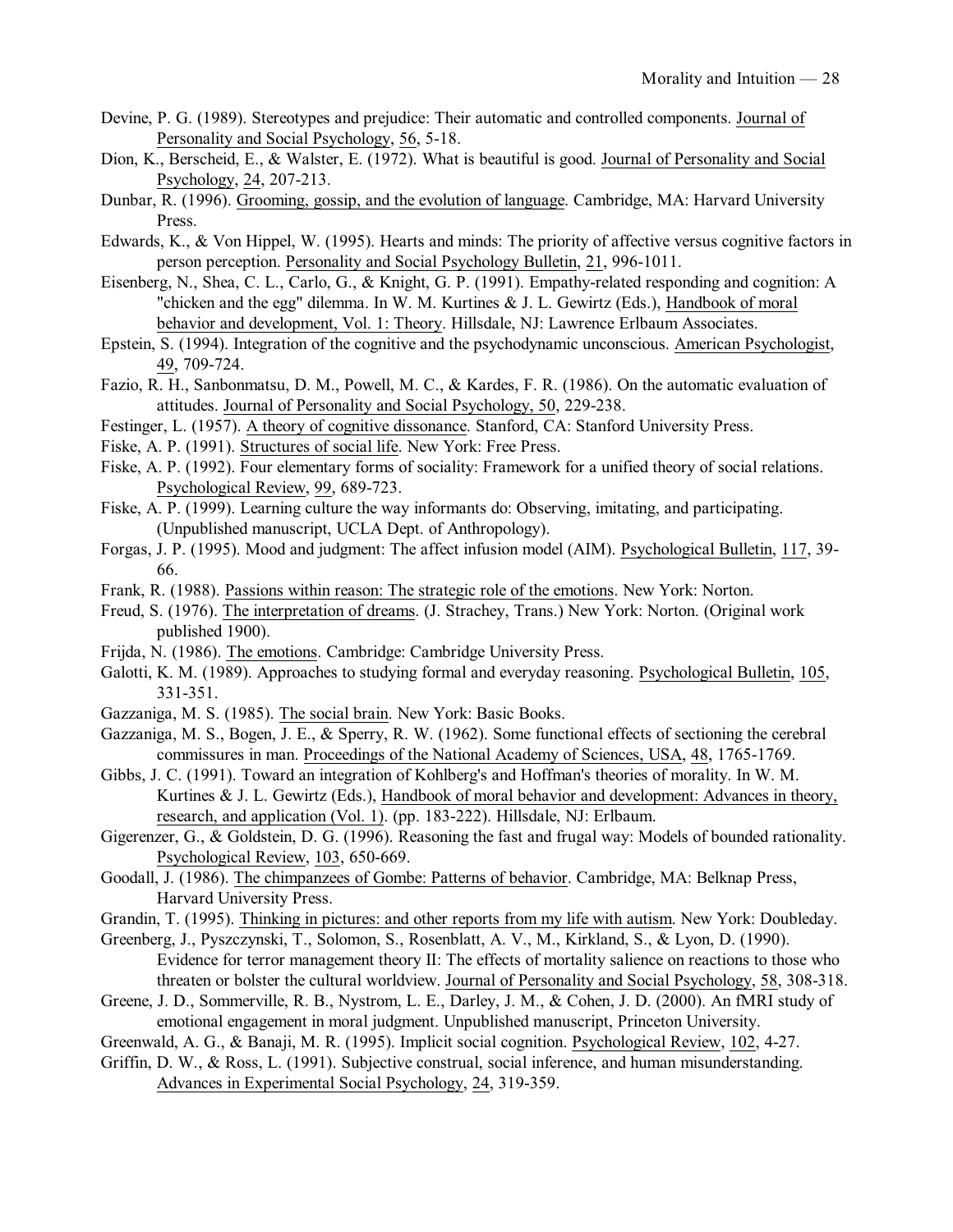- Haidt, J. (in press). The moral emotions. In R. J. Davidson, K. Scherer, & H. H. Goldsmith (Eds.), Handbook of affective sciences. Oxford: Oxford University Press.
- Haidt, J., Bjorklund, F., & Murphy, S. (2000). Moral dumbfounding: When intuition finds no reason. (Unpublished manuscript, University of Virginia).
- Haidt, J., & Hersh, M. (in press). Sexual morality: the cultures and reasons of liberals and conservatives. Journal of Applied Social Psychology.
- Haidt, J., Koller, S., & Dias, M. (1993). Affect, culture, and morality, or is it wrong to eat your dog? Journal of Personality and Social Psychology, 65, 613-628.
- Haidt, J., Rozin, P., McCauley, C. R., & Imada, S. (1997). Body, psyche, and culture: The relationship between disgust and morality. Psychology and Developing Societies, 9, 107-131.
- Hare, R. D. (1993). Without conscience. New York: Pocket Books.
- Hare, R. D., & Quinn, M. J. (1971). Psychopathy and autonomic conditioning. Journal of Abnormal Psychology, 77, 223-235.
- Hare, R. M. (1981). Moral thinking: Its levels, method, and point. Oxford: Oxford University Press.
- Harris, J. R. (1995). Where is the child's environment? A group socialization theory of development. Psychological Review, 102, 458-489.
- Harrison, J. (1967). Ethical objectivism. In P. Edwards (Ed.), The Encyclopedia of Philosophy, Vol. 3 & 4. (pp. 71-75). New York: Macmillan.
- Hart, D., & Fegley, S. (1995). Prosocial behvaior and caring in adolescence: Relations to self-understanding and social judgment. Child Development, 66, 1346-1359.
- Haslam, N. (1997). Four grammars for primate social relations. In J. A. Simpson & D. T. Kenrick (Eds.), Evolutionary social psychology. (pp. 297-316). Mahwah, NJ: Lawrence Erlbaum.
- Hermans, D., De Houwer, J., & Eelen, P. (1994). The affective priming effect: Automatic evaluation of evaluative information in memory. Cognition and Emotion, 8, 515-533.
- Higgins, E. T. (1996). Knowledge activation: Accessibility, applicability, and salience. In E. T. Higgins & A. W. Kruglanski (Eds.), Social psychology: Handbook of basic principles. (pp. 133-168). New York: Guilford.
- Higgins, E. T., & Bargh, J. A. (1987). Social cognition and social perception. Annual Review of Psychology, 38, 369-425.
- Hirschi, T., & Hindelang, M. J. (1977). Intelligence and delinquency: a revisionist view. American Sociological Review, 42, 571-87.
- Hoffman, M. L. (1982). Development of prosocial motivation: Empathy and guilt. In N. Eisenberg (Ed.), The development of prosocial behavior. New York: Academic Press.
- Hubel, D. H., & Wiesel, T. N. (1970). The period of susceptibility to the physiological effects of unilateral eye closure. Journal of Physiology, 206, 419-436.
- Hume, D. (1965). An enquiry concerning the principles of morals. Notre Dame: University of Notre Dame Press. (Original work published 1777).
- Hume, D. (1969). A treatise of human nature. London: Penguin. (Original work published 1739 & 1740).
- Huttenlocher, P. R. (1994). Synaptogenesis, synapse elimination, and neural plasticity in human cerebral cortex. In C. A. Nelson (Ed.), Threats to optimal development: Integrating biological, psychological, and social risk factors. The Minnesota symposia on child development, Vol. 27. (pp. 35-54). Hillsdale, NJ: Lawrence Erlbaum.
- Jensen, L. A. (1997). Different worldviews, different morals: America's culture war divide. Human Development, 40, 325-344.
- Johnson, J. S., & Newport, E. L. (1989). Critical period effects in second language learning: The influence of maturational state on the acquisition of English as a second language. Cognitive Psychology, 21, 60- 99.
- Kagan, J. (1984). The nature of the child. New York: Basic Books.
- Kahneman, D., & Tversky, A. (1984). Choices, values, and frames. American Psychologist, 341-350.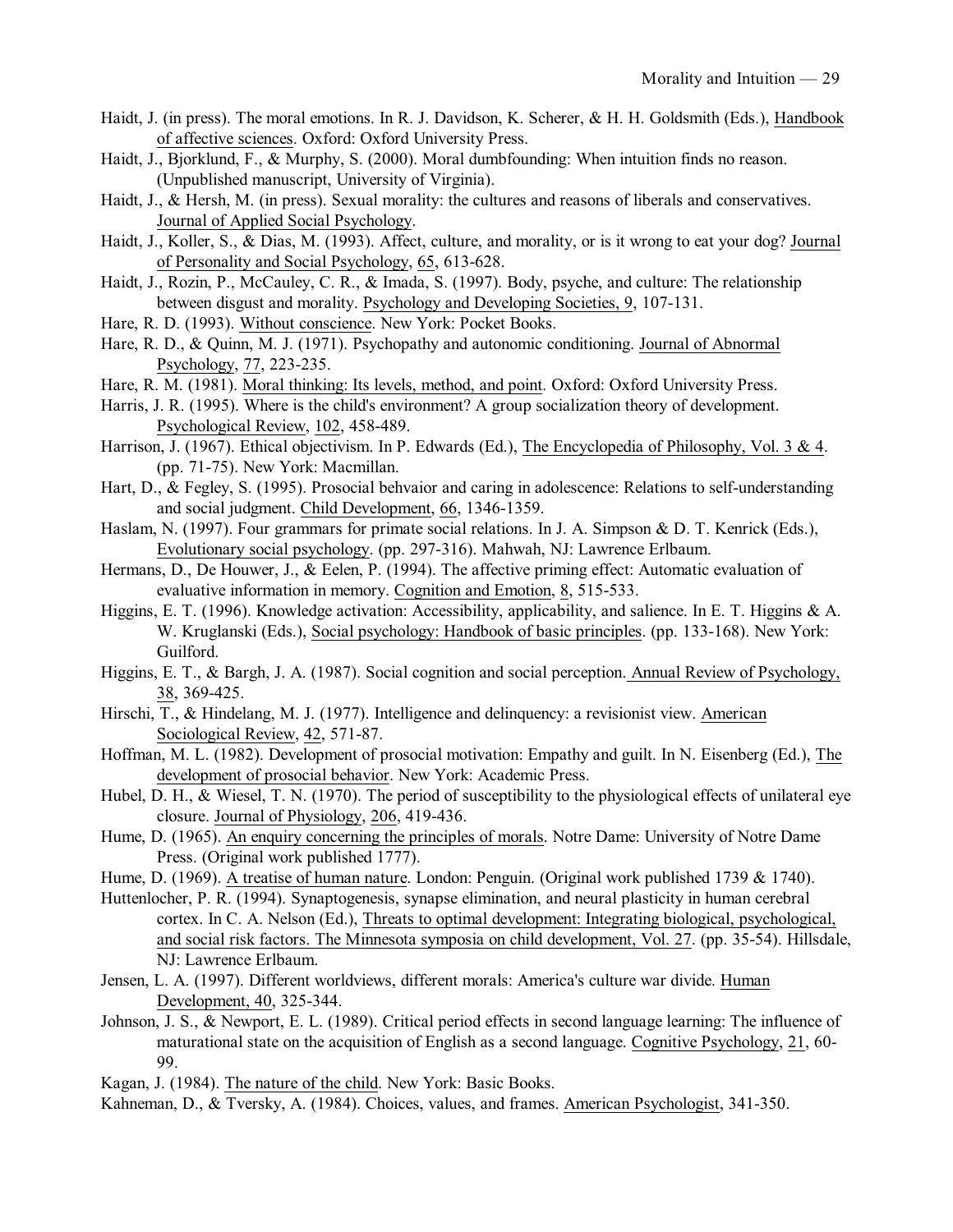- Kant, I. (1959). Foundation of the metaphysics of morals. (Lewis White Beck, Trans.) Indianapolis: Bobbs-Merrill. (Original work published 1785).
- Kochanska, G., Murray, K., Jacques, T. Y., Koenig, A. L., & Vandegeest, K. A. (1996). Inhibitory control in young children and its role in emerging internalization. Child Development, 67, 490-507.
- Kohlberg, L. (1969). Stage and sequence: The cognitive-developmental approach to socialization. In D. A. Goslin (Ed.), Handbook of socialization theory and research. (pp. 347-480). Chicago: Rand McNally.
- Kohlberg, L. (1971). From is to ought: How to commit the naturalistic fallacy and get away with it in the study of moral development. In T. Mischel (Ed.), Cognitive development and epistemology. New York: Academic Press.
- Kohlberg, L., Levine, C., & Hewer, A. (1983). Moral stages: A current formulation and a response to critics. In J. A. Meacham (Ed.), Contributions to human development, Vol. 10. Basel: Karger.
- Kuhn, D. (1989). Children and adults as intuitive scientists. Psychological Review, 96, 674-689.
- Kuhn, D. (1991). The skills of argument. Cambridge: Cambridge University Press.
- Kunda, Z. (1990). The case for motivated reasoning. Psychological Bulletin, 108, 480-498.
- Kunst-Wilson, W. R., & Zajonc, R. B. (1980). Affective discrimination of stimuli that cannot be recognized. Science, 207, 557-558.
- Kurtines, W. M., & Gewirtz, J. L. (Eds.). (1991). Handbook of moral behavior and development (Vols. 1-3). Hillsdale, NJ: Erlbaum.
- Lakoff, G. (1987). Women, fire, and dangerous things. Chicago: University of Chicago Press.
- Lakoff, G. (1996). Moral politics: What conservatives know that liberals don't. Chicago: University of Chicago Press.
- Lakoff, G., & Johnson, M. (1999). Philosophy in the flesh. New York: Basic Books.
- Lapsley, D. K. (1996). Moral psychology. Boulder, CO: Westview.
- Laupa, M., & Turiel, E. (1986). Children's conceptions of adult and peer authority. Child Development, 57, 405-412.
- Lazarus, R. S. (1991). Emotion and adaptation. New York: Oxford University Press.
- Lerner, M. J. (1965). Evaluation of performance as a function of performer's reward and attractiveness. Journal of Personality and Social Psychology, 1, 355-360.
- Lerner, M. J., & Miller, D. T. (1978). Just world research and the attribution process: Looking back and ahead. Psychological Bulletin, 85, 1030-1051.
- Lieberman, M. D. (2000). Intuition: A social cognitive neuroscience approach. Psychological Bulletin, 126, 109-137.
- Loewenstein, G. F., Weber, E. U., Hsee, C. K., & Welch, E. S. (1999). Risk as feeling (Unpublished manuscript, Carnegie Mellon University).
- Lord, C. G., Ross, L., & Lepper, M. R. (1979). Biased assimilation and attitude polarization: The effects of prior theories on subsequently considered evidence. Journal of Personality & Social Psychology, 37, 2098-2109.
- Mahapatra, M. (1981). Traditional structure and change in an Orissan temple. Calcutta: Punthi Pustak.
- Margolis, H. (1987). Patterns, thinking, and cognition. Chicago: University of Chicago Press.
- Mednick, S. A., Pollock, V., Volavka, J., & Gabrielli, W. F. (1982). Biology and violence. In M. Wolfgang & N. A. Weiner (Eds.), Criminal violence. (pp. 21-80). Bevery Hills: Sage.
- Metcalf, J., & Mischel, W. (1999). A hot/cool-system analysis of delay of gratification: Dynamics of willpower. Psychological Review, 106, 3-19.
- Miller, D. T. (1999). The norm of self-interest. American Psychologist, 54, 1053-1060.
- Mischel, W., & Mischel, H. N. (1976). A cognitive social-learning approach to morality and self-regulation. In T. Lickona (Ed.), Moral development and behavior: Theory, research, and social issues. (pp. 84- 107). New York: Holt, Rinehart and Winston.
- Minoura, Y. (1992). A sensitive period for the incorporation of a cultural meaning system: A study of Japanese children growing up in the United States. Ethos, 20, 304-339.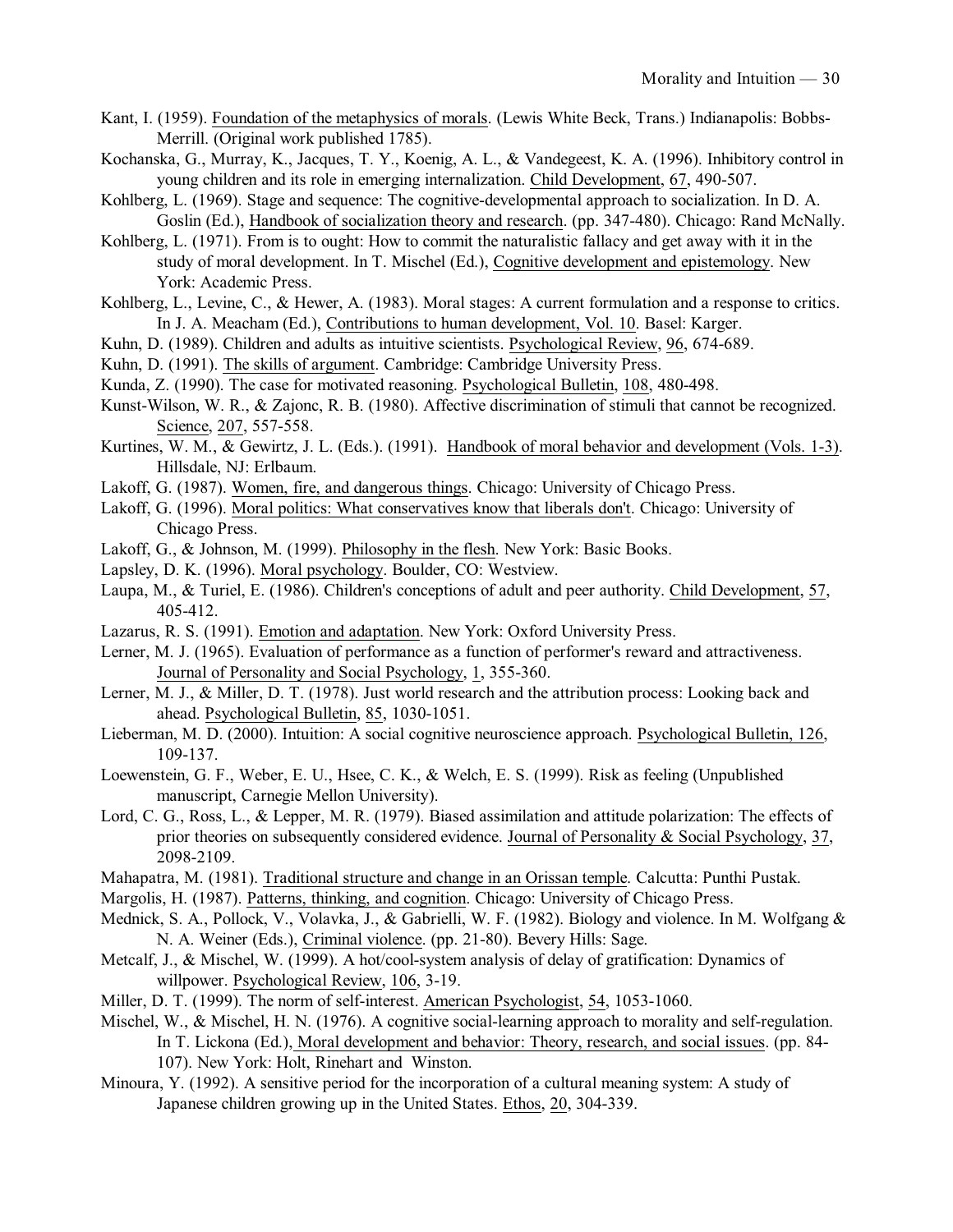- Moskowitz, G. B., Skurnik, I., & Galinsky, A. D. (1999). The history of dual process notions, and the future of pre-conscious control. In S. Chaiken & Y. Trope (Eds.), Dual process theories in social psychology. (pp. 12-36). New York: Guilford.
- Murphy, S. T., & Zajonc, R. B. (1993). Affect, cognition, and awareness: Affective priming with optimal and suboptimal stimulus exposures. Journal of Personality and Social Psychology, 64, 723-729.
- Newcomb, T. M. (1943). Personality and social change: Attitude formation in a student community. New York: Dryden.
- Nickerson, R. S. (1994). The teaching of thinking and problem solving. In R. J. Sternberg (Ed.), Thinking and problem solving. (pp. 409-449). San Diego: Academic Press.
- Nisbett, R., & Ross, L. (1980). Human inference: Strategies and shortcomings of social judgment. Englewood Cliffs, NJ: Prentice-Hall.
- Nisbett, R. E., & Schacter, S. (1966). Cognitive manipulation of pain. Journal of Experimental Social Psychology, 2, 227-236.
- Nisbett, R. E., & Wilson, T. D. (1977). Telling more than we can know: Verbal reports on mental processes. Psychological Review, 84, 231-259.
- Nucci, L., & Turiel, E. (1978). Social interactions and the development of social concepts in preschool children. Child Development, 49, 400-407.
- Pavlov, I. (1927). Conditioned reflexes. Oxford: Oxford University Press.
- Perkins, D. N., Allen, R., & Hafner, J. (1983). Difficulties in everyday reasoning. In W. Maxwell (Ed.), Thinking: The frontier expands. (pp. 177-189). Hillsdale, NJ: Erlbaum.
- Perkins, D. N., Farady, M., & Bushey, B. (1991). Everyday reasoning and the roots of intelligence. In J. F. Voss, D. N. Perkins, & J. W. Segal (Eds.), Informal reasoning and education. (pp. 83-105). Hillsdale, NJ: Erlbaum.
- Petty, R. E., & Cacioppo, J. T. (1986). The elaboration likelihood model of persuasion. In L. Berkowitz (Ed.), Advances in experimental social psychology. (pp. 123-205). New York: Academic Press.
- Piaget, J. (1965). The moral judgement of the child. (M. Gabain, Trans.) New York: Free Press. (Original work published 1932).
- Plato (1949). Timaeus. (Benjamin Jowett, Trans.) Indianapolis: Bobbs-Merrill. (Original work published 4th Cent. BC).
- Posner, M. I., & Snyder, C. R. R. (1975). Attention and cognitive control. In R. L. Solso (Ed.), Information processing and cognition: The Loyola symposium. (pp. 55-85). Hillsdale, NJ: Erlbaum.
- Power, F. C., Higgins, A., & Kohlberg, L. (1989). Lawrence Kohlberg's approach to moral education. New York: Columbia University Press.
- Premack, D., & Premack, A. J. (1995). Origins of human social competence. In M. S. Gazzaniga (Ed.), The cognitive neurosciences. (pp. 205-218). Cambridge, MA: MIT Press.
- Pyszczynski, T., & Greenberg, J. (1987). Toward an integration of cognitive and motivational perspectives on social inference: A biased hypothesis-testing model. Advances in Experimental Social Psychology, 20, 297-340.
- Raine, A. (1997). Antisocial behavior and psychophysiology: A biosocial perspective and a prefrontal dysfunction hypothesis. In D. M. Stoff, J. Breiling, & J. D. Maser (Eds.), Handbook of antisocial behavior. (pp. 289-304). New York: John Wiley.
- Raine, A., Buchsbaum, M. S., Stanley, J., Lottenberg, S., Abel, L., & Stoddard, J. (1994). Selective reductions in pre-frontal glucose metabolism in murderers. Biological Psychiatry, 36, 365-373.
- Rawls, J. (1971). A theory of justice. Cambridge, MA: Harvard University Press.
- Reber, A. S. (1993). Implicit learning and tacit knowledge: An essay on the cognitive unconscious. New York: Oxford University Press.
- Rest, J. R. (1979). Development in judging moral issues. Minneapolis: University of Minnesota Press.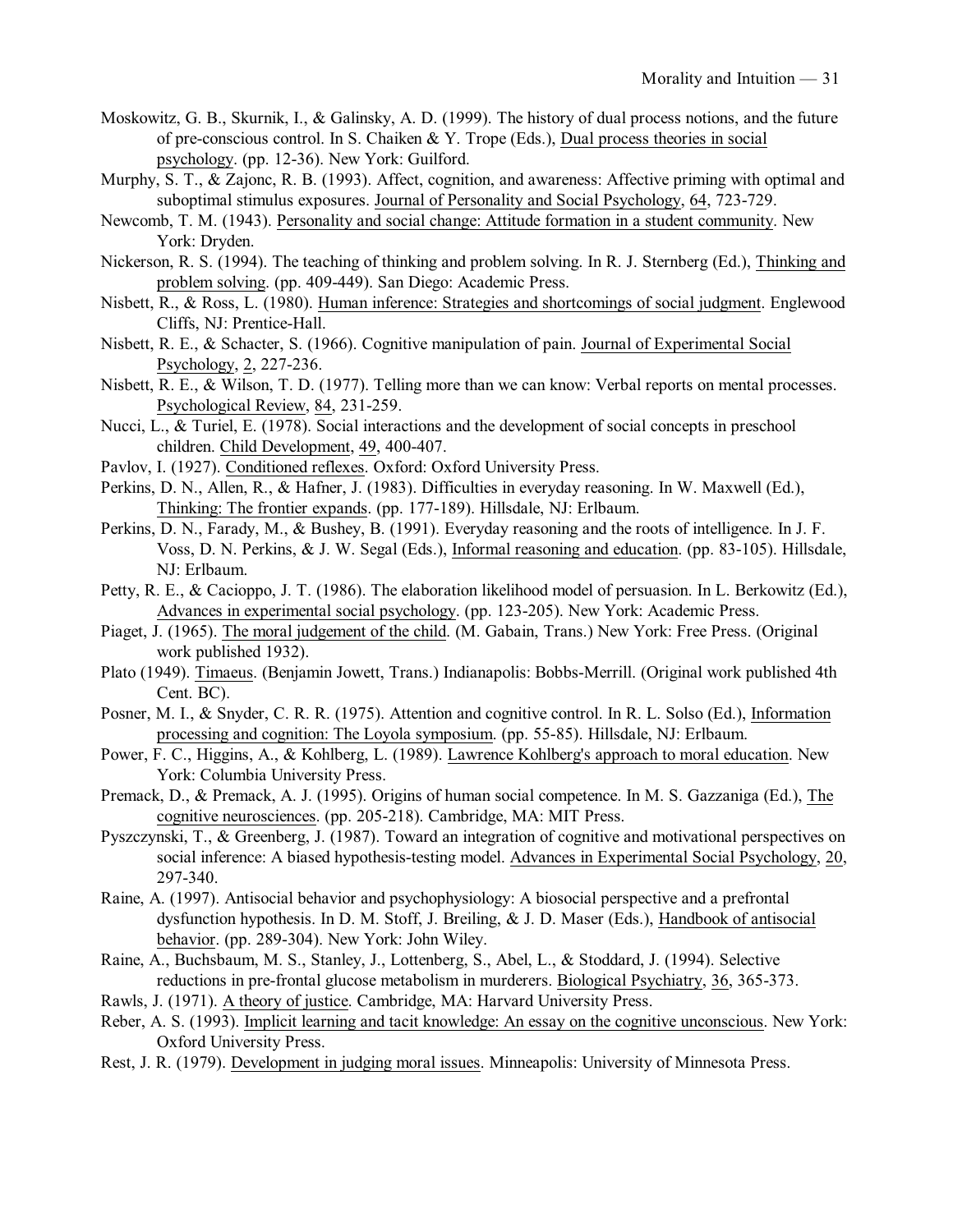- Robinson, R. J., Keltner, D., Ward, A., & Ross, L. (1995). Actual versus assumed differences in construal: "Naive realism" in intergroup perception and conflict. Journal of Personality and Social Psychology, 68, 404-417.
- Rosenblatt, A., Greenberg, J., Solomon, S., Pyszczynski, T., & Lyon, D. (1989). Evidence for terror management theory: I. The effects of mortality salience on reactions to those who violate or uphold cultural values. Journal of Personality and Social Psychology, 57, 681-690.
- Ross, W. D. (1930). The right and the good. Oxford: Oxford University Press.
- Rozin, P., Haidt, J., & McCauley, C. R. (2000). Disgust. In M. Lewis & J. M. Haviland-Jones (Eds.), Handbook of emotions, 2nd Edition. (pp. 637-653). New York: Guilford Press.
- Schooler, J. W., Fiore, S. M., & Brandimonte, M. A. (1997). At a loss from words: Verbal overshadowing of perceptual memories. The Psychology of Learning and Motivation, 37, 291-340.
- Schwarz, N., & Clore, G. L. (1983). Mood, misattribution, and judgments of well-being: Information and directive functions of affective states. Journal of Personality and Social Psychology, 45, 513-523.
- Selman, R. (1971). The relation of role taking to the development of moral judgement in children. Child development, 42, 79-91.
- Shavitt, S. (1990). The role of attitude objects in attitude formation. Journal of Experimental Social Psychology, 26, 124-148.
- Sherif, M. (1935). A study of some social factors in perception. Archives of Psychology, 2.
- Shoda, Y., Mischel, W., & Peake, P. K. (1990). Predicting adolescent cognitive and self-regulatory competencies from preschool delay of gratification: Identifying diagnostic conditions. Developmental Psychology, 26, 978-986.
- Shore, B. (1996). Culture in mind: Cognition, culture, and the problem of meaning. New York: Oxford University Press.
- Shweder, R. A., Goodnow, J., Hatano, G., LeVine, R. A., Markus, H., & Miller, P. (1998). The cultural psychology of development: One mind, many mentalities. In W. Damon (Ed.), Handbook of child psychology, 5th Ed., Vol. 1: R. M. Lerner (Ed.), Theoretical models of human development. (pp. 865- 937). New York: Wiley.
- Shweder, R. A., & Haidt, J. (1993). The future of moral psychology: Truth, intuition, and the pluralist way. Psychological Science, 4, 360-365.
- Shweder, R. A., Much, N. C., Mahapatra, M., & Park, L. (1997). The "big three" of morality (autonomy, community, and divinity), and the "big three" explanations of suffering. In A. Brandt & P. Rozin (Eds.), Morality and Health. (pp. 119-169). New York: Routledge.
- Simon, H. A. (1967). Motivational and emotional controls of cognition. Psychological Review, 74, 29-39.
- Simon, H. A. (1992). What is an "explanation" of behavior? Psychological Science, 3, 150-161.
- Skinner, B. F. (1971). Beyond freedom and dignity. New York: Alfred A. Knopf.
- Snyder, M. & Swann, W. B. (1978). Hypothesis testing processes in social interaction. Journal of Personality and Social Psychology, 36, 1202-1212.
- Solomon, R. C. (1993). The philosophy of emotions. In M. Lewis & J. Haviland (Eds.), Handbook of emotions. (pp. 3-15). New York: Guilford Press.
- Solomon, S., Greenberg, J., & Pyszczynski, T. (1991). A terror management theory of social behavior. In M. Zanna (Ed.), Advances in experimental social psychology. (pp. 93-159). San Diego: Academic Press.
- Spear, L. P. (2000). Neurobehavioral changes in adolescence. Current Directions in Psychological Science, 9, 111-114.
- Spellman, B. A., & Holyoak, K. J. (1992). If Saddam is Hitler then who is George Bush? Analogical mapping between systems of social roles. Journal of Personality & Social Psychology, 62, 913-933.
- Stein, R., & Nemeroff, C. J. (1995). Moral overtones of food: Judgments of others based on what they eat. Personality and Social Psychology Bulletin, 21, 480-490.
- Tappan, M. (1997). Language, culture, and moral development: A Vygotskian perspective. Developmental Review, 17, 78-100.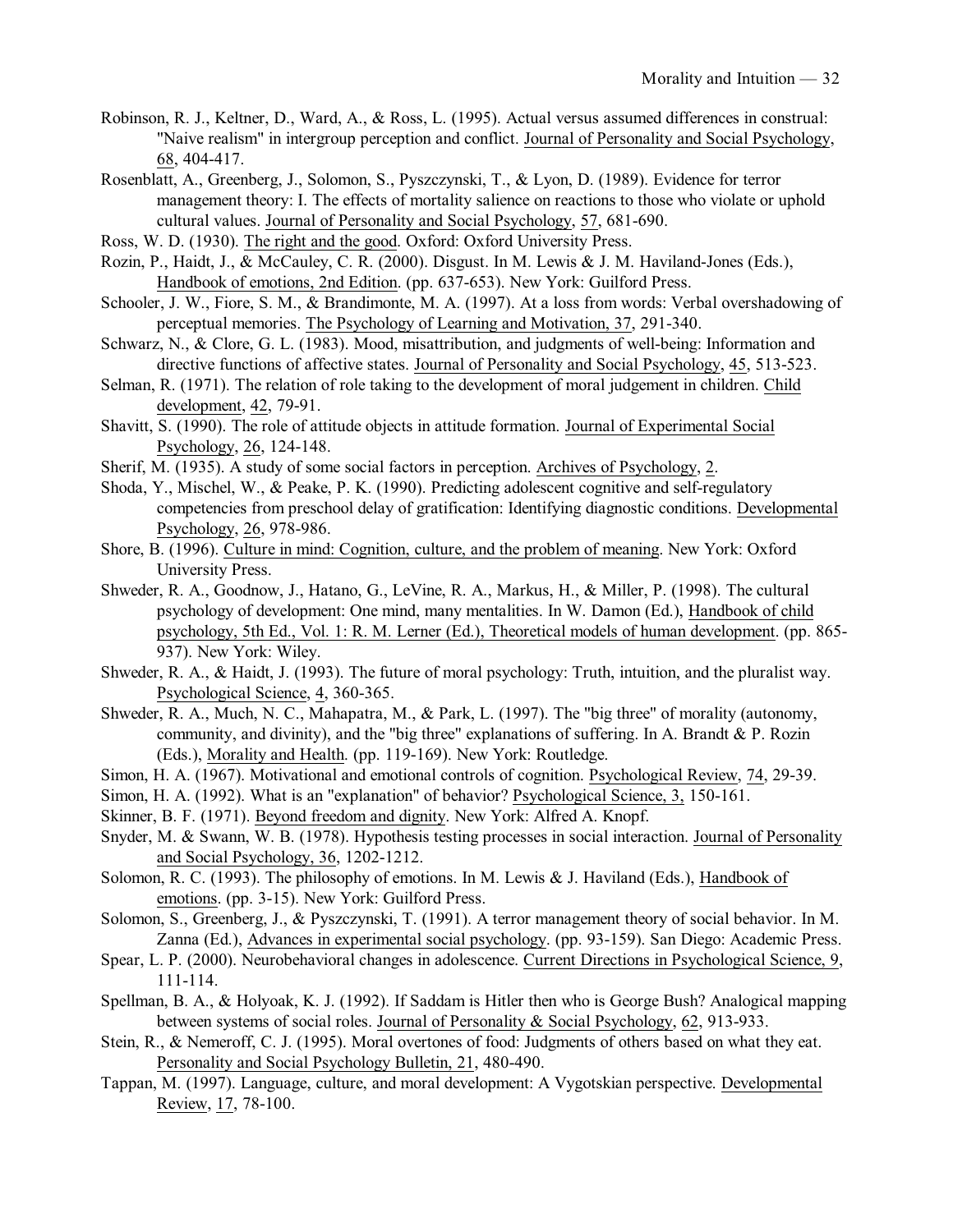- Tetlock, P. E., Kristel, O. V., Elson, B., Green, M., & Lerner, J. (2000). The psychology of the unthinkable: Taboo trade-offs, forbidden base rates, and heretical counterfactuals. Journal of Personality and Social Psychology, 78, 853-870..
- Thoma, S. J., Narvaez, D., Rest, J., & Derryberry, P. (1999). Does moral judgment development reduce to political attitudes or verbal ability? Evidence using the defining issues test. Educational Psychology Review, 11, 325-341.
- Thorndike, E. L. (1920). A constant error in psychological ratings. Journal of Applied Psychology, 4, 25-29.
- Trivers, R. L. (1971). The evolution of reciprocal altruism. Quarterly Review of Biology, 46, 35-57.
- Trope, Y., & Bassok, M. (1982). Information gathering strategies in hypothesis testing. Journal of Experimental Social Psychology, 43, 22-34.
- Turiel, E. (1983). The development of social knowledge: Morality and convention. Cambridge: Cambridge University Press.
- Turiel, E. (1998). The development of morality. In W. Damon (Ed.), Handbook of child psychology, 5th Ed., Vol. 3: N. Eisenberg (Ed.), Social, emotional, and personality development. (pp. 863-932). New York: Wiley.
- Turiel, E., Hildebrandt, C., & Wainryb, C. (1991). Judging social issues: Difficulties, inconsistencies, and consistencies. Monographs of the Society for Research in Child Development, 56, 1-103.
- Turiel, E., Killen, M., & Helwig, C. C. (1987). Morality: Its structure, function, and vagaries. In J. Kagan & S. Lamb (Eds.), The emergence of morality in young children. (pp. 155-243). Chicago: University of Chicago Press.
- Wegner, D. (1994). Ironic processes of mental control. Psychological Review, 101, 34-52.
- Wegner, D., & Bargh, J. (1998). Control and automaticity in social life. In D. T. Gilbert, S. T. Fiske, & G. Lindzey (Eds.), Handbook of social psychology (4th ed.). (pp. 446-496). New York: McGraw Hill.
- Werker, J., & Tees, R. (1984). Cross-language speech perception: Evidence for perceptual reorganization during the first year of life. Infant Behavior and Development, 7, 49-63.
- Wheatley, T., & Haidt, J. (2000). Hypnotically induced disgust makes moral judgments more severe. (Manuscript in preparation, University of Virginia.).
- Whiting, J., & Child, I. (1953). Child training and personality. New Haven: Yale University Press.
- Wicklund, R. A., & Brehm, J. W. (1976). Perspectives on cognitive dissonance. Hillsdale, NJ: Erlbaum.
- Williams, B. (1967). Rationalism. In P. Edwards (Ed.), The Encyclopedia of Philosophy, Vol. 7 & 8. (pp. 69-75). New York: Macmillan.
- Wilson, E. O. (1998). Consilience: The unity of knowledge. New York: Alfred A. Knopf.
- Wilson, J. Q. (1993). The moral sense. New York: Free Press.
- Wilson, T. D. (In Press). Strangers to ourselves: Self-insight and the adaptive unconscious. Harvard University Press.
- Wilson, T. D., Lindsey, S., & Schooler, T. (2000). A model of dual attitudes. Psychological Review, 107, 101-126.
- Wilson, T. D., & Schooler, J. W. (1991). Thinking too much: Introspection can reduce the quality of preferences and decisions. Journal of Personality and Social Psychology, 60, 181-192.
- Wundt, W. (1907). Outlines of psychology. Leipzig, Germany: Wilhelm Englemann.
- Zajonc, R. B. (1980). Feeling and thinking: Preferences need no inferences. American Psychologist, 35, 151- 175.
- Zimbardo, P. G., LaBerge, S., & Butler, L. D. (1993). Psychophysiological consequences of unexplained arousal: A posthypnotic suggestion paradigm. Journal of Abnormal Psychology, 102, 466-473.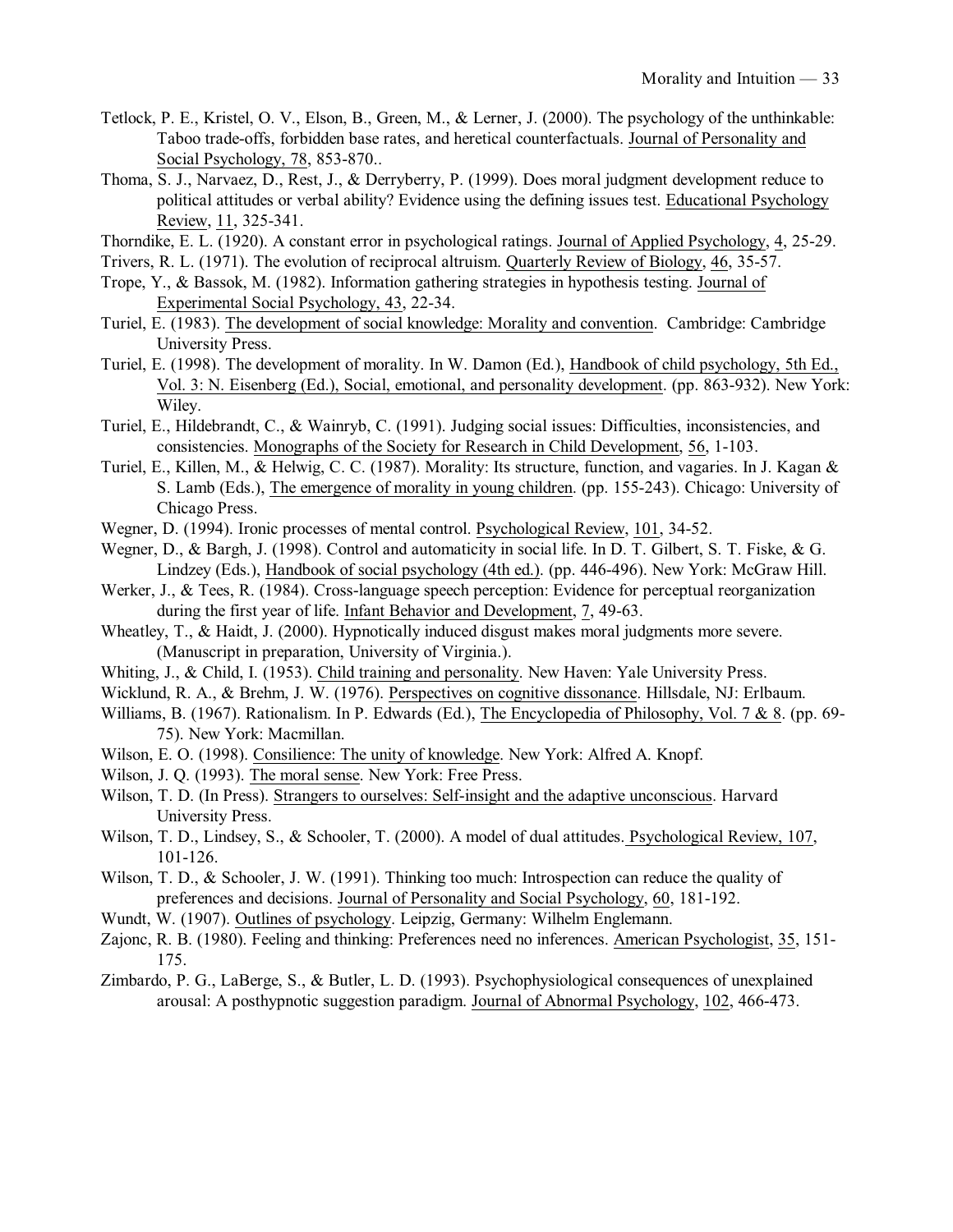Table 1 General Features of the Two Systems

| The Intuitive system                                                 | <b>The Reasoning System</b>                                                                           |
|----------------------------------------------------------------------|-------------------------------------------------------------------------------------------------------|
| <b>Fast and effortless</b>                                           | Slow and effortful                                                                                    |
| Process is unintentional and runs automatically                      | Process is intentional and controllable                                                               |
| Process is inaccessible; only results enter<br>awareness             | Process is consciously accessible and viewable                                                        |
| Does not demand attentional resources                                | Demands attentional resources, which are limited                                                      |
| Parallel distributed processing                                      | Serial processing                                                                                     |
| Pattern matching; thought is metaphorical,<br>holistic               | Symbol manipulation; thought is truth preserving,<br>analytical                                       |
| Common to all mammals                                                | Unique to humans over age 2, and perhaps some<br>language-trained apes                                |
| Context dependent                                                    | Context independent                                                                                   |
| Platform dependent (depends on the brain and<br>body that houses it) | Platform independent (the process can be<br>transported to any rule following organism or<br>machine) |

Note. These contrasts are discussed in Bruner (1986); Chaiken (1980); Epstein (1994); Freud (1900/1976); Margolis (1987); Metcalfe and Mischel (1999); Petty & Cacioppo (1986); Posner and Snyder (1975); Pyszczynski and Greenberg (1987); Reber (1993); Wegner (1994); Wilson (in press); and Zajonc (1980).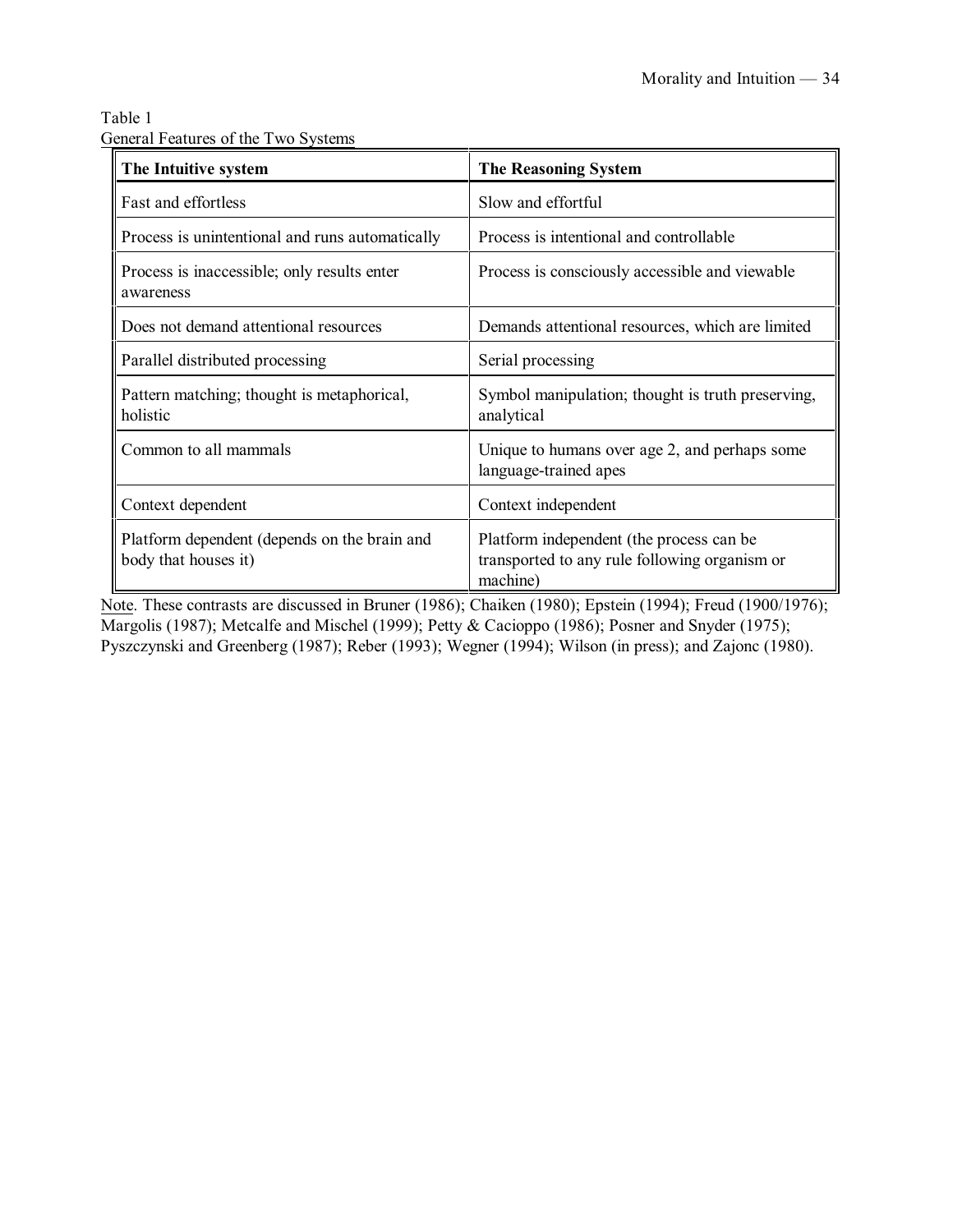

# Figure 1.

The rationalist model of moral judgment. Moral affects such as sympathy may sometimes be inputs to moral reasoning